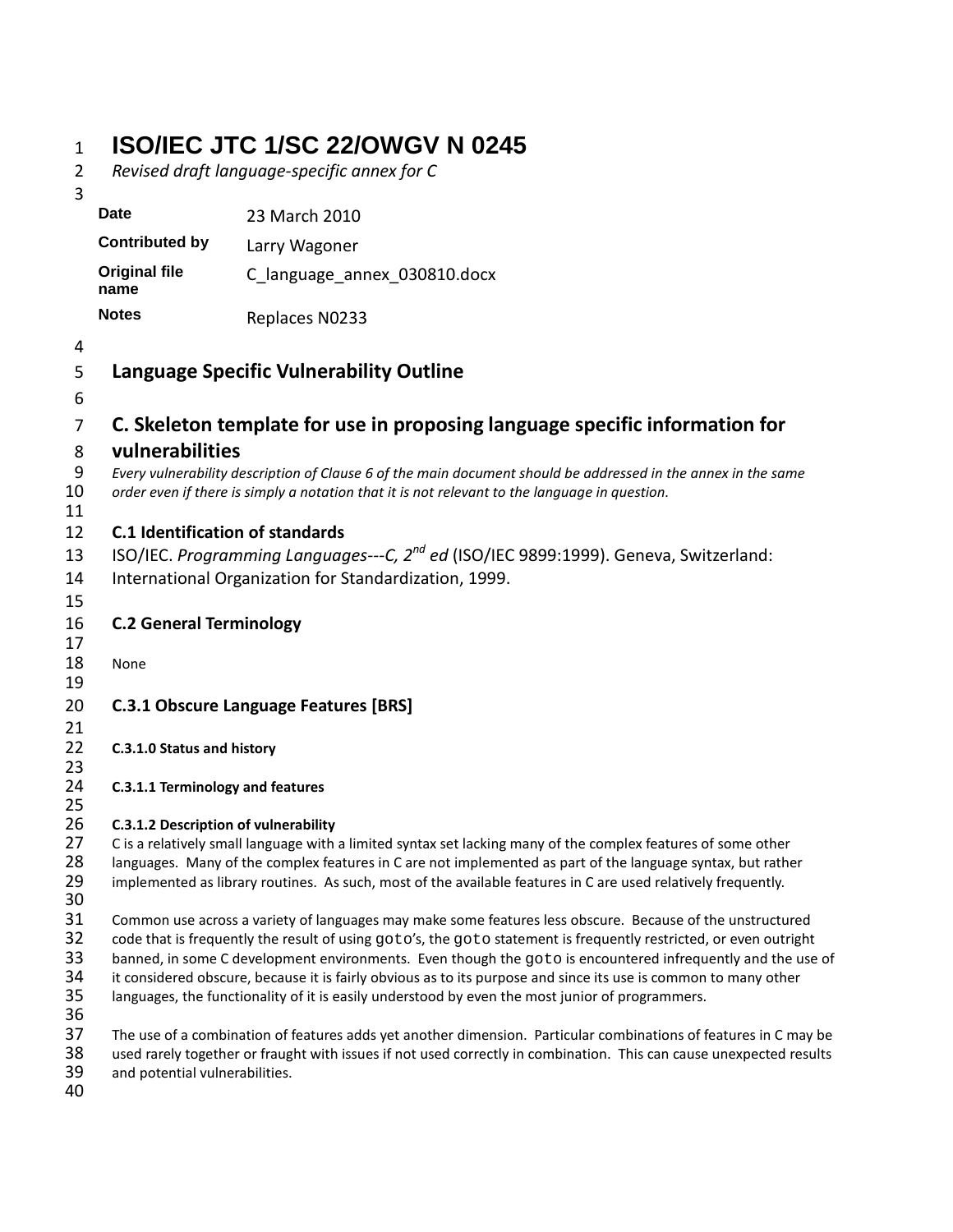| 41<br>42             | C.3.1.3 Avoiding the vulnerability or mitigating its effects                                                                                                                                                                                                                                                         |  |
|----------------------|----------------------------------------------------------------------------------------------------------------------------------------------------------------------------------------------------------------------------------------------------------------------------------------------------------------------|--|
| 43<br>44<br>45<br>46 | Organizations should specify coding standards that restrict or ban the use of features or combinations of<br>features that have been observed to lead to vulnerabilities in the operational environment for which the<br>software is intended.                                                                       |  |
| 47<br>48             | C.3.1.4 Implications for standardization                                                                                                                                                                                                                                                                             |  |
| 49<br>50             | Future standardization efforts should consider:<br>None                                                                                                                                                                                                                                                              |  |
| 51<br>52<br>53       | C.3.1.5 Bibliography                                                                                                                                                                                                                                                                                                 |  |
| 54<br>55<br>56       | <b>C.3.2 Unspecified Behaviour [BQF]</b>                                                                                                                                                                                                                                                                             |  |
| 57<br>58             | C.3.2.0 Status and history                                                                                                                                                                                                                                                                                           |  |
| 59<br>60             | C.3.2.1 Terminology and features                                                                                                                                                                                                                                                                                     |  |
| 61<br>62<br>63       | Unspecified behaviour occurs where the C standard provides two or more possibilities but does not dictate which<br>one is chosen. Unspecified behaviour also occurs when an unspecified value is used.                                                                                                               |  |
| 64<br>65             | An unspecified value is a value that is valid for its type and where the C standard does not impose a choice on the<br>value chosen. Many aspects of the C language result in unspecified behaviour.                                                                                                                 |  |
| 66<br>67<br>68       | C.3.2.2 Description of vulnerability                                                                                                                                                                                                                                                                                 |  |
| 69<br>70<br>71       | The C standard has documented, in Annex J.1, 54 instances of unspecified behaviour. Examples of unspecified<br>behaviour are:                                                                                                                                                                                        |  |
| 72<br>73<br>74<br>75 | The order in which the operands of an assignment operator are evaluated<br>$\bullet$<br>The order in which any side effects occur among the initialization list expressions in an initializer<br>$\bullet$<br>The layout of storage for function parameters<br>$\bullet$                                             |  |
| 76<br>77<br>78<br>79 | Reliance on a particular behaviour that is unspecified leads to portability problems because the expected<br>behaviour may be different for any given instance. Many cases of unspecified behaviour have to do with the order<br>of evaluation of subexpressions and side effects. For example, in the function call |  |
| 80<br>81             | f1(f2(x), f3(x));                                                                                                                                                                                                                                                                                                    |  |
| 82<br>83<br>84       | the functions f2 and f3 may be called in any order possibly yielding different results depending on the order in<br>which the functions are called.                                                                                                                                                                  |  |
| 85<br>86             | C.3.2.3 Avoiding the vulnerability or mitigating its effects                                                                                                                                                                                                                                                         |  |
| 87<br>88<br>89<br>90 | Do not rely on unspecified behaviour because the behaviour can change at each instance. Thus, any code<br>that makes assumptions about the behaviour of something that is unspecified should be replaced to make<br>it less reliant on a particular installation and more portable.                                  |  |
| 91<br>92             | C.3.2.4 Implications for standardization                                                                                                                                                                                                                                                                             |  |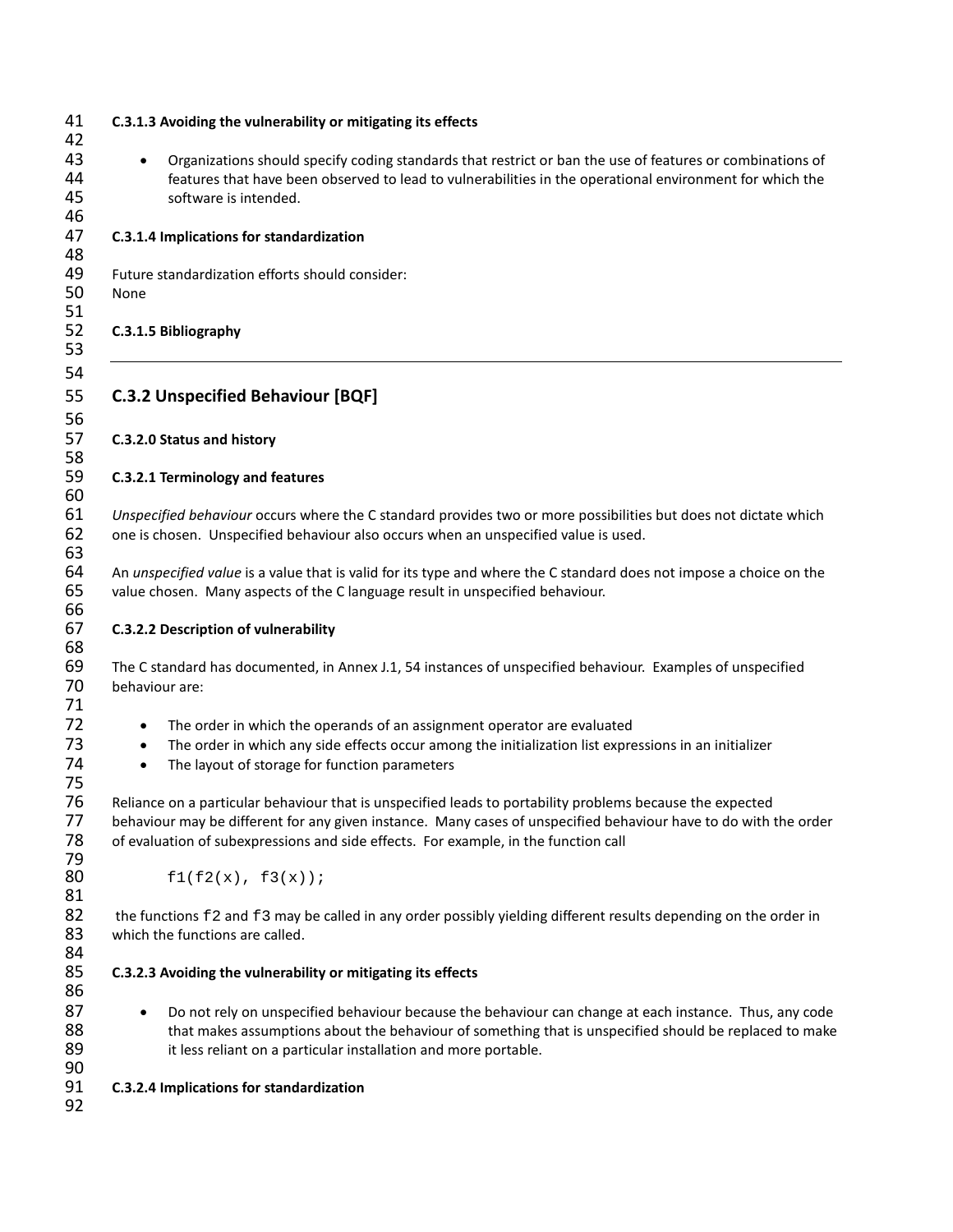| None                   | Future standardization efforts should consider:                                                                                                                                                                                                                                                                                                                                                                                                                                                                           |
|------------------------|---------------------------------------------------------------------------------------------------------------------------------------------------------------------------------------------------------------------------------------------------------------------------------------------------------------------------------------------------------------------------------------------------------------------------------------------------------------------------------------------------------------------------|
|                        | C.3.2.5 Bibliography                                                                                                                                                                                                                                                                                                                                                                                                                                                                                                      |
|                        | <b>C.3.3 Undefined Behaviour [EWF]</b>                                                                                                                                                                                                                                                                                                                                                                                                                                                                                    |
|                        | C.3.3.0 Status and history                                                                                                                                                                                                                                                                                                                                                                                                                                                                                                |
|                        | C.3.3.1 Terminology and features                                                                                                                                                                                                                                                                                                                                                                                                                                                                                          |
|                        | Undefined behaviour is behaviour that results from using erroneous constructs and data.                                                                                                                                                                                                                                                                                                                                                                                                                                   |
|                        | C.3.3.2 Description of vulnerability                                                                                                                                                                                                                                                                                                                                                                                                                                                                                      |
|                        |                                                                                                                                                                                                                                                                                                                                                                                                                                                                                                                           |
|                        | The C standard does not impose any requirements on undefined behaviour. Typical undefined behaviours include<br>doing nothing, producing unexpected results, and terminating the program.                                                                                                                                                                                                                                                                                                                                 |
|                        | The C standard has documented, in Annex J.2, 191 instances of undefined behaviour known to exist in C. One<br>example of undefined behaviour occurs when the value of the second operand of the / or % operator is zero. This<br>is generally not detectable through static analysis of the code, but could easily be prevented by a check for a zero<br>divisor before the operation is performed. Leaving this behaviour as undefined lessens the burden on the<br>implementation of the division and modulo operators. |
|                        | Other examples of undefined behaviour are:                                                                                                                                                                                                                                                                                                                                                                                                                                                                                |
|                        |                                                                                                                                                                                                                                                                                                                                                                                                                                                                                                                           |
| $\bullet$<br>$\bullet$ | Referring to an object outside of its lifetime<br>The conversion to or from an integer type that produces a value outside of the range that can be                                                                                                                                                                                                                                                                                                                                                                        |
|                        | represented                                                                                                                                                                                                                                                                                                                                                                                                                                                                                                               |
| $\bullet$              | The use of two identifiers that differ only in non-significant characters                                                                                                                                                                                                                                                                                                                                                                                                                                                 |
|                        | Relying on undefined behaviour makes a program unstable and non-portable. While some cases of undefined<br>behaviour may be consistent across multiple implementations, it is still dangerous to rely on them. Relying on<br>undefined behaviour can result in errors that are difficult to locate and only present themselves under special<br>circumstances. For example, accessing memory deallocated by free or realloc results in undefined behaviour, but it<br>may work most of the time.                          |
|                        | C.3.3.3 Avoiding the vulnerability or mitigating its effects                                                                                                                                                                                                                                                                                                                                                                                                                                                              |
|                        | Eliminate to the extent possible all cases of undefined behaviour from a program                                                                                                                                                                                                                                                                                                                                                                                                                                          |
|                        | C.3.3.4 Implications for standardization                                                                                                                                                                                                                                                                                                                                                                                                                                                                                  |
|                        | Future standardization efforts should consider:                                                                                                                                                                                                                                                                                                                                                                                                                                                                           |
|                        | Making the declarations of undefined behaviour more definitive. The collection of undefined behaviour in Annex                                                                                                                                                                                                                                                                                                                                                                                                            |
|                        | J.2 is well done with cross references to sections in the standard. Most of the entries are well defined, but the few<br>that use words such as "proper" or "inappropriately" should be better defined.                                                                                                                                                                                                                                                                                                                   |
|                        |                                                                                                                                                                                                                                                                                                                                                                                                                                                                                                                           |
|                        | C.3.3.5 Bibliography                                                                                                                                                                                                                                                                                                                                                                                                                                                                                                      |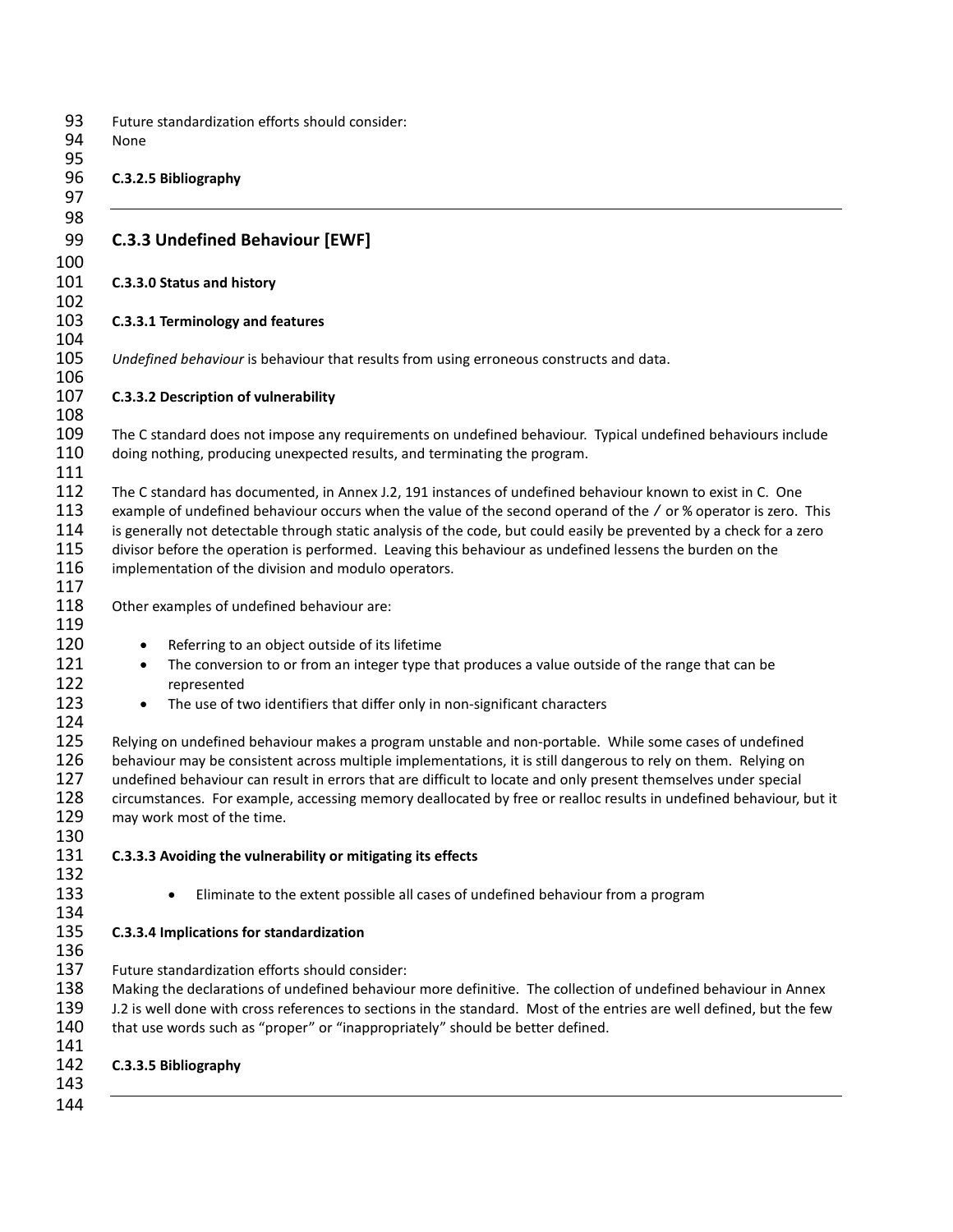| 145 | <b>C.3.4 Implementation-defined Behaviour [FAB]</b>                                                                  |
|-----|----------------------------------------------------------------------------------------------------------------------|
| 146 |                                                                                                                      |
| 147 | C.3.4.0 Status and history                                                                                           |
| 148 |                                                                                                                      |
| 149 | C.3.4.1 Terminology and features                                                                                     |
| 150 |                                                                                                                      |
| 151 | Implementation-defined behaviour is unspecified behaviour where the resulting behaviour is chosen by the             |
| 152 | implementation. Implementation-defined behaviours are typically related to the environment, representation of        |
| 153 | types, architecture, locale, and library functions.                                                                  |
| 154 |                                                                                                                      |
| 155 | C.3.4.2 Description of vulnerability                                                                                 |
| 156 |                                                                                                                      |
| 157 | The C standard has documented, in Annex J.3, 112 instances of implementation-defined behaviour. Examples of          |
| 158 | implementation-defined behaviour are:                                                                                |
| 159 |                                                                                                                      |
| 160 | The number of bits in a byte<br>$\bullet$                                                                            |
| 161 | The direction of rounding when a floating-point number is converted to a narrower floating-point<br>$\bullet$        |
| 162 | number                                                                                                               |
| 163 | The rules for composing valid file names<br>$\bullet$                                                                |
| 164 |                                                                                                                      |
| 165 | Relying on implementation-defined behaviour can make a program less portable across implementations.                 |
| 166 | However, this is less true than for unspecified and undefined behaviour.                                             |
| 167 |                                                                                                                      |
| 168 | The following code shows an example of reliance upon implementation-defined behaviour:                               |
| 169 |                                                                                                                      |
| 170 | unsigned int $x = 50$ ;                                                                                              |
| 171 | $x \rightarrow = (x \ll 2) + 1;$ // $x = 5x + 1$                                                                     |
| 172 |                                                                                                                      |
| 173 | Since the bitwise representation of integers is implementation-defined, the computation on $x$ will be incorrect for |
| 174 | implementations where integers are not represented in two's complement form.                                         |
| 175 |                                                                                                                      |
| 176 | C.3.4.3 Avoiding the vulnerability or mitigating its effects                                                         |
| 177 |                                                                                                                      |
| 178 | Eliminate to the extent possible any reliance on implementation-defined behaviour from programs in<br>$\bullet$      |
| 179 | order to increase portability. Even programs that are specifically intended for a particular implementation          |
| 180 | may in the future be ported to another environment or sections reused for future implementations.                    |
| 181 |                                                                                                                      |
| 182 | C.3.4.4 Implications for standardization                                                                             |
| 183 |                                                                                                                      |
| 184 | Future standardization efforts should consider:                                                                      |
| 185 | None                                                                                                                 |
| 186 |                                                                                                                      |
| 187 | C.3.4.5 Bibliography                                                                                                 |
| 188 |                                                                                                                      |
| 189 |                                                                                                                      |
| 190 | <b>C.3.5 Deprecated Language Features [MEM]</b>                                                                      |
| 191 |                                                                                                                      |
| 192 | C.3.5.0 Status and history                                                                                           |
| 193 |                                                                                                                      |
| 194 | C.3.5.1 Terminology and features                                                                                     |
| 195 |                                                                                                                      |
| 196 | C.3.5.2 Description of vulnerability                                                                                 |
|     |                                                                                                                      |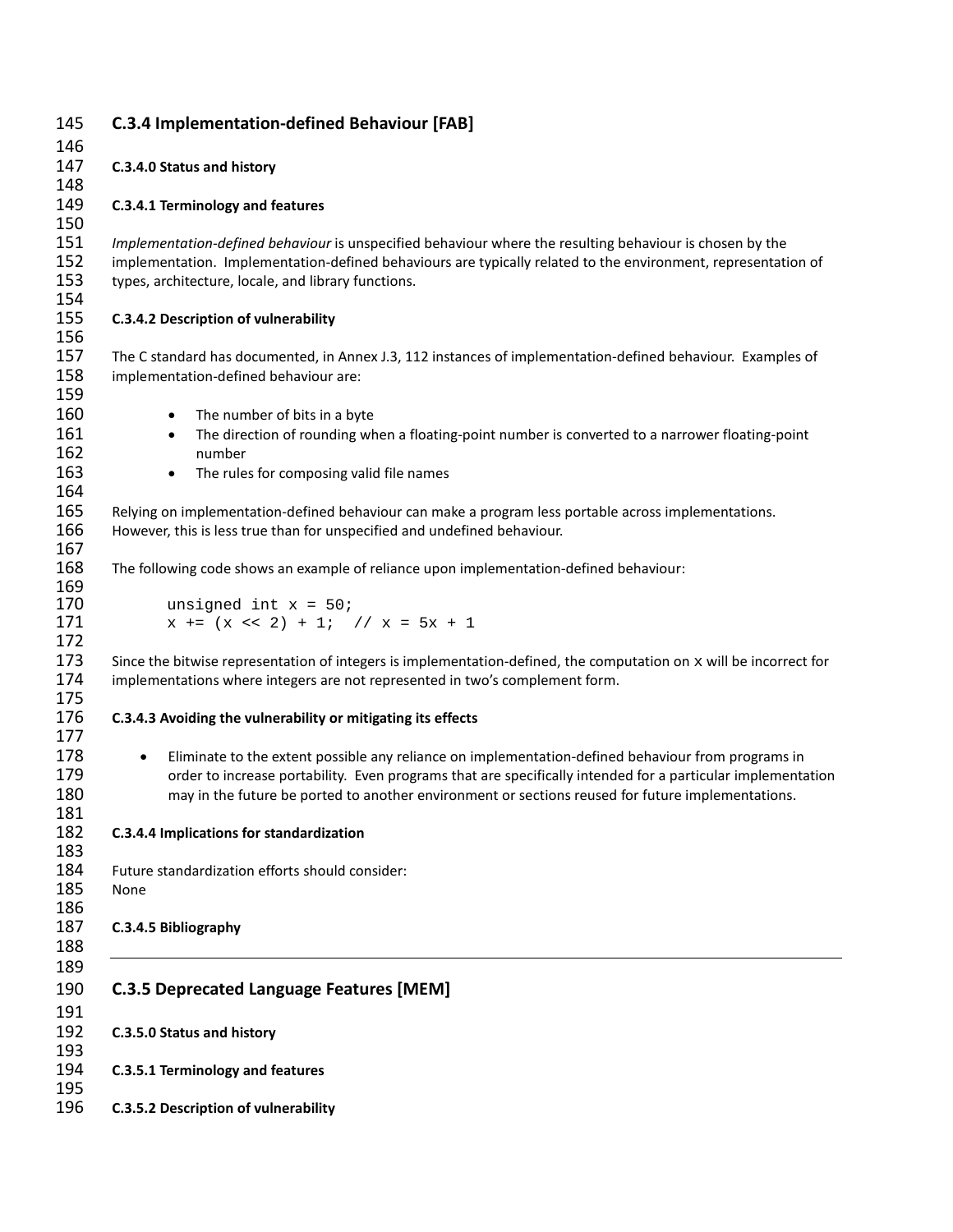| 197        |                                                                                                                    |
|------------|--------------------------------------------------------------------------------------------------------------------|
| 198        | C has deprecated one function, the function gets. The gets function copies a string from standard input into a     |
| 199        | fixed-size array. There is no safe way to use gets because it performs an unbounded copy of user input. Thus,      |
| 200        | every use of gets constitutes a buffer overflow vulnerability.                                                     |
| 201        |                                                                                                                    |
| 202        | C has deprecated several language features primarily by tightening the requirements for the feature:               |
| 203        | Implicit declarations are no longer allowed.<br>$\bullet$                                                          |
| 204        | Functions cannot be implicitly declared. They must be defined before use or have a prototype.<br>$\bullet$         |
| 205        | The use of the function ungetc at the beginning of a binary file is deprecated.<br>$\bullet$                       |
| 206        | The deprecation of aliased array parameters has been removed.<br>$\bullet$                                         |
| 207        | A return without expression is not permitted in a function that returns a value (and vice versa).<br>$\bullet$     |
| 208        |                                                                                                                    |
| 209        | Violating these new tighter features will generate an error.                                                       |
| 210        |                                                                                                                    |
| 211        | C.3.5.3 Avoiding the vulnerability or mitigating its effects                                                       |
| 212        |                                                                                                                    |
| 213        | Do not use the function gets as there isn't a safe and secure way to use it.<br>$\bullet$                          |
| 214        | Although backward compatibility is sometimes offered as an option for compilers so one can avoid<br>$\bullet$      |
| 215        | changes to code to be compliant with current language specifications, updating the legacy software to the          |
| 216        | current standard is a better option.                                                                               |
| 217        |                                                                                                                    |
| 218        | C.3.5.4 Implications for standardization                                                                           |
| 219        |                                                                                                                    |
| 220        | Future standardization efforts should consider:                                                                    |
| 221        | Creating an Annex that lists deprecated features.                                                                  |
| 222        |                                                                                                                    |
| 223        | C.3.5.5 Bibliography                                                                                               |
| 224        |                                                                                                                    |
| 225        |                                                                                                                    |
| 226        | <b>C.3.6 Pre-processor Directives [NMP]</b>                                                                        |
| 227        |                                                                                                                    |
| 228        | C.3.6.0 Status and history                                                                                         |
| 229        |                                                                                                                    |
| 230        | C.3.6.1 Terminology and features                                                                                   |
| 231        |                                                                                                                    |
| 232        |                                                                                                                    |
| 233        | A preprocessing directive of the form                                                                              |
| 234        | # define identifier lparen identifier-listopt ) replacement-list new-line                                          |
| 235        | # define identifier lparen  ) replacement-list new-line                                                            |
| 236        | # define identifier lparen identifier-list ,  ) replacement-list new-line                                          |
| 237        |                                                                                                                    |
| 238        | defines a function-like macro with parameters, whose use is similar syntactically to a function call. For example, |
| 239        | the following function-like macro calculates the cube of its argument by replacing all occurrences of the argument |
| 240        | X in the body of the macro.                                                                                        |
| 241        |                                                                                                                    |
| 242        | #define CUBE(X) $((X) * (X) * (X))$                                                                                |
| 243        | $/$ *  */                                                                                                          |
| 244        | int $a = CUBE(2)$ ;                                                                                                |
| 245        |                                                                                                                    |
| 246        |                                                                                                                    |
|            |                                                                                                                    |
|            | The above example expands to:                                                                                      |
| 247<br>248 | int $a = ((2) * (2) * (2));$                                                                                       |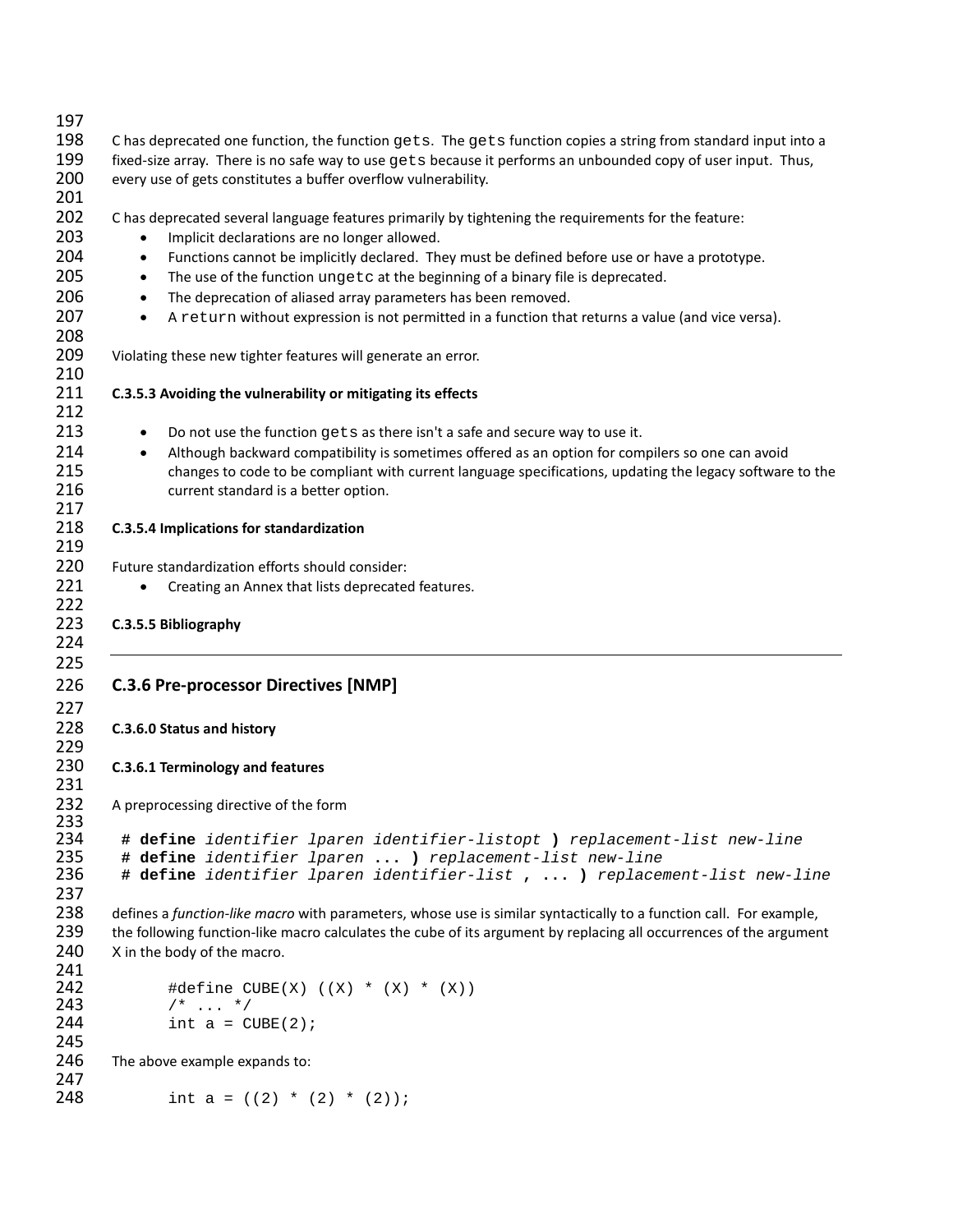which evaluates to 8. **C.3.6.2 Description of vulnerability** The C pre-processor allows the use of macros that are text-replaced before compilation. Function-like macros look similar to functions but have different semantics. Because the arguments are text- replaced, expressions passed to a function-like macro may be evaluated multiple times. This can result in unintended and undefined behaviour if the arguments have side effects or are pre-processor directives as described by C99 §6.10 [1]. Additionally, the arguments and body of function-like macros should be fully parenthesized to avoid unintended and undefined behaviour [2]. The following code example demonstrates undefined behaviour when a function-like macro is called with arguments that have side-effects (in this case, the increment operator) [2]: #define CUBE(X) ((X) \* (X) \* (X)) 266  $/$ \* ... \*/<br>267 int i = 2 267 int i = 2;<br>268 int a = 81  $int a = 81 / CUBE(++i);$  270 The above example expands into: 272 int a = 81 /  $((++) * (+i) * (++i) * (+i))$ ; which is undefined behaviour and is probably not the intended result. Another mechanism of failure can occur when the arguments within the body of a function-like macro are not fully parenthesized. The following example shows the CUBE macro without parenthesized arguments [2]: 279 #define CUBE(X)  $(X * X * X)$ <br>280  $* \dots *$ 280  $/$ \* ... \*/<br>281 int a = C int  $a = CUBE(2 + 1);$  This example expands to: 285 int a =  $(2 + 1 * 2 + 1 * 2 + 1)$  which evaluates to 7 instead of the intended 27. **C.3.6.3 Avoiding the vulnerability or mitigating its effects** This vulnerability can be avoided or mitigated in C in the following ways: • Replace macro-like functions with inline functions where possible. Although making a function inline only 293 suggests to the compiler that the calls to the function be as fast as possible, the extent to which this is done is implementation-defined. Inline functions do offer consistent semantics and allow for better **analysis by static analysis tools.**  • Ensure that if a function-like macro must be used, that its arguments and body are parenthesized. • Do not embed pre-processor directives or side-effects such as an assignment, increment/decrement, volatile access, or function call in a function-like macro. **C.3.6.4 Implications for standardization**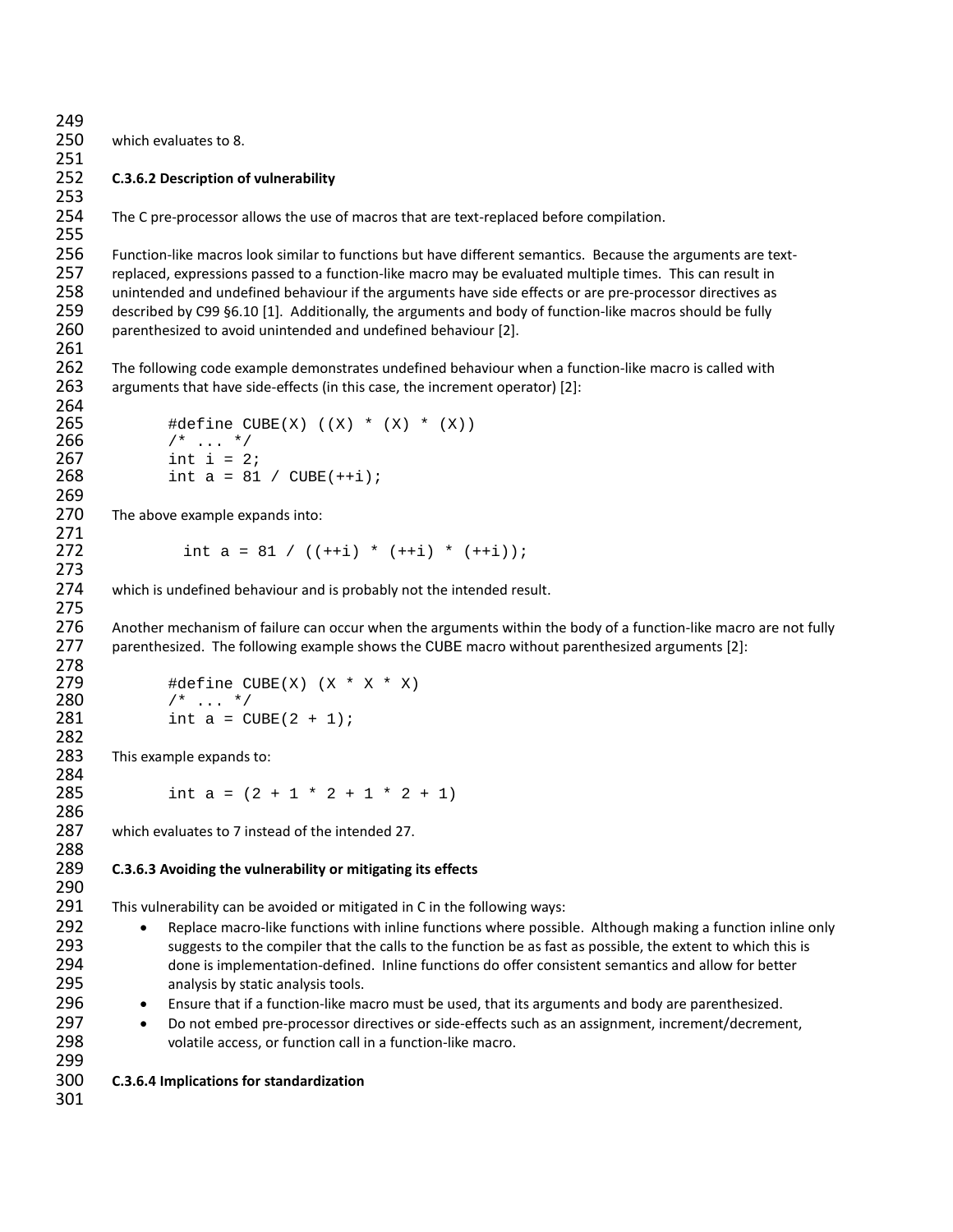| None                                                                                 | Future standardization efforts should consider:                                                                                                                                                                                                                                                                                                                                                                                                                                                                                                                                                                                                                                                                                                                                                                                                                                                                                                                        |
|--------------------------------------------------------------------------------------|------------------------------------------------------------------------------------------------------------------------------------------------------------------------------------------------------------------------------------------------------------------------------------------------------------------------------------------------------------------------------------------------------------------------------------------------------------------------------------------------------------------------------------------------------------------------------------------------------------------------------------------------------------------------------------------------------------------------------------------------------------------------------------------------------------------------------------------------------------------------------------------------------------------------------------------------------------------------|
|                                                                                      | C.3.6.5 Bibliography                                                                                                                                                                                                                                                                                                                                                                                                                                                                                                                                                                                                                                                                                                                                                                                                                                                                                                                                                   |
|                                                                                      | [1] Seacord, Robert C. The CERT C Secure Coding Standard. Boston: Addison-Wesley, 2008.<br>[2] GNU Project. GCC Bugs "Non-bugs" http://gcc.gnu.org/bugs.html#nonbugs_c (2009).                                                                                                                                                                                                                                                                                                                                                                                                                                                                                                                                                                                                                                                                                                                                                                                         |
|                                                                                      | <b>C.3.7 Choice of Clear Names [NAI]</b>                                                                                                                                                                                                                                                                                                                                                                                                                                                                                                                                                                                                                                                                                                                                                                                                                                                                                                                               |
|                                                                                      | C.3.7.0 Status and history                                                                                                                                                                                                                                                                                                                                                                                                                                                                                                                                                                                                                                                                                                                                                                                                                                                                                                                                             |
|                                                                                      | C.3.7.1 Terminology and features                                                                                                                                                                                                                                                                                                                                                                                                                                                                                                                                                                                                                                                                                                                                                                                                                                                                                                                                       |
|                                                                                      | C.3.7.2 Description of vulnerability                                                                                                                                                                                                                                                                                                                                                                                                                                                                                                                                                                                                                                                                                                                                                                                                                                                                                                                                   |
|                                                                                      | C is somewhat susceptible to errors resulting from the use of similarly appearing names. C does require the<br>declaration of variables before they are used. However, C does allow scoping so that a variable which is not<br>declared locally may be resolved to some outer block and that resolution may not be noticed by a human reviewer.<br>Variable name length is implementation specific and so one implementation may resolve names to one length<br>whereas another implementation may resolve names to another length resulting in unintended behaviour.                                                                                                                                                                                                                                                                                                                                                                                                  |
|                                                                                      | As with the general case, calls to the wrong subprogram or references to the wrong data element (when missed by<br>human review) can result in unintended behaviour.                                                                                                                                                                                                                                                                                                                                                                                                                                                                                                                                                                                                                                                                                                                                                                                                   |
|                                                                                      | C.3.7.3 Avoiding the vulnerability or mitigating its effects                                                                                                                                                                                                                                                                                                                                                                                                                                                                                                                                                                                                                                                                                                                                                                                                                                                                                                           |
| ٠<br>٠<br>$\bullet$<br>$\bullet$<br>$\bullet$<br>$\bullet$<br>$\bullet$<br>$\bullet$ | Use names which are clear and non-confusing.<br>Use consistency in choosing names.<br>Keep names short and consise in order to make the code easier to understand.<br>Choose names that are rich in meaning.<br>Keep in mind that code will be reused and combined in ways that the original developers never imagined.<br>Make names distinguishable within the first few characters due to scoping in C. This will also assist in<br>averting problems with compilers resolving to a shorter name than was intended.<br>Do not differentiate names through only a mixture of case or the presence/absence of an underscore<br>character.<br>Avoid differentiating through characters that are commonly confused visually such as 'O' and '0', 'I' (lower<br>case 'L'), 'l' (capital 'l') and '1', 'S' and '5', 'Z' and '2', and 'n' and 'h'.<br>Coding guidelines should be developed to define a common coding style and to avoid the above<br>dangerous practices. |
|                                                                                      | C.3.7.4 Implications for standardization                                                                                                                                                                                                                                                                                                                                                                                                                                                                                                                                                                                                                                                                                                                                                                                                                                                                                                                               |
| None                                                                                 | Future standardization efforts should consider:                                                                                                                                                                                                                                                                                                                                                                                                                                                                                                                                                                                                                                                                                                                                                                                                                                                                                                                        |
|                                                                                      | C.3.7.5 Bibliography                                                                                                                                                                                                                                                                                                                                                                                                                                                                                                                                                                                                                                                                                                                                                                                                                                                                                                                                                   |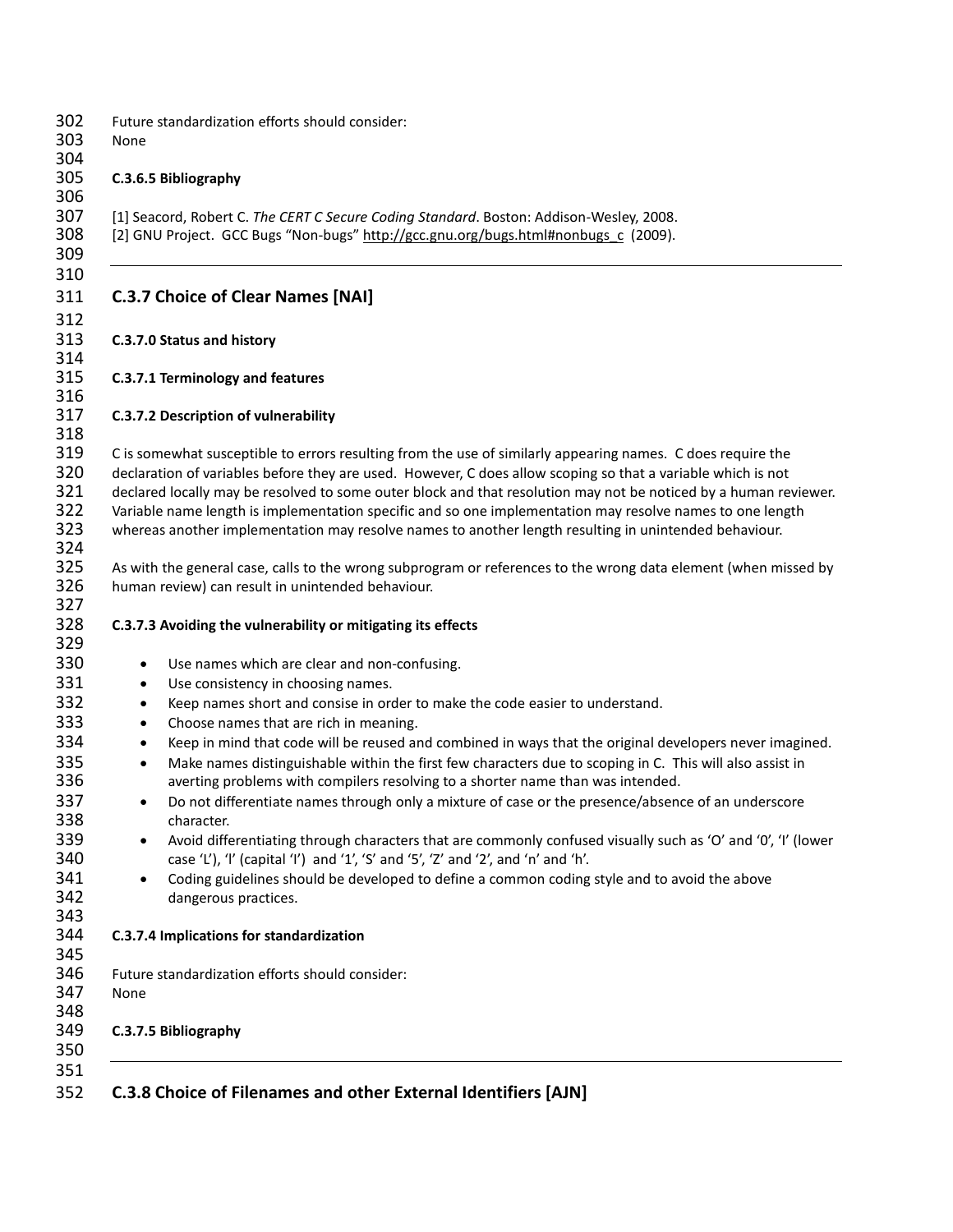| 353        |                                                                                                                         |
|------------|-------------------------------------------------------------------------------------------------------------------------|
| 354        | C.3.8.0 Status and history                                                                                              |
| 355        |                                                                                                                         |
| 356        | <b>C.3.8.1 Terminology and features</b>                                                                                 |
| 357        |                                                                                                                         |
| 358        | <b>C.3.8.2 Description of vulnerability</b>                                                                             |
| 359        |                                                                                                                         |
| 360        |                                                                                                                         |
| 361        | C allows filenames and external identifiers to contain what could be unsafe characters or characters in unsafe          |
| 362        | positions. For example, in C, a string can be used to name a file by calling fopen () or rename (). Control             |
| 363        | characters, spaces, and leading dashes can be used in filenames which can cause unintended results when these           |
| 364        | characters are processed by the operating system. The letters "A" through "Z" and "a" through "z", digits "0"           |
| 365        | through "9", period, hyphen and underscore are considered portable.                                                     |
| 366        |                                                                                                                         |
| 367        | Filenames may be interpreted unexpectedly if certain sequences of characters are used. For example, the                 |
| 368        | filename:                                                                                                               |
| 369        |                                                                                                                         |
| 370        | char *file_name =" $&\#xBB$ ; $&\#xA3$ ; ??? $&\#xAB$ ; ";                                                              |
| 371        |                                                                                                                         |
| 372        | will result in the file name "??????" when used on a Red Hat Linux distribution.                                        |
| 373        |                                                                                                                         |
| 374<br>375 | C.3.8.3 Avoiding the vulnerability or mitigating its effects                                                            |
| 376        |                                                                                                                         |
| 377        | Restrict filenames and external identifier names to the portable set mentioned in the previous section.<br>$\bullet$    |
| 378        | C.3.8.4 Implications for standardization                                                                                |
| 379        |                                                                                                                         |
| 380        | Future standardization efforts should consider:                                                                         |
| 381        | Language APIs for interfacing with external identifiers should be compliant with ISO/IEC 9945:2003 (IEEE<br>$\bullet$   |
| 382        | Std 1003.1-2001).                                                                                                       |
| 383        |                                                                                                                         |
| 384        | C.3.8.5 Bibliography                                                                                                    |
| 385        |                                                                                                                         |
| 386        |                                                                                                                         |
| 387        | <b>C.3.9 Unused Variable [XYR]</b>                                                                                      |
| 388        |                                                                                                                         |
| 389        | C.3.9.0 Status and history                                                                                              |
| 390        |                                                                                                                         |
| 391        | <b>C.3.9.1 Terminology and features</b>                                                                                 |
| 392        |                                                                                                                         |
| 393        | <b>C.3.9.2 Description of vulnerability</b>                                                                             |
| 394        | Variables may be declared, but never used when writing code or the need for a variable may be eliminated in the         |
| 395        | code, but the declaration may remain. Most compilers will report this as a warning and the warning can be easily        |
| 396        | resolved by removing the unused variable.                                                                               |
| 397        |                                                                                                                         |
| 398        | C.3.9.3 Avoiding the vulnerability or mitigating its effects                                                            |
| 399        |                                                                                                                         |
| 400        | Resolve all compiler warnings for unused variables. This is trivial in C as one simply needs to remove the<br>$\bullet$ |
| 401        | declaration of the variable. Having an unused variable in code indicates that either warnings were turned               |
| 402        | off during compilation or were ignored by the developer. The compiler gcc allows the use of an attribute                |
| 403        | "((unused))" to indicate that a variable is intentionally left in the code and unused:                                  |
| 404        |                                                                                                                         |
|            |                                                                                                                         |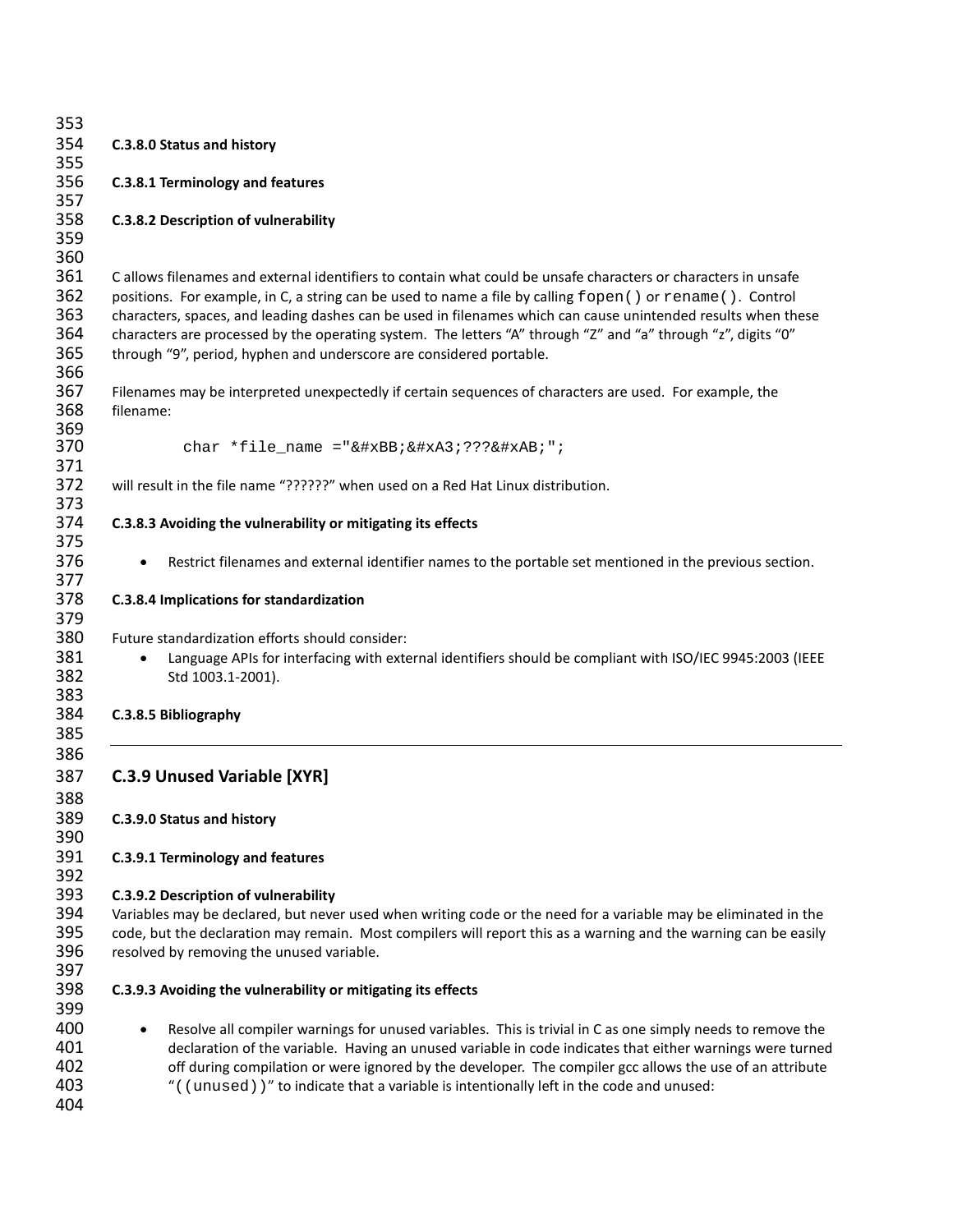| 405               | int var $1$ __attribute__ ((unused));                                                      |                                                                                                                       |
|-------------------|--------------------------------------------------------------------------------------------|-----------------------------------------------------------------------------------------------------------------------|
| 406<br>407        |                                                                                            | This will signify to the compiler not to flag a warning for this variable being unused. However, this is not          |
| 408<br>409        | part of the C standard and thus is not portable.                                           |                                                                                                                       |
| 410<br>411        | C.3.9.4 Implications for standardization                                                   |                                                                                                                       |
| 412               | Future standardization efforts should consider:                                            |                                                                                                                       |
| 413               |                                                                                            | Defining a standard way of declaring an attribute such as "_attribute__ ((unused))" to indicate                       |
| 414               | that a variable is intentionally unused.                                                   |                                                                                                                       |
| 415<br>416        | C.3.9.5 Bibliography                                                                       |                                                                                                                       |
| 417               |                                                                                            |                                                                                                                       |
| 418<br>419<br>420 | <b>C.3.10 Identifier Name Reuse [YOW]</b>                                                  |                                                                                                                       |
| 421<br>422        | C.3.10.0 Status and history                                                                |                                                                                                                       |
| 423<br>424        | C.3.10.1 Terminology and features                                                          |                                                                                                                       |
| 425               | C.3.10.2 Description of vulnerability                                                      |                                                                                                                       |
| 426               |                                                                                            | C allows scoping so that a variable which is not declared locally may be resolved to some outer block and that        |
| 427               | resolution may cause the variable to operate on an entity other than the one intended.     |                                                                                                                       |
| 428               |                                                                                            |                                                                                                                       |
| 429               |                                                                                            | Because the variable name var1 was reused in the following example, the printed value of var1 may be                  |
| 430               | unexpected.                                                                                |                                                                                                                       |
| 431<br>432        | int var1;                                                                                  | /* declaration in outer scope */                                                                                      |
| 433               | $var1 = 10$ ;                                                                              |                                                                                                                       |
| 434               | $\left\{ \right.$                                                                          |                                                                                                                       |
| 435               | int var2;                                                                                  |                                                                                                                       |
| 436               | int var1;                                                                                  | /* declaration in nested (inner) scope */                                                                             |
| 437               | $var2 = 5$                                                                                 |                                                                                                                       |
| 438               | $var1 = 1$                                                                                 | /* var1 in inner scope is $1*/$                                                                                       |
| 439               | $\left\{ \right\}$                                                                         |                                                                                                                       |
| 440               |                                                                                            | print ("var1=%d\n", var1); /* will print "var1=10" as var1 refers */                                                  |
| 441               |                                                                                            | $/*$ to var1 in the outer scope $*/$                                                                                  |
| 442               |                                                                                            |                                                                                                                       |
| 443               |                                                                                            | Removing the declaration of var2 will result in a compiler error of an undeclared variable. However, removing the     |
| 444               |                                                                                            | declaration of var1 in the inner block will not result in an error as var1 will be resolved to the declaration in the |
| 445               | outer block. That resolution will result in the printing of "var1=1" instead of "var1=10". |                                                                                                                       |
| 446<br>447        |                                                                                            |                                                                                                                       |
| 448               | C.3.10.3 Avoiding the vulnerability or mitigating its effects                              |                                                                                                                       |
| 449               |                                                                                            | Ensure that a definition of an entity does not occur in a scope where a different entity with the same                |
| 450               | $\bullet$                                                                                  | name is accessible and can be used in the same context. A language-specific project coding convention can             |
| 451               | be used to ensure that such errors are detectable with static analysis.                    |                                                                                                                       |
| 452               | $\bullet$                                                                                  | Ensure that a definition of an entity does not occur in a scope where a different entity with the same                |
| 453               |                                                                                            | name is accessible and has a type that permits it to occur in at least one context where the first entity can         |
| 454               | occur.                                                                                     |                                                                                                                       |
| 455               | $\bullet$                                                                                  | Ensure that all identifiers differ within the number of characters considered to be significant by the                |
| 456               | implementations that are likely to be used, and document all assumptions.                  |                                                                                                                       |
| 457               |                                                                                            |                                                                                                                       |
|                   |                                                                                            |                                                                                                                       |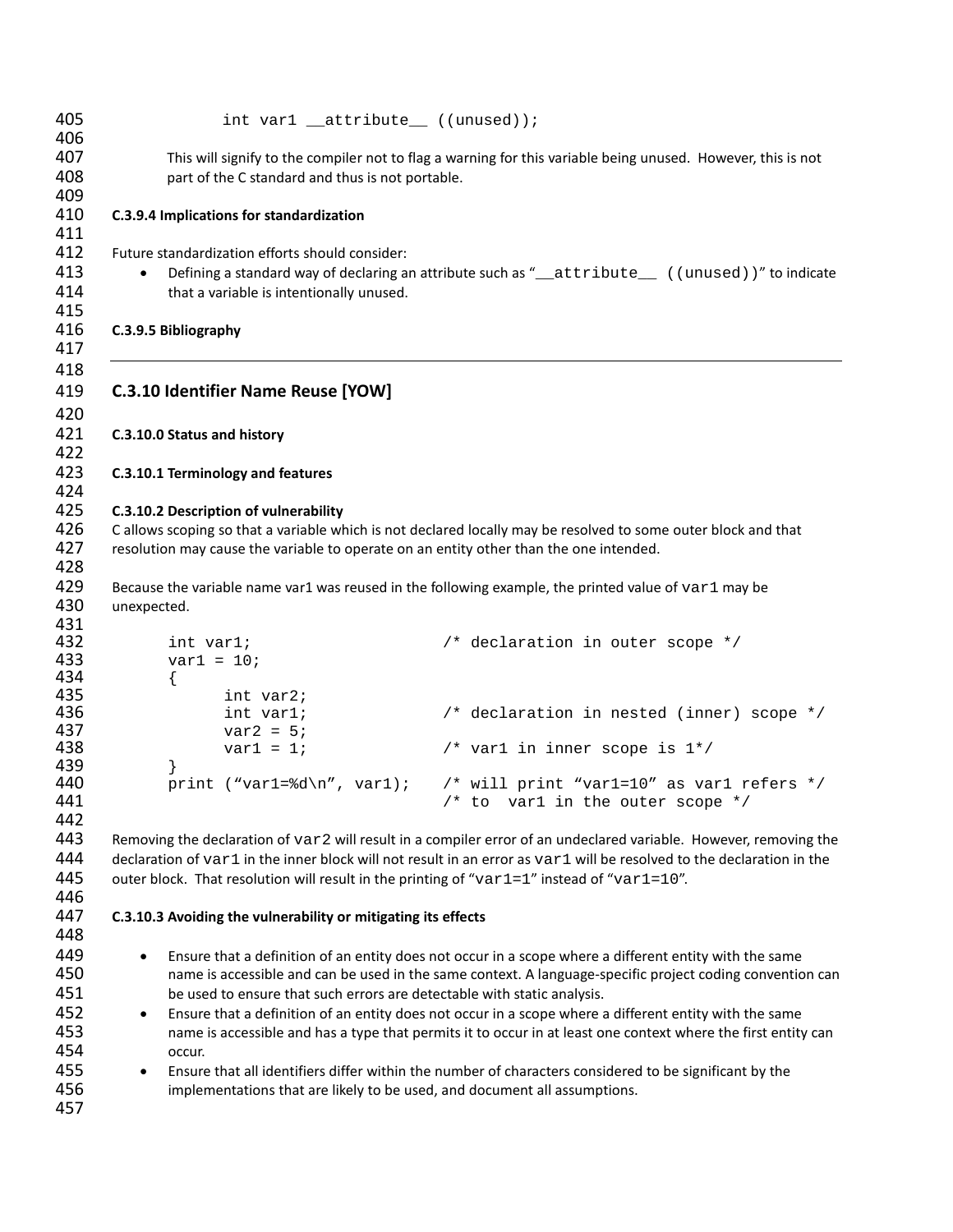|            | C.3.10.4 Implications for standardization                                                                                                                                      |
|------------|--------------------------------------------------------------------------------------------------------------------------------------------------------------------------------|
|            | Future standardization efforts should consider:                                                                                                                                |
|            | A common warning in Annex I should be added for variables with the same name in nested scopes.                                                                                 |
|            |                                                                                                                                                                                |
|            | C.3.10.5 Bibliography                                                                                                                                                          |
|            | C.3.11 Type System [IHN]                                                                                                                                                       |
|            |                                                                                                                                                                                |
|            | C.3.11.0 Status and history                                                                                                                                                    |
|            | C.3.11.1 Terminology and features                                                                                                                                              |
|            | C.3.11.2 Description of vulnerability                                                                                                                                          |
|            | C is a statically typed language. In some ways C is both strongly and weakly typed as it requires all variables to be                                                          |
|            | typed, but sometimes allows implicit or automatic conversion between types. For example, C will implicitly convert                                                             |
|            | a long int to an int and potentially discard many significant digits. Note that integer sizes are                                                                              |
|            | implementation defined so that in some implementations, the conversion from a long int to an int cannot                                                                        |
|            | discard any digits since they are the same size. In some implementations, all integer types could be implemented                                                               |
|            | as the same size.                                                                                                                                                              |
|            | C allows implicit conversions as in the following example:                                                                                                                     |
|            |                                                                                                                                                                                |
|            | short $a = 1023$ ;                                                                                                                                                             |
|            | int b;                                                                                                                                                                         |
|            | $b = ai$                                                                                                                                                                       |
|            |                                                                                                                                                                                |
| short int: | If an implicit conversion could result in a loss of precision such as in a conversion from a 16 bit int to an 8 bit                                                            |
|            |                                                                                                                                                                                |
|            | int $a = 1023$                                                                                                                                                                 |
|            | short b;                                                                                                                                                                       |
|            | $a = bi$                                                                                                                                                                       |
|            |                                                                                                                                                                                |
|            | most compilers will issue a warning.                                                                                                                                           |
|            |                                                                                                                                                                                |
|            | C has a set of rules to determine how conversion between data types will occur. In C, for instance, every integer                                                              |
|            | type has an integer conversion rank that determines how conversions are performed. The ranking is based on the                                                                 |
|            | concept that each integer type contains at least as many bits as the types ranked below it. The following rules for<br>determining integer conversion rank are defined in C99: |
|            |                                                                                                                                                                                |
| $\bullet$  | No two different signed integer types have the same rank, even if they have the same representation.                                                                           |
| $\bullet$  | The rank of a signed integer type is greater than the rank of any signed integer type with less precision.                                                                     |
| $\bullet$  | The rank of long long int is greater than the rank of long int, which is greater than the rank of                                                                              |
|            | int, which is greater than the rank of short int, which is greater than the rank of signed char.                                                                               |
| $\bullet$  | The rank of any unsigned integer type is equal to the rank of the corresponding signed integer type, if any.                                                                   |
| $\bullet$  | The rank of any standard integer type is greater than the rank of any extended integer type with the same                                                                      |
|            | width.                                                                                                                                                                         |
| $\bullet$  | The rank of char is equal to the rank of signed char and unsigned char.                                                                                                        |
|            |                                                                                                                                                                                |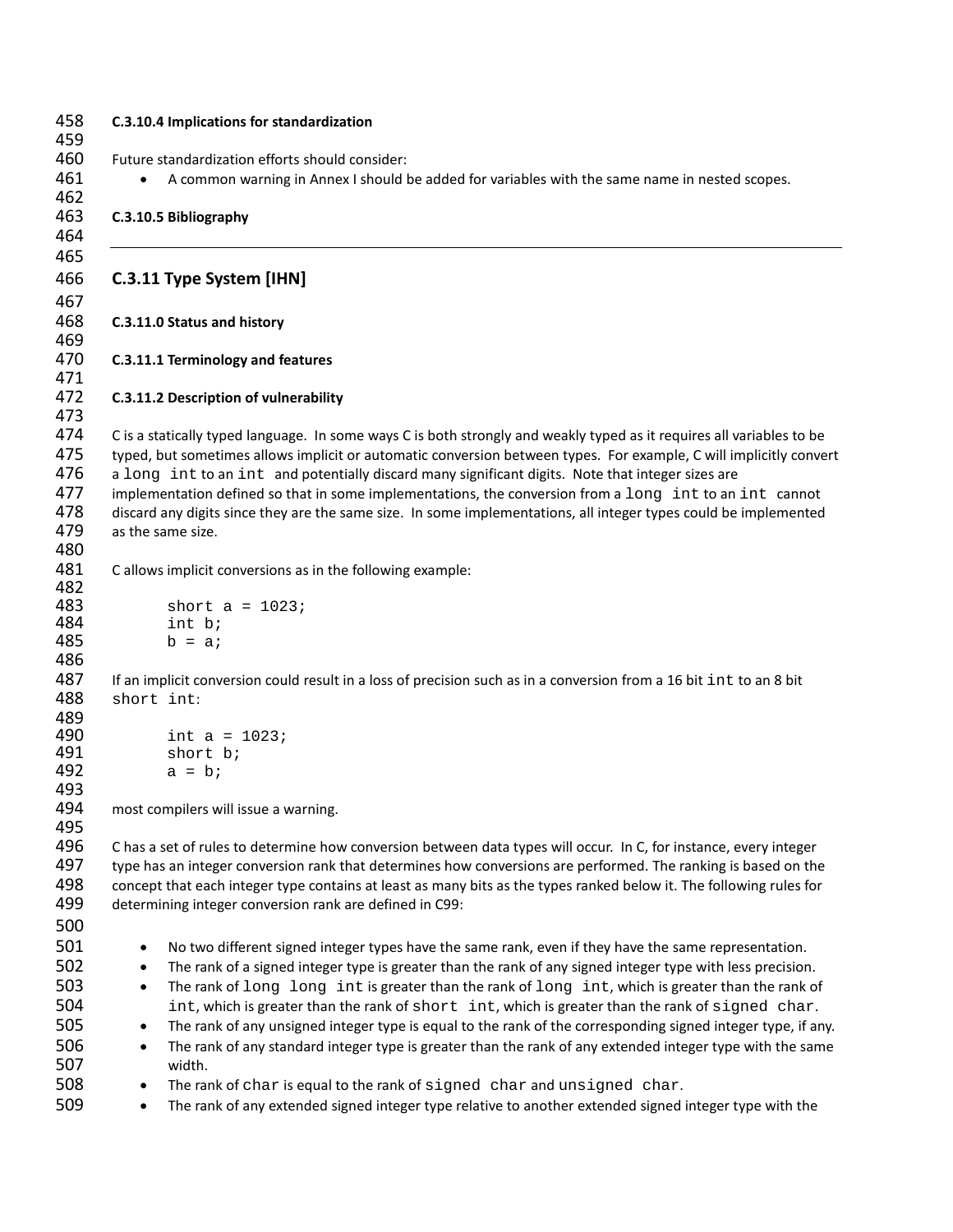| 510        | same precision is implementation defined but still subject to the other rules for determining the integer                |
|------------|--------------------------------------------------------------------------------------------------------------------------|
| 511        | conversion rank.                                                                                                         |
| 512        | The rank of _Bool shall be less than the rank of all other standard integer types.<br>$\bullet$                          |
| 513        | The rank of any enumerated type shall equal the rank of the compatible integer type<br>$\bullet$                         |
| 514        | The rank of any extended signed integer type relative to another extended signed integer type with the<br>$\bullet$      |
| 515        | same precision is implementation-defined, but still subject to the other rules for determining the integer               |
| 516        | conversion rank.                                                                                                         |
| 517        | For all integer types T1, T2, and T3, if T1 has greater rank than T2 and T2 has greater rank than T3,<br>$\bullet$       |
| 518        | then T1 has greater rank than T3.                                                                                        |
| 519        | The integer conversion rank is used in the usual arithmetic conversions to determine what conversions need to take       |
| 520        | place to support an operation on mixed integer types.                                                                    |
| 521        |                                                                                                                          |
| 522        | If both operands have the same type, no further conversion is needed.<br>$\bullet$                                       |
| 523        | If both operands are of the same integer type (signed or unsigned), the operand with the type of lesser<br>$\bullet$     |
| 524        | integer conversion rank is converted to the type of the operand with greater rank.                                       |
| 525        | If the operand that has unsigned integer type has rank greater than or equal to the rank of the type of the<br>$\bullet$ |
| 526        | other operand, the operand with signed integer type is converted to the type of the operand with                         |
| 527        | unsigned integer type.                                                                                                   |
| 528        | If the type of the operand with signed integer type can represent all of the values of the type of the<br>$\bullet$      |
| 529        | operand with unsigned integer type, the operand with unsigned integer type is converted to the type of                   |
| 530        | the operand with signed integer type.                                                                                    |
| 531        | Otherwise, both operands are converted to the unsigned integer type corresponding to the type of the<br>$\bullet$        |
| 532        | operand with signed integer type. Specific operations can add to or modify the semantics of the usual                    |
| 533        | arithmetic operations.                                                                                                   |
| 534        |                                                                                                                          |
| 535        | Other conversion rules exist for other data type conversions. So even though there are rules in place and the rules      |
| 536        | are rather straightforward, the variety and complexity of the rules can cause unexpected results and potential           |
| 537        | vulnerabilities. For example, though there is a prescribed order which conversions will take place, determining how      |
| 538        | the conversions will affect the final result can be difficult as in the following example:                               |
| 539<br>540 | long foo (short a, int b, int c, long d, long e, long f) {                                                               |
| 541        | return $(((b + f) * d - a + e) / c);$                                                                                    |
| 542        | }                                                                                                                        |
| 543        |                                                                                                                          |
| 544        | The implicit conversions performed in the return statement can be nontrivial to discern, but can greatly impact          |
| 545        | whether any of the variables wrap around during the computation.                                                         |
| 546        |                                                                                                                          |
| 547        | C.3.11.3 Avoiding the vulnerability or mitigating its effects                                                            |
| 548        |                                                                                                                          |
| 549        | Consideration of the rules for typing and conversions will assist in avoiding vulnerabilities. However, a lack           |
| 550        | of full understanding by the programmer of the implications of the rules may cause unexpected results                    |
| 551        | even though the rules may be clear. Complex expressions and intricacies of the rules can cause a                         |
| 552        | difference between what a programmer expects and what actually happens.                                                  |
| 553        | Make casts explicit to give the programmer a clearer vision and expectations of conversions.<br>$\bullet$                |
| 554        |                                                                                                                          |
| 555        | C.3.11.4 Implications for standardization                                                                                |
| 556        |                                                                                                                          |
| 557        | Future standardization efforts should consider:                                                                          |
| 558        | Moving in the direction over time to being a more strongly typed language. Much of the use of weak                       |
| 559        | typing is simply convenience to the developer in not having to fully consider the types and uses of                      |
| 560        | variables. Stronger typing forces good programming discipline and clarity about variables while at the                   |
| 561        | same time removing many unexpected run time errors due to implicit conversions. This is not to say that                  |
|            |                                                                                                                          |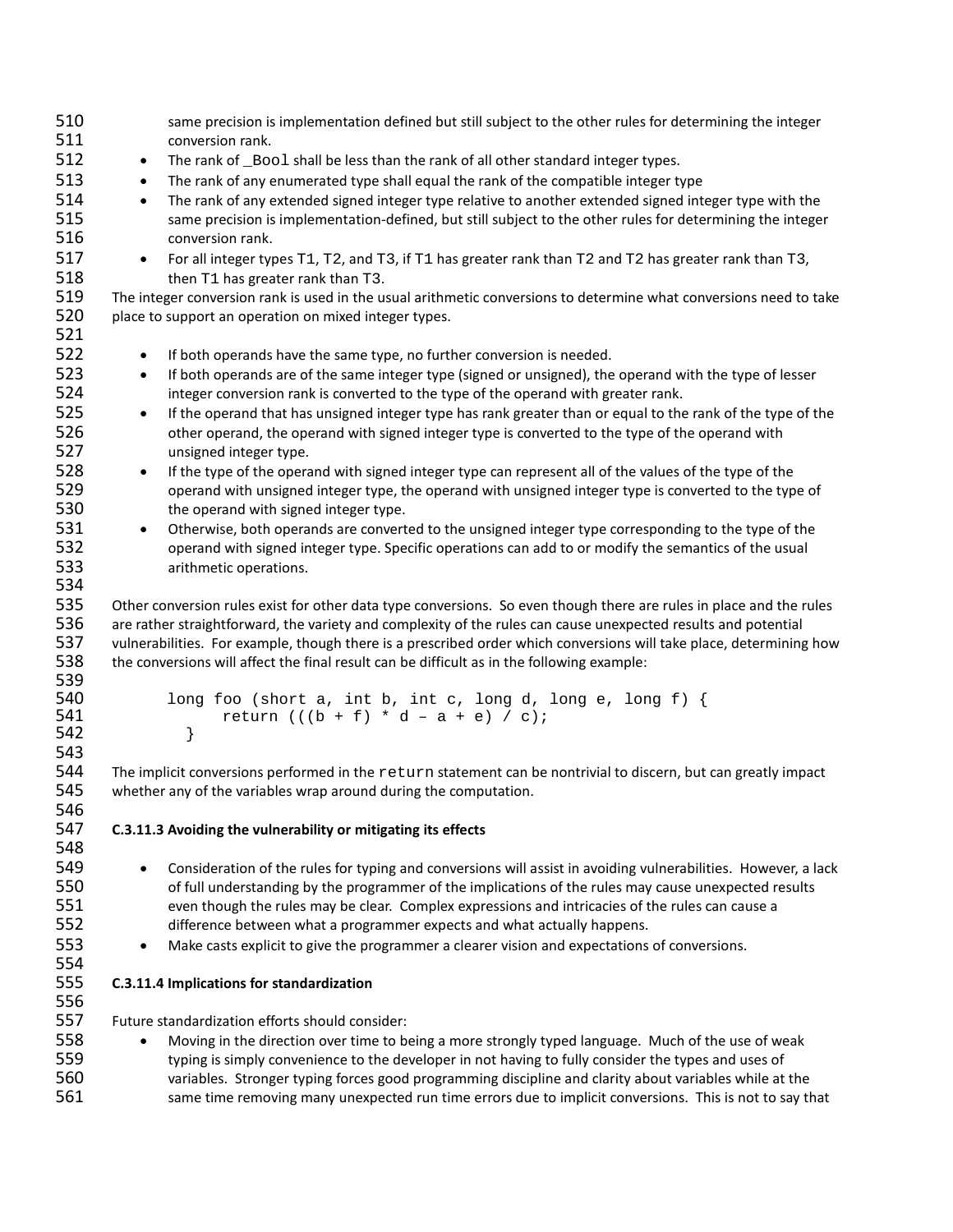C should be strictly a strongly typed language – some advantages of C are due to the flexibility that weaker typing provides. It is suggested that when enforcement of strong typing does not detract from the good flexibility that C offers (e.g. adding an integer to a character to step through a sequence of characters) and is only a convenience for programmers (e.g. adding an integer to a floating-point), then the standard should specify the stronger typed solution. **C.3.11.5 Bibliography C.3.12 Bit Representations [STR] C.3.12.0 Status and history C.3.12.1 Terminology and features C.3.12.2 Description of vulnerability** 579 C supports a variety of sizes for integers such as short int, int, long int and long long int. Each may<br>580 either be signed or unsigned. C also supports a variety of bitwise operators that make bit manipulations easy either be signed or unsigned. C also supports a variety of bitwise operators that make bit manipulations easy such as left and right shifts and bitwise operators. These bit manipulations can cause unexpected results or vulnerabilities through miscalculated shifts or platform dependent variations. Bit manipulations are necessary for some applications and may be one of the reasons that a particular application was written in C. Although many bit manipulations can be rather simple in C, such as masking off the bottom three bits in an integer, more complex manipulations can cause unexpected results. For instance, right shifting a signed integer is implementation defined in C, as is shifting by an amount greater than or equal to the size of the data type. For instance, on a host where an int is of size 32 bits, 590 unsigned int foo(const int k) {<br>591 unsigned int i = 1; 591 unsigned int  $i = 1$ ;<br>592 return  $i \ll k$ ; return i << k;<br>} } is undefined for values of k greater than or equal to 32. The storage representation for interfacing with external constructs can cause unexpected results. Byte orders may be in little endian or big endian format and unknowingly switching between the two can unexpectedly alter values. **C.3.12.3 Avoiding the vulnerability or mitigating its effects** • Only use bitwise operators on unsigned integer operators as the results of some bitwise operations on signed integers are implementation defined. 604 • Use commonly available functions such as  $htonl()$ ,  $htons()$ ,  $ntohl()$  and  $ntohs()$  to convert 605 from host byte order to network byte order and vice versa. This would be needed to interface betwee from host byte order to network byte order and vice versa. This would be needed to interface between an i80x86 architecture where the Least Significant Byte is first with the network byte order, as used on the Internet, where the Most Significant Byte is first. *Note: functions such as these are not part of the C standard and can vary somewhat among different platforms.* • In cases where there is a possibility that the shift is greater than the size of the variable, perform a check or, as the following example shows, a modulo reduction before the shift: 612 unsigned int i;<br>613 unsigned int k; unsigned int  $k$ ;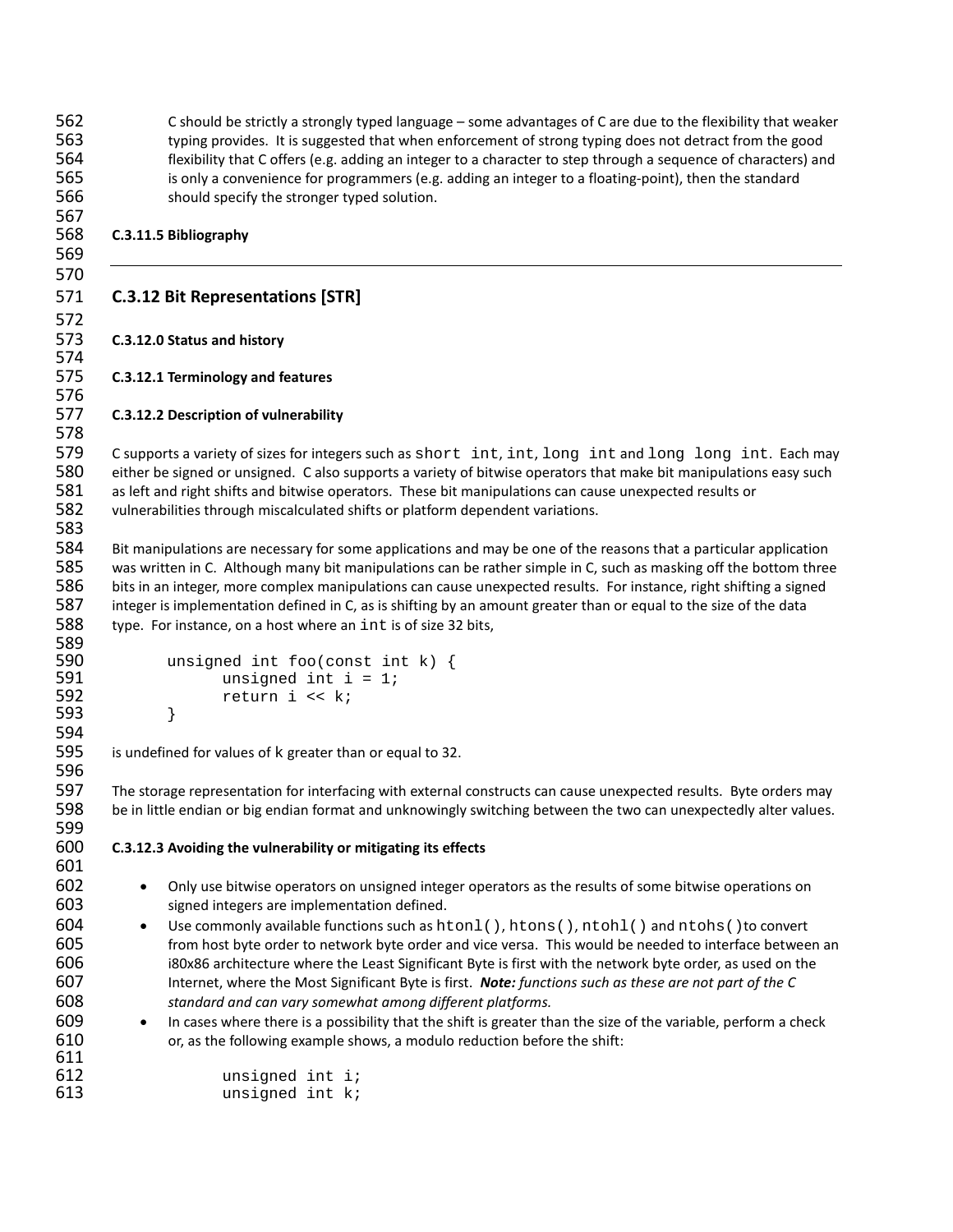```
614 unsigned int shifted_i
615<br>616
616 if (k < sizeof(unsigned int)*CHAR_BIT)<br>617 shifted_i = i < k;
                              shifted_i = i \iff ki618 else
                              // handle error condition
620 …
621
622 C.3.12.4 Implications for standardization
623
624 Future standardization efforts should consider:
625 None
626
627 C.3.12.5 Bibliography
628
629
630 C.3.13 Floating-point Arithmetic [PLF]
631
632 C.3.13.0 Status and history
633
634 C.3.13.1 Terminology and features
635
636 C.3.13.2 Description of vulnerability
637
638 C permits the floating-point data types float, double and long double. Due to the approximate nature of floating-
639 point representations, the use of float and double data types in situations where equality is needed or where 
640 rounding could accumulate over multiple iterations could lead to unexpected results and potential vulnerabilities in 
641 some situations.
642
643 As with most data types, C is very flexible in how float, double and long double can be used. For instance,<br>644 Callows the use of floating-point types to be used as loop counters and in equality statements. Even thoug
         C allows the use of floating-point types to be used as loop counters and in equality statements. Even though a loop
645 may be expected to only iterate a fixed number of times, depending on the values contained in the floating-point 
646 type and on the loop counter and termination condition, the loop could execute forever. For instance iterating a 
647 time sequence using 10 nanoseconds as the increment:
648<br>649
649 float f;<br>650 for (f=0
                  for (f=0.0; f!=1.0; f+=0.00000001)651 …
652
653 may or may not terminate after 10,000,000 iterations. The representations used for f and the accumulated effect 654 of many iterations may cause f to not be identical to 1.0 causing the loop to continue to iterate for
         of many iterations may cause f to not be identical to 1.0 causing the loop to continue to iterate forever.
655
656 Similarly, the Boolean test
657<br>658
658 float f=1.336;<br>659 float g=2.672;659 float g=2.672;<br>660 if (f == (q/2))
                  if (f == (g/2))
661 …
662
663 may or may not evaluate to true. Given that f and g are constant values, it is expected that consistent results will 664 be achieved on the same platform. However, it is questionable whether the logic performs as expe
         be achieved on the same platform. However, it is questionable whether the logic performs as expected when a
665 float that is twice that of another is tested for equality when divided by 2 as above. This can depend on the values
```
selected due to the quirks of floating-point arithmetic.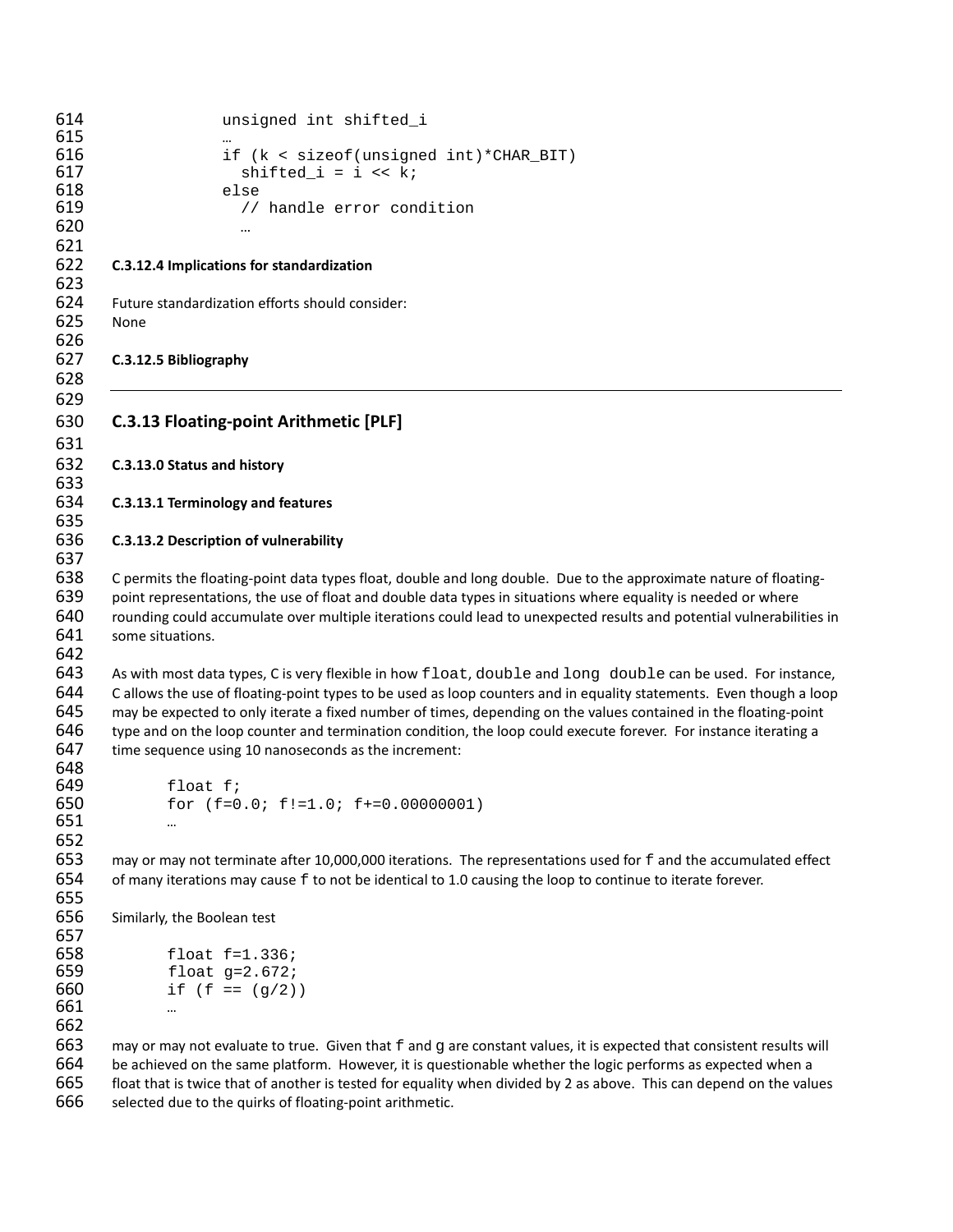| 667        |                                                                                                                          |
|------------|--------------------------------------------------------------------------------------------------------------------------|
| 668        | C.3.13.3 Avoiding the vulnerability or mitigating its effects                                                            |
| 669        |                                                                                                                          |
| 670        | Do not use a floating-point expression in a Boolean test for equality. In C, implicit casts may make an<br>$\bullet$     |
| 671        | expression floating-point even though the programmer did not expect it.                                                  |
| 672        | Check for an acceptable closeness in value instead of a test for equality when using floats and doubles to<br>$\bullet$  |
| 673        | avoid rounding and truncation problems.                                                                                  |
| 674        | Do not convert a floating-point number to an integer unless the conversion is a specified algorithmic<br>$\bullet$       |
| 675        | requirement or is required for a hardware interface.                                                                     |
| 676        |                                                                                                                          |
| 677        | C.3.13.4 Implications for standardization                                                                                |
| 678        |                                                                                                                          |
| 679        | Future standardization efforts should consider:                                                                          |
| 680        |                                                                                                                          |
|            | A common warning in Annex I should be added for floating-point expressions being used in a Boolean test                  |
| 681        | for equality.                                                                                                            |
| 682<br>683 |                                                                                                                          |
| 684        | C.3.13.5 Bibliography                                                                                                    |
| 685        |                                                                                                                          |
|            |                                                                                                                          |
| 686        | <b>C.3.14 Enumerator Issues [CCB]</b>                                                                                    |
| 687        |                                                                                                                          |
| 688        | C.3.14.0 Status and history                                                                                              |
| 689        |                                                                                                                          |
| 690        | C.3.14.1 Terminology and features                                                                                        |
| 691        |                                                                                                                          |
| 692        | C.3.14.2 Description of vulnerability                                                                                    |
| 693        |                                                                                                                          |
| 694        | The enum type in C comprises a set of named integer constant values as in the example:                                   |
| 695<br>696 |                                                                                                                          |
| 697        | enum abc $\{A, B, C, D, E, F, G, H\}$ var_abc;                                                                           |
| 698        |                                                                                                                          |
| 699        | The values of the contents of abc would be $A=0$ , $B=1$ , $C=2$ , etc. C allows values to be assigned to the enumerated |
|            | type as follows:                                                                                                         |
| 700<br>701 |                                                                                                                          |
|            | enum abc $\{A, B, C=6, D, E, F=7, G, H\}$ var_abc;                                                                       |
| 702<br>703 | This would result in:                                                                                                    |
|            |                                                                                                                          |
| 704<br>705 |                                                                                                                          |
|            | A=0, B=1, C=6, D=7, E=8, F=7, G=8, H=9                                                                                   |
| 706        |                                                                                                                          |
| 707        | yielding both gaps in the sequence of values and repeated values.                                                        |
| 708        |                                                                                                                          |
| 709        | If a poorly constructed enum type is used in loops, problems can arise. Consider the enumerated type var_abc             |
| 710        | defined above used in a loop:                                                                                            |
| 711        |                                                                                                                          |
| 712<br>713 | int x[8]                                                                                                                 |
| 714        |                                                                                                                          |
| 715        | for $(i=A; i<=H; i++)$                                                                                                   |
| 716        | $t = x[i];$                                                                                                              |
| 717        |                                                                                                                          |
| 718        | }                                                                                                                        |
|            |                                                                                                                          |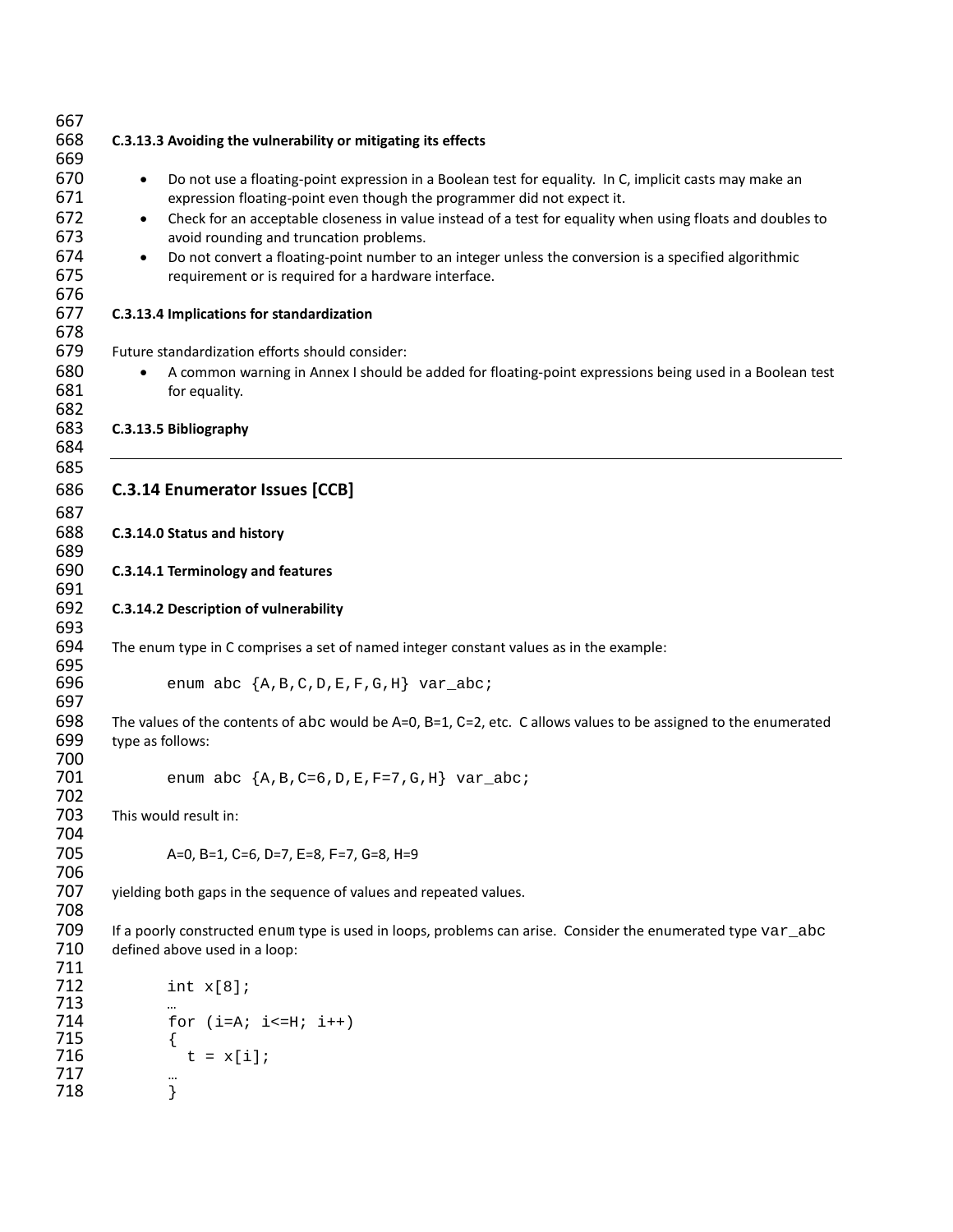| 719 |                                                                                                                         |  |  |
|-----|-------------------------------------------------------------------------------------------------------------------------|--|--|
| 720 | Because the enumerated type abc has been renumbered and because some numbers have been skipped, the                     |  |  |
| 721 | array will go out of bounds and there is potential for unintentional gaps in the use of x.                              |  |  |
| 722 |                                                                                                                         |  |  |
| 723 | C.3.14.3 Avoiding the vulnerability or mitigating its effects                                                           |  |  |
| 724 |                                                                                                                         |  |  |
| 725 |                                                                                                                         |  |  |
|     | Use enumerated types in the default form starting at 0 and incrementing by 1 for each member if possible.<br>$\bullet$  |  |  |
| 726 | The use of an enumerated type is not a problem if it is well understood what values are assigned to the                 |  |  |
| 727 | members.                                                                                                                |  |  |
| 728 | Use an enumerated type to select from a limited set of choices to make possible the use of tools to detect<br>$\bullet$ |  |  |
| 729 | omissions of possible values such as in switch statements.                                                              |  |  |
| 730 | Use the following format if the need is to start from a value other than 0 and have the rest of the values<br>$\bullet$ |  |  |
| 731 | be sequential:                                                                                                          |  |  |
| 732 |                                                                                                                         |  |  |
| 733 | enum abc ${A=5,B,C,D,E,F,G,H}$ var_abc;                                                                                 |  |  |
| 734 |                                                                                                                         |  |  |
|     |                                                                                                                         |  |  |
| 735 | Use the following format if gaps are needed or repeated values are desired and so as to be explicit as to<br>$\bullet$  |  |  |
| 736 | the values in the enum, then:                                                                                           |  |  |
| 737 |                                                                                                                         |  |  |
| 738 | enum abc $\{$                                                                                                           |  |  |
| 739 | $A=0$ ,                                                                                                                 |  |  |
| 740 | $B=1$ ,                                                                                                                 |  |  |
| 741 | $C=6$ ,                                                                                                                 |  |  |
| 742 | $D=7$ ,                                                                                                                 |  |  |
| 743 | $E=8$ ,                                                                                                                 |  |  |
| 744 | $F=7$ ,                                                                                                                 |  |  |
| 745 | $G=8$ ,                                                                                                                 |  |  |
| 746 | $H = 9$                                                                                                                 |  |  |
| 747 | $\} var_abc$                                                                                                            |  |  |
| 748 |                                                                                                                         |  |  |
| 749 | C.3.14.4 Implications for standardization                                                                               |  |  |
| 750 |                                                                                                                         |  |  |
| 751 |                                                                                                                         |  |  |
|     | Future standardization efforts should consider:                                                                         |  |  |
| 752 | None                                                                                                                    |  |  |
| 753 |                                                                                                                         |  |  |
| 754 | C.3.14.5 Bibliography                                                                                                   |  |  |
| 755 |                                                                                                                         |  |  |
| 756 |                                                                                                                         |  |  |
| 757 | <b>C.3.15 Numeric Conversion Errors [FLC]</b>                                                                           |  |  |
|     |                                                                                                                         |  |  |
| 758 |                                                                                                                         |  |  |
| 759 | C.3.15.0 Status and history                                                                                             |  |  |
| 760 |                                                                                                                         |  |  |
| 761 | C.3.15.1 Terminology and features                                                                                       |  |  |
| 762 |                                                                                                                         |  |  |
| 763 | C.3.15.2 Description of vulnerability                                                                                   |  |  |
| 764 |                                                                                                                         |  |  |
|     |                                                                                                                         |  |  |
| 765 | C permits implicit conversions. That is, C will automatically perform a conversion without an explicit cast. For        |  |  |
| 766 | instance, C allows                                                                                                      |  |  |
| 767 |                                                                                                                         |  |  |
| 768 | int i;                                                                                                                  |  |  |
| 769 | float $f=1.25$ ;                                                                                                        |  |  |
| 770 | $i = f$                                                                                                                 |  |  |
| 771 |                                                                                                                         |  |  |
|     |                                                                                                                         |  |  |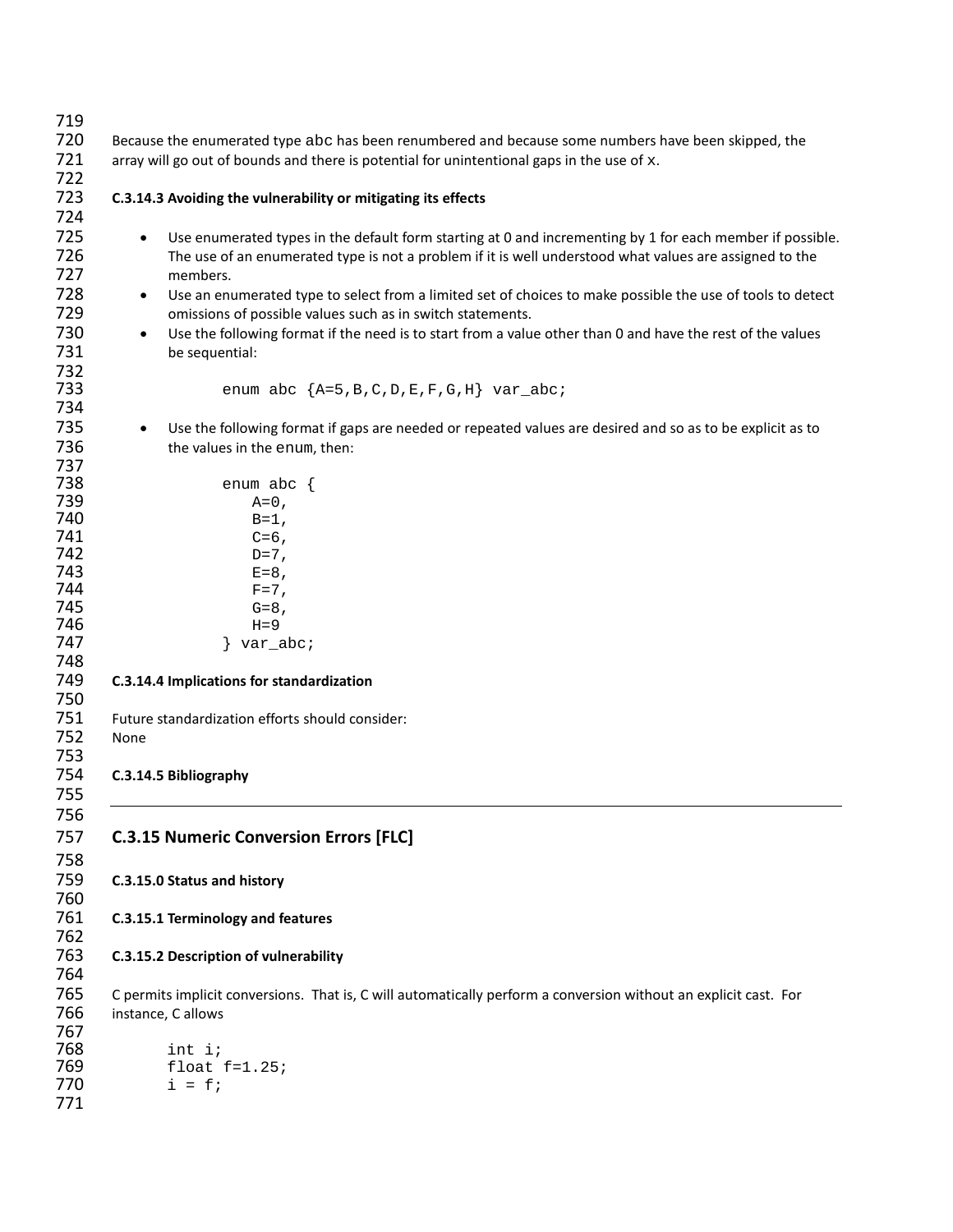772 This implicit conversion will discard the fractional part of  $f$  and set i to 1. If the value of  $f$  is greater than 773 INT\_MAX, then the assignment of  $f$  to i would be undefined.  $INT\_MAX$ , then the assignment of  $f$  to  $i$  would be undefined.

775 The rules for implicit conversions in C are defined in the C standard. For instance, integer types smaller than int<br>776 are promoted when an operation is performed on them. If all values of Boolean, character or intege are promoted when an operation is performed on them. If all values of Boolean, character or integer type can be 777 represented as an int, the value of the smaller type is converted to an int; otherwise, it is converted to an  $778$  unsigned int. unsigned int.

780 Integer promotions are applied as part of the usual arithmetic conversions to certain argument expressions; 781 operands of the unary  $+$ ,  $-$ , and  $\sim$  operators, and operands of the shift operators. The following code fragment 782 shows the application of integer promotions: shows the application of integer promotions:

```
783
784 char c1, c2;<br>785 c1 = c1 + c2
               c1 = c1 + c2;786
```
774

779

798

812

818

787 Integer promotions require the promotion of each variable (c1 and c2) to int size. The two int values are added 788 and the sum is truncated to fit into the char type. and the sum is truncated to fit into the char type. 789

790 Integer promotions are performed to avoid arithmetic errors resulting from the overflow of intermediate values. 791 For example:

```
792
793 signed char cresult, c1, c2, c3;<br>794 c1 = 100;
794 c1 = 100;<br>795 c2 = 3;
795 c2 = 3i<br>796 c3 = 4i796 c3 = 4;
             cresult = c1 * c2 / c3;
```
799 In this example, the value of c1 is multiplied by c2. The product of these values is then divided by the value of c3 800 (according to operator precedence rules). Assuming that signed char is represented as an 8-bit value, the product 801 of c1 and c2 (300) cannot be represented. Because of integer promotions, however, c1, c2, and c3 are each<br>802 converted to int, and the overall expression is successfully evaluated. The resulting value is truncated an 802 converted to int, and the overall expression is successfully evaluated. The resulting value is truncated and stored<br>803 in cresult. Because the final result (75) is in the range of the signed char type. the conversion 803 in cresult. Because the final result (75) is in the range of the signed char type, the conversion from int back<br>804 to signed char does not result in lost data. It is possible that the conversion could result in a loss 804 to signed char does not result in lost data. It is possible that the conversion could result in a loss of data 805 should the data be larger than the storage location. should the data be larger than the storage location. 806

807 A loss of data (truncation) can occur when converting from a signed type to a signed type with less precision. For 808 example, the following code can result in truncation: 809

```
810 signed long int sl = LONG_MAX;<br>811 signed char sc = (signed char)
                 signed char sc = (signed char)s1;
```
813 The C standard defines rules for integer promotions, integer conversion rank, and the usual arithmetic conversions. 814 The intent of the rules is to ensure that the conversions result in the same numerical values, and that these values 815 minimize surprises in the rest of the computation.

816

#### 817 **C.3.15.3 Avoiding the vulnerability or mitigating its effects**

819 • Check the value of a larger type before converting it to a smaller type to see if the value in the larger type 820 is within the range of the smaller type. Any conversion from a type with larger precision to a smaller 821 precision type could potentially result in a loss of data. In some instances, this loss of precision is desired. 822 Such cases should be explicitly acknowledged in comments. For example, the following code could be 823 used to check whether a conversion from an unsigned integer to an unsigned character will result in a loss 824 of precision: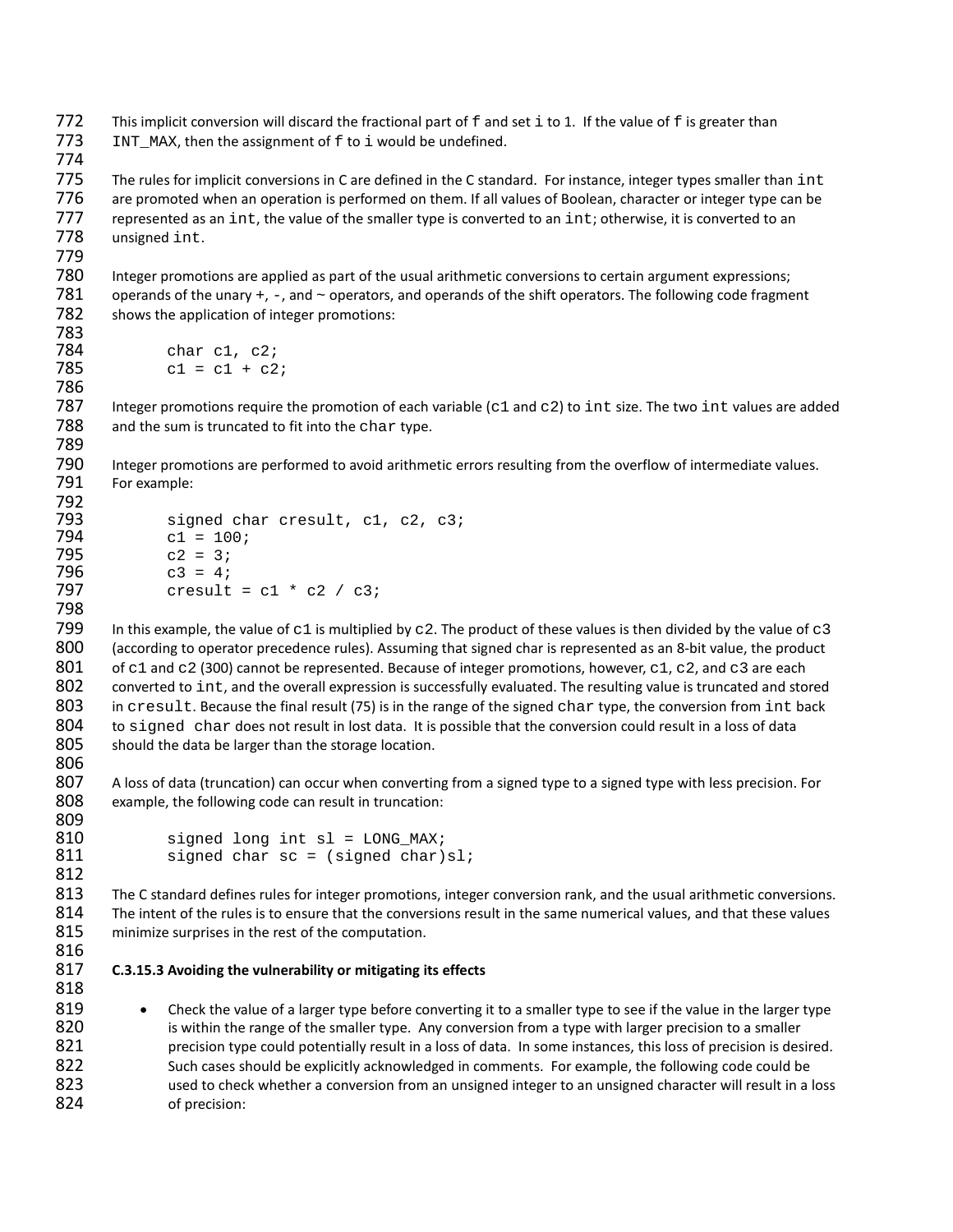| 825 |                                                                                                                       |
|-----|-----------------------------------------------------------------------------------------------------------------------|
| 826 | unsigned int i;                                                                                                       |
| 827 | unsigned char c;                                                                                                      |
| 828 |                                                                                                                       |
| 829 | if<br>$(i \leq UCHAR_MAX)$ $\{$ // check against the maximum value for an                                             |
| 830 | object of type unsigned char                                                                                          |
| 831 | $c = (unsigned char) i$                                                                                               |
| 832 |                                                                                                                       |
|     |                                                                                                                       |
| 833 | else                                                                                                                  |
| 834 | $\{$                                                                                                                  |
| 835 | // handle error condition                                                                                             |
| 836 |                                                                                                                       |
| 837 |                                                                                                                       |
| 838 |                                                                                                                       |
| 839 | Close attention should be given to all warning messages issued by the compiler regarding multiple casts.<br>$\bullet$ |
| 840 | Making a cast in C explicit will both remove the warning and acknowledge that the change in precision is              |
| 841 |                                                                                                                       |
|     | on purpose.                                                                                                           |
| 842 |                                                                                                                       |
| 843 | C.3.15.4 Implications for standardization                                                                             |
| 844 |                                                                                                                       |
| 845 | Future standardization efforts should consider:                                                                       |
| 846 | None                                                                                                                  |
| 847 |                                                                                                                       |
| 848 | C.3.15.5 Bibliography                                                                                                 |
| 849 |                                                                                                                       |
|     |                                                                                                                       |
| 850 |                                                                                                                       |
| 851 | <b>C.3.16 String Termination [CJM]</b>                                                                                |
| 852 |                                                                                                                       |
| 853 | C.3.16.0 Status and history                                                                                           |
| 854 |                                                                                                                       |
| 855 |                                                                                                                       |
|     | C.3.16.1 Terminology and features                                                                                     |
| 856 |                                                                                                                       |
| 857 | C.3.16.2 Description of vulnerability                                                                                 |
| 858 |                                                                                                                       |
| 859 | A string in C is composed of a contiguous sequence of characters terminated by and including a null character (a      |
| 860 | byte with all bits set to 0). Therefore strings in C cannot contain the null character except as the terminating      |
| 861 | character. Inserting a null character in a string either through a bug or through malicious action can truncate a     |
|     |                                                                                                                       |
| 862 | string unexpectedly. Alternatively, not putting a null character terminator in a string can cause actions such as     |
| 863 | string copies to continue well beyond the end of the expected string. Overflowing a string buffer through the         |
| 864 | intentional lack of a null terminating character can be used to expose information or to execute malicious code.      |
| 865 |                                                                                                                       |
| 866 | C.3.16.3 Avoiding the vulnerability or mitigating its effects                                                         |
| 867 |                                                                                                                       |
| 868 |                                                                                                                       |
|     | Use safer and more secure functions for string handling from the ISO TR24731-1, Extensions to the C<br>$\bullet$      |
| 869 | library-- Part 1: Bounds-checking interfaces. These are alternative string handling library functions to the          |
| 870 | existing Standard C Library. The functions verify that receiving buffers are large enough for the resulting           |
| 871 | strings being placed in them and ensure that resulting strings are null terminated. One implementation of             |
| 872 | these functions has been released as the Safe C Library.                                                              |
| 873 |                                                                                                                       |
| 874 | C.3.16.4 Implications for standardization                                                                             |
|     |                                                                                                                       |
| 875 |                                                                                                                       |
| 876 | Future standardization efforts should consider:                                                                       |
| 877 | Adopting the two TRs on safer C library functions, Extensions to the C Library (TR 24731-1: Part I: Bounds-           |
|     |                                                                                                                       |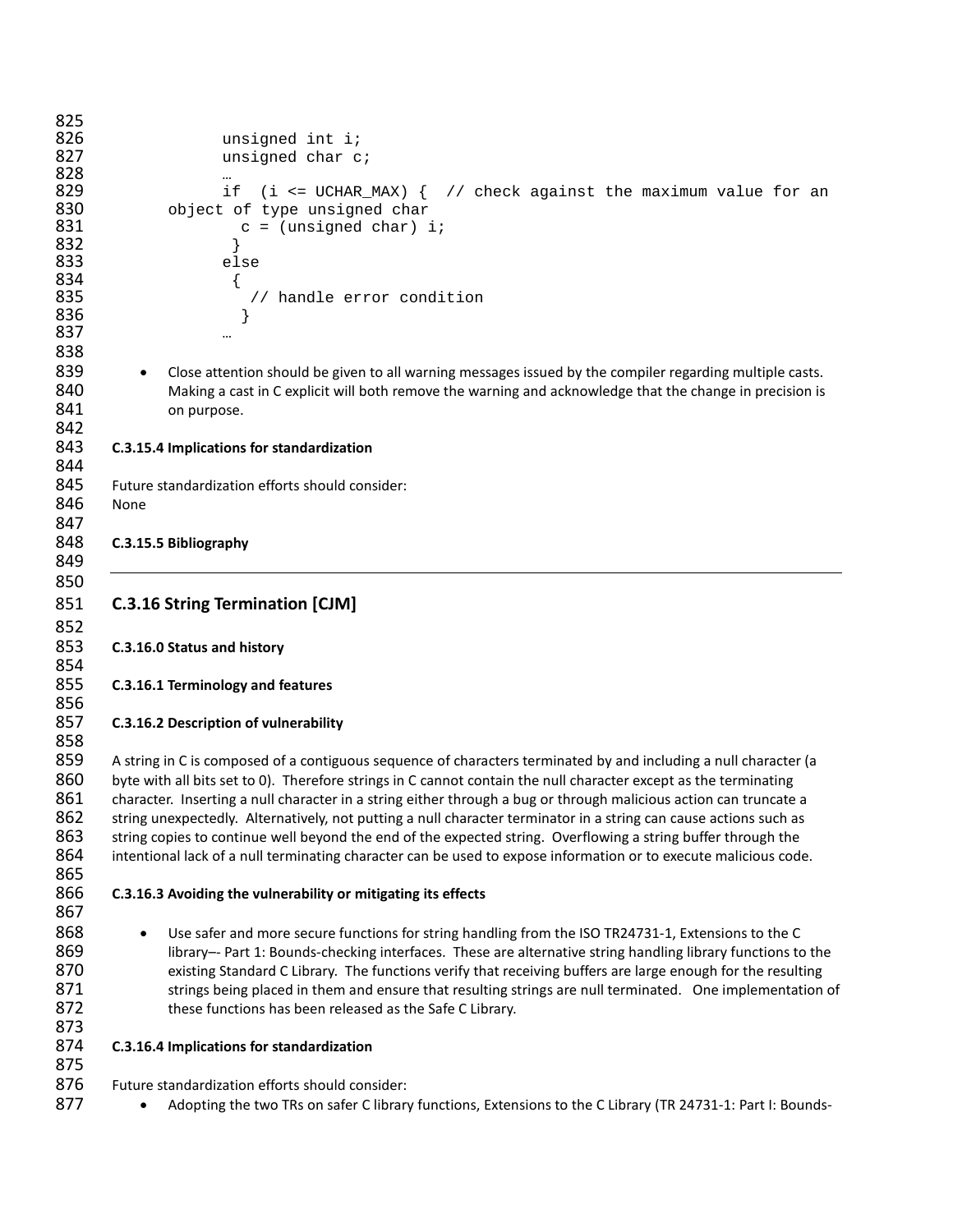```
878 checking interfaces and TR 24731-2: Part II: Dynamic allocation functions, that are currently under
879 consideration by ISO SC22 WG14).
880 • Modifying or deprecating many of the C standard library functions that make assumptions about the
881 occurrence of a string termination character.
882 • Define a string construct that does not rely on the null termination character.
883
884 C.3.16.5 Bibliography
885
886
887 C.3.17 Boundary Beginning Violation [XYX]
888
889 C.3.17.0 Status and history
890
891 C.3.17.1 Terminology and features
892
893 C.3.17.2 Description of vulnerability
894
895 A buffer underwrite condition occurs when an array is indexed outside its lower bounds, or pointer arithmetic 
896 results in an access to storage that occurs before the beginning of the intended object.
897
898 In C, the subscript operator [] is defined such that E1[E2] is identical to (*((E1)+(E2))), so that in either representation, the value in location (E1+E2) is returned. Because C does not perform bounds checking on
899 representation, the value in location (E1+E2) is returned. Because C does not perform bounds checking on <br>900 arravs. the following code:
        arrays, the following code:
901
902 int foo(const int i) {<br>903 int x[] = \{0,0,0\}903 int x[] = {0,0,0,0,0,0,0,0,0,0};<br>904 return x[i];
                 return x[i];<br>}
905 }
906
907 would return whatever is in location x[i] even if, say, i were equal to -5 (assuming that x[-5] was still within 908 the address space of the program). This could be sensitive information or even a return address, w
        the address space of the program). This could be sensitive information or even a return address, which if altered
909 by changing the value of x[-5], could change the program flow.
910
911 C.3.17.3 Avoiding the vulnerability or mitigating its effects
912
913 • Perform range checking before accessing an array since C does not perform bounds checking
914 automatically. In the interest of speed and efficiency, range checking only needs to be done when it 
915 cannot be statically shown that an access outside of the array cannot occur.
916 • Use safer and more secure functions for string handling from the ISO TR24731-1, Extensions to the C
917 library–- Part 1: Bounds-checking interfaces. These are alternative string handling library functions to the
918 existing Standard C Library. The functions verify that receiving buffers are large enough for the resulting 
919 strings being placed in them and ensure that resulting strings are null terminated. One implementation of 
920 these functions has been released as the Safe C Library.
921
922
923 C.3.17.4 Implications for standardization
924
925 Future standardization efforts should consider:
926 • Defining an array type that does automatic bounds checking.
927
928 C.3.17.5 Bibliography
929
```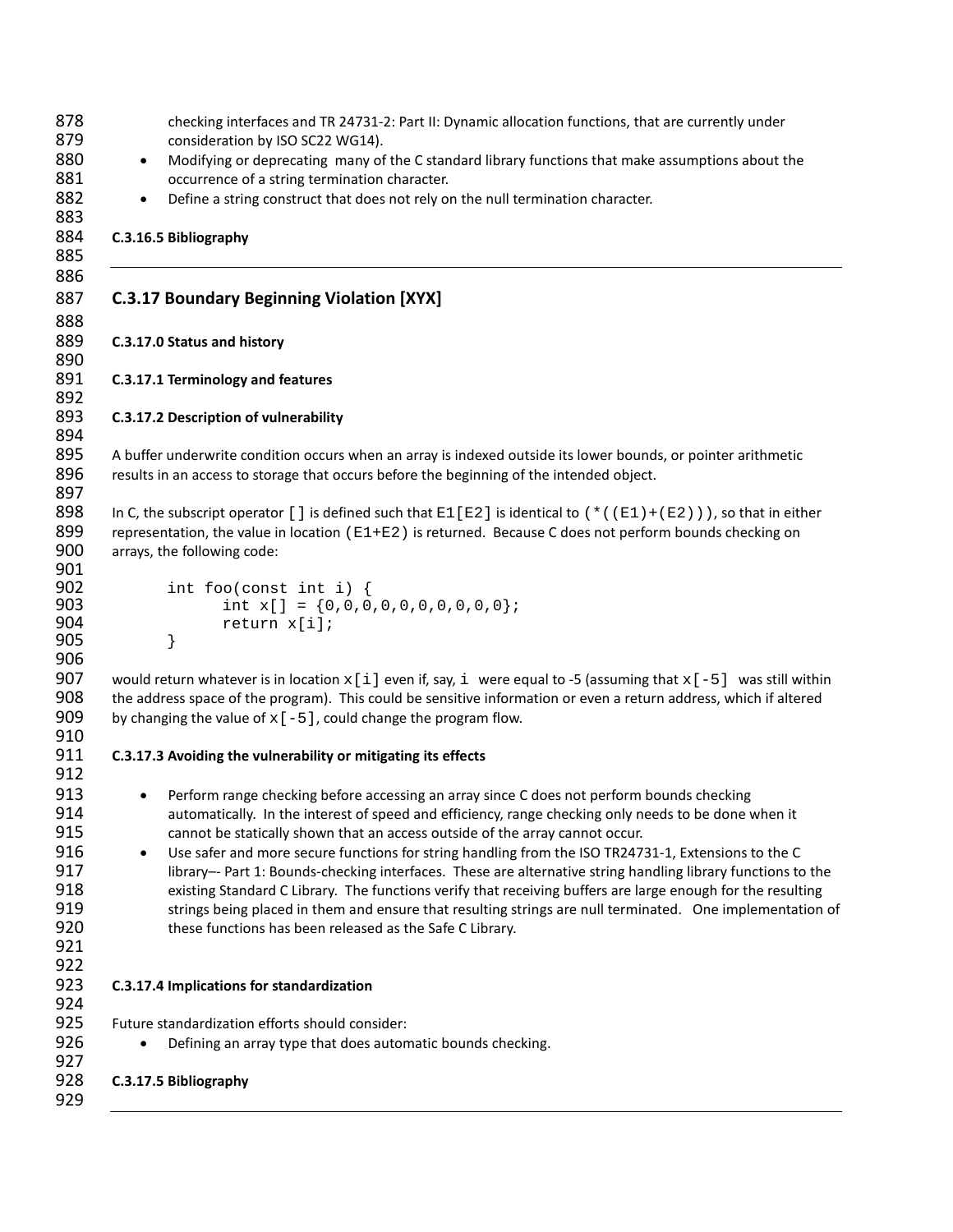```
930
931 C.3.18 Unchecked Array Indexing [XYZ]
932
933 C.3.18.0 Status and history
934
935 C.3.18.1 Terminology and features
936
937 C.3.18.2 Description of vulnerability
938
939
940 C does not perform bounds checking on arrays, so though arrays may be accessed outside of their bounds, the 
941 value returned is undefined and in some cases may result in a program termination. For example, in C the 
942 following code is valid, though, for example, if i has the value 10, the result is undefined:
943<br>944
944 int foo(const int i) {<br>945 int t;
945 int t;<br>946 int x[
946 int x[] = {0,0,0,0,0};<br>947 t = x[i];947 t = x[i];<br>948 t = x[i];return t;<br>}
949 }
950
951 The variable t will likely be assigned whatever is in the location pointed to by x[10] (assuming that x[10] is 952 still within the address space of the program).
        still within the address space of the program).
953
954
955 C.3.18.3 Avoiding the vulnerability or mitigating its effects
956
957 • Perform range checking before accessing an array since C does not perform bounds checking 
958 automatically. In the interest of speed and efficiency, range checking only needs to be done when it 
959 cannot be statically shown that an access outside of the array cannot occur.
960 • Use safer and more secure functions for string handling from the ISO TR24731-1, Extensions to the C
961 library–- Part 1: Bounds-checking interfaces. These are alternative string handling library functions to the
962 existing Standard C Library. The functions verify that receiving buffers are large enough for the resulting 
963 strings being placed in them and ensure that resulting strings are null terminated. One implementation of 
964 these functions has been released as the Safe C Library.
965
966 C.3.18.4 Implications for standardization
967
968 Future standardization efforts should consider:
969 • Defining an array type that does automatic bounds checking.
970
971 C.3.18.5 Bibliography
972
973
974 C.3.19 Unchecked Array Copying [XYW]
975
976 C.3.19.0 Status and history
977
978 C.3.19.1 Terminology and features
979
980 C.3.19.2 Description of vulnerability
981
```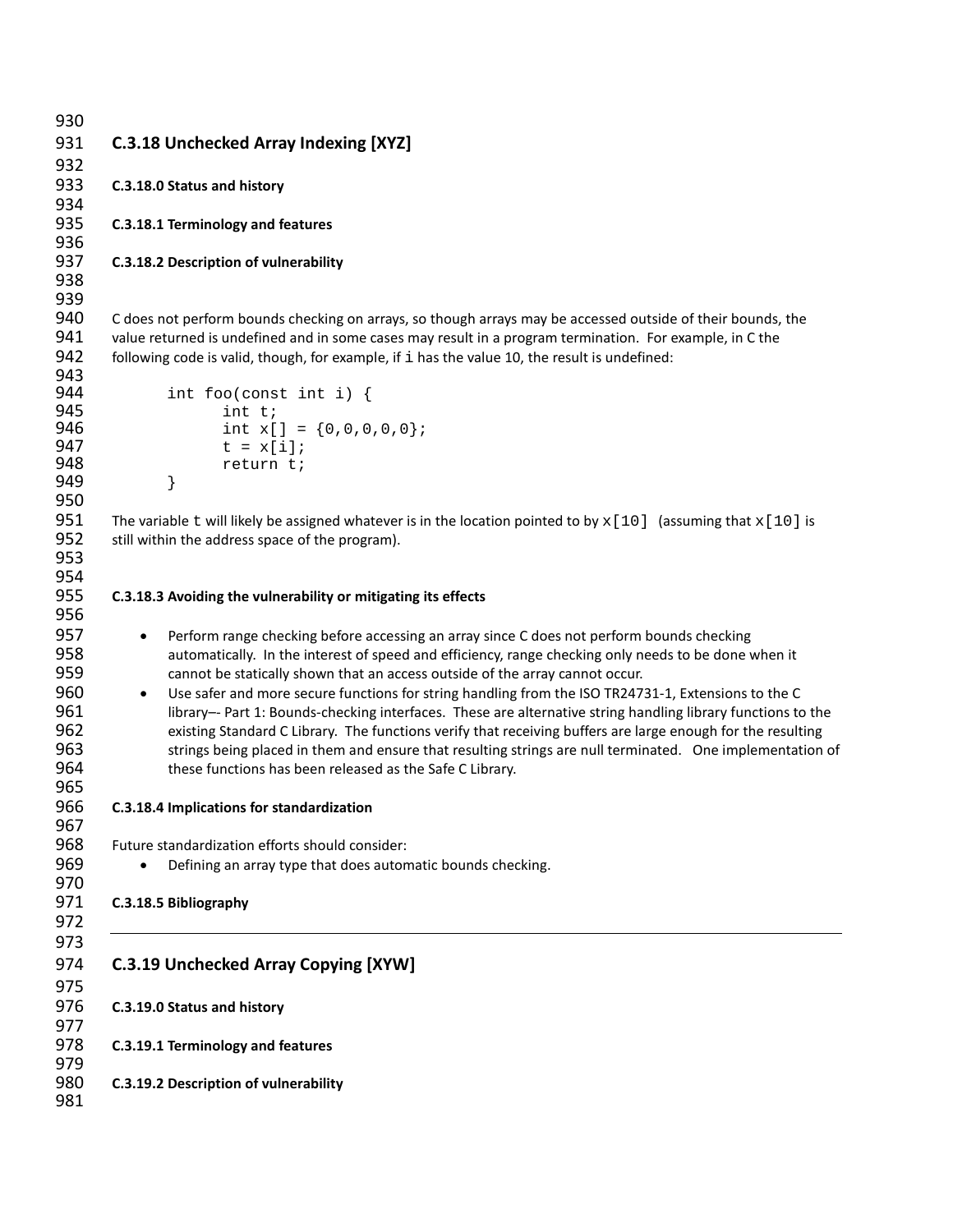A buffer overflow occurs when some number of bytes (or other units of storage) is copied from one buffer to another and the amount being copied is greater than is allocated for the destination buffer.

984 In the interest of ease and efficiency, C library functions such as memcpy(void \* restrict s1, 985 const void \* restrict s2, size t n) and memmove(void \* s1, const void \* s

985 const void \* restrict s2, size\_t n) and memmove(void \*s1, const void \*s2, 986 size t n) are used to copy the contents from one area to another. Memopy() and memmove() simp

986 size\_t n) are used to copy the contents from one area to another. Memcpy() and memmove() simply copy<br>987 memory and no checks are made as to whether the destination area is large enough to accommodate the n units 987 memory and no checks are made as to whether the destination area is large enough to accommodate the n units<br>988 of data being copied. It is assumed that the calling routine has ensured that adequate space has been prov of data being copied. It is assumed that the calling routine has ensured that adequate space has been provided in 989 the destination. Problems can arise when the destination buffer is too small to receive the amount of data being copied or if the indices being used for either the source or destination are not the intended indices. 

## **C.3.19.3 Avoiding the vulnerability or mitigating its effects**

994 • Perform range checking before calling a memory copying function such as memcpy () and memmove ().<br>995 These functions do not perform bounds checking automatically. In the interest of speed and efficiency. These functions do not perform bounds checking automatically. In the interest of speed and efficiency, range checking only needs to be done when it cannot be statically shown that an access outside of the array cannot occur.

## **C.3.19.4 Implications for standardization**

Future standardization efforts should consider:

 • Defining functions that contain an extra parameter in memcpy and memmove for the maximum number 1003 of bytes to copy. In the past, some have suggested that the size of the destination buffer be used as an of bytes to copy. In the past, some have suggested that the size of the destination buffer be used as an 1004 additional parameter. Some critics state that this solution is very easy to circumvent by simply repeating the parameter that was used for the number of bytes to copy as the parameter for the size of the destination buffer. This analysis and criticism is correct. What is needed is a failsafe check as to the maximum number of bytes to copy. There are several reasons for creating new functions with an additional parameter. This would make it easier for static analysis to eliminate those cases where the memory copy could not be a problem (such as when the maximum number of bytes is demonstrably less than the capacity of the receiving buffer). Manual analysis or more involved static analysis could then be used for the remaining situations where the size of the destination buffer may not be sufficient for the maximum number of bytes to copy. This extra parameter may also help in determining which copies could 1013 take place among objects that overlap. Such copying is undefined according to the C standard. It is 1014 suggested that safer versions of functions that include a restriction max\_n on the number of bytes n to<br>1015 copy (e.g. void \*memncpy(void \* restrict s1, const void \* restrict s2, size t 1015 copy (e.g. void \*memncpy(void \* restrict s1, const void \* restrict s2, size\_t and  $\mu$  const size t max n) be added to the standard in addition to retaining the current 1016  $n)$ , const size\_t max\_n) be added to the standard in addition to retaining the current 1017 corresponding functions (e.g. memcpy (yoid \* restrict s1, const yoid \* restr 1017 corresponding functions (e.g. memcpy(void  $*$  restrict s1, const void  $*$  restrict 1018 s2, size t n)). The additional parameter would be consistent with the copying function pairs 1018  $\text{s2,size\_t n)}$ ). The additional parameter would be consistent with the copying function pairs that <br>1019 have already been created such as stropy/strnopy and stroat/strnoat. This would allow a safe 1019 have already been created such as  $\text{stropy}/\text{strney}$  and  $\text{stractly}}$  and  $\text{stronly}$ . This would allow a safer 1020 version of memory copying functions for those applications that want to use them in to facilitate both safer and more secure code and more efficient and accurate static code reviews.

# **C.3.19.5 Bibliography**

 

# **C.3.20 Buffer Overflow [XZB]**

**C.3.20.0 Status and history**

**C.3.20.1 Terminology and features**

- **C.3.20.2 Description of vulnerability**
-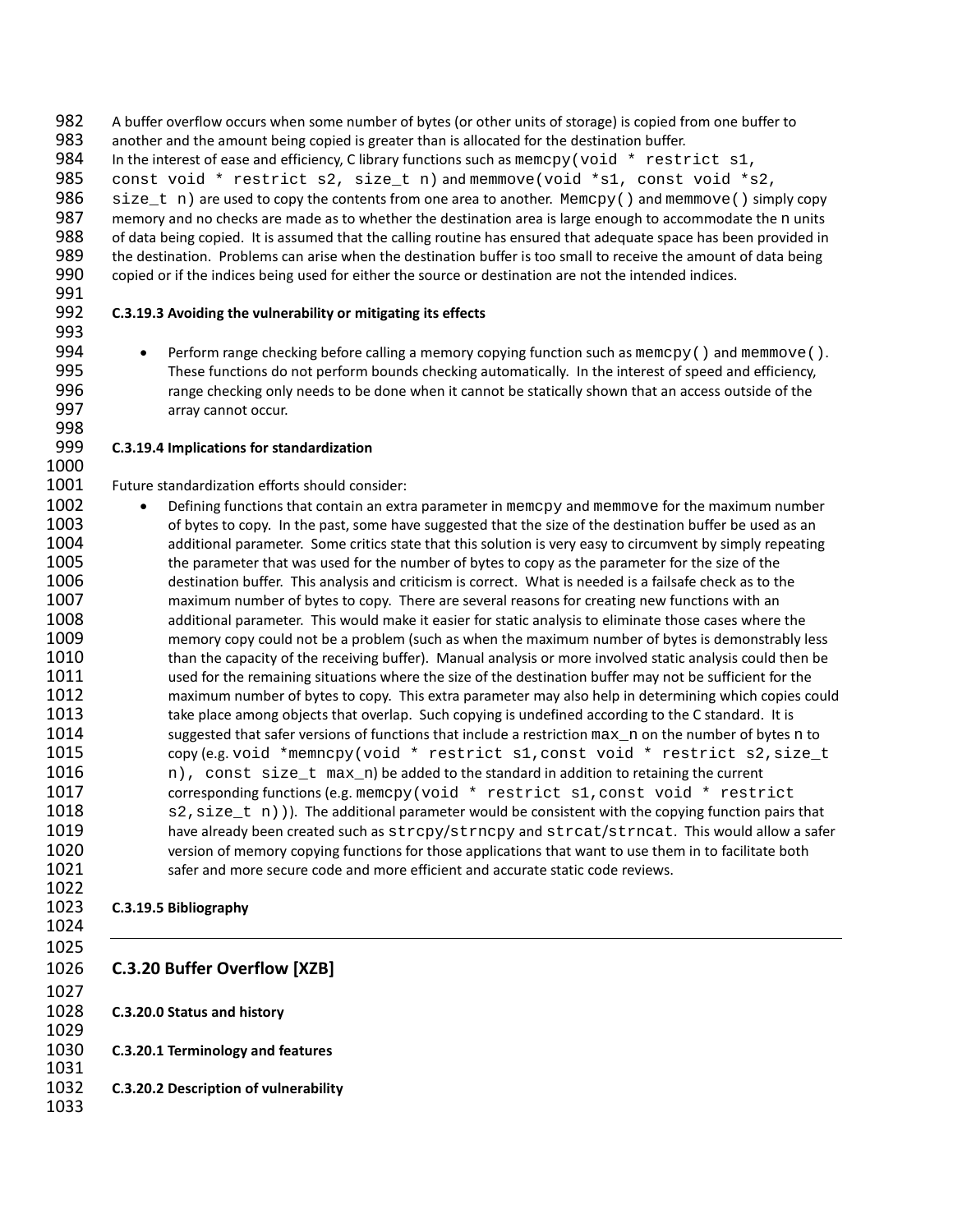```
1034 C is a very flexible and efficient language due to its rather lax restrictions on memory manipulations. Writing 
1035 outside of a buffer can occur very easily in C due to a miscalculation of the size of the buffer, a mistake in a loop 
1036 termination condition or any of dozens of other ways. Egregious violations of a buffer size are often found during 
1037 testing as crashes of the program occur. However, more subtle or input dependent overflows may go undetected in 
1038 testing and later be exploited by attackers.
1039
1040 As with other languages, it is very easy to overflow a buffer in C. The main difference is that C does not prevent or 
1041 detect the occurrence automatically as is done in many other languages. For instance, consider:
1042
1043 int foo(const int n) {<br>1044 char buf[10];
1044 char buf[10];<br>1045 for (i=1; i++
1045 for (i=1; i++; i<=n)<br>1046 buf[i] = i + 0x40;
1046 buf[i] = i + 0x40;<br>1047 buf[n];
                    return buf[n];<br>}
1048 }
1049
1050
1051 A value of 10 for n will write 0x50 to buf [10] which is one beyond the end of the array buf which starts at 1052 buf [0] and ends at buf [9]. Overflows where the amount of the overflow and the content can be manip
1052 buf [0] and ends at buf [9]. Overflows where the amount of the overflow and the content can be manipulated<br>1053 by an attacker can cause the program to crash or execute logic that gives the attacker host access. For i
           by an attacker can cause the program to crash or execute logic that gives the attacker host access. For instance, the
1054 gets() function has been deprecated since there isn't a way stop a user from typing in a longer string than<br>1055 expected and overrunning a buffer. Consider:
           expected and overrunning a buffer. Consider:
1056
1057 int main()<br>1058 {
1058<br>1059
1059 char buf[500];<br>1060 crintf "Type s
1060 \frac{1060}{1061} printf "Type something.\");
1061 gets(buf);<br>1062 printf "Yo
                       printf "You typed: s\s\', buf);
1063
1064 return 0;<br>1065 }
1065 }
1066
1067 Typing in a string longer than 499 characters (1 less than the buffer length to account for the string null termination 
1068 character) will cause the buffer to overflow. A well crafted string used as input to this program can cause execution 
1069 of an attacker's malicious code.
1070
1071
1072 C.3.20.3 Avoiding the vulnerability or mitigating its effects
1073
1074 • Validate all input values.
1075 • Check any array index before use if there is a possibility the value could be outside the bounds of the 
1076 array. 
1077 • Use length restrictive functions such as \text{strropy}(\cdot) instead of \text{strcopy}(\cdot).<br>1078 • Use stack guarding add-ons to prevent overflows of stack buffers.
               • Use stack guarding add-ons to prevent overflows of stack buffers.
1079 • Do not use the deprecated functions or other language features such as gets().<br>1080 • Be aware that the use of all of these preventive measures may still not be able to s
                    Be aware that the use of all of these preventive measures may still not be able to stop all buffer overflows
1081 from happening. However, the use of them can make it much rarer for a buffer overflow to occur and 
1082 much harder to exploit it.
1083 • Use alternative functions as specified in ISO/IEC TR 24731-1:2007. This TR provides alternative
1084 functions for the C Library (as defined in ISO/IEC 9899:1999) that promote safer, more secure 
1085 programming. The functions verify that output buffers are large enough for the intended result 
1086 and return a failure indicator if they are not. Optionally, failing functions call a""runtime-constraint
```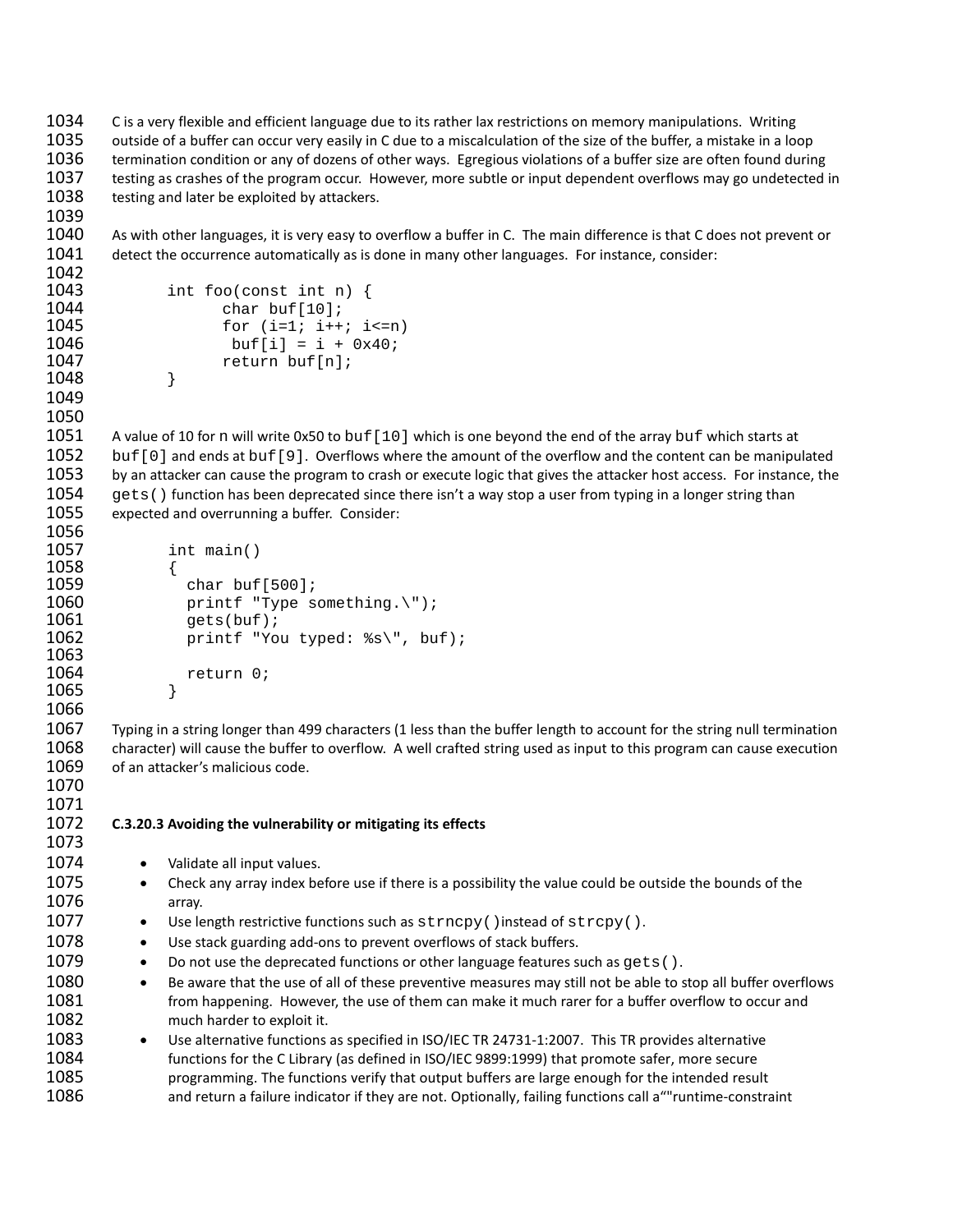| 1087<br>1088<br>1089<br>1090<br>1091                 | handle"" to report the error. Data is never written past the end of an array. All string results are<br>null terminated. In addition, the functions in ISO/IEC TR 24731-1:2007 are re-entrant: they never<br>return pointers to static objects owned by the function. ISO/IEC TR 24731-1:2007 also contains<br>functions that address insecurities with the C input-output facilities.                                                                                                                                                                                                          |
|------------------------------------------------------|-------------------------------------------------------------------------------------------------------------------------------------------------------------------------------------------------------------------------------------------------------------------------------------------------------------------------------------------------------------------------------------------------------------------------------------------------------------------------------------------------------------------------------------------------------------------------------------------------|
| 1092<br>1093                                         | C.3.20.4 Implications for standardization                                                                                                                                                                                                                                                                                                                                                                                                                                                                                                                                                       |
| 1094                                                 | Future standardization efforts should consider:                                                                                                                                                                                                                                                                                                                                                                                                                                                                                                                                                 |
| 1095<br>1096                                         | Deprecating less safe functions such as strcpy() and streat() where a more secure alternative is<br>٠<br>available.                                                                                                                                                                                                                                                                                                                                                                                                                                                                             |
| 1097<br>1098<br>1099<br>1100<br>1101<br>1102         | Defining safer and more secure replacement functions such as $\text{memory}( )$ and $\text{memory}( )$ to<br>$\bullet$<br>complement the memcpy () and memcat () functions (see in Implications for standardization.XYW).<br>Adopting the two TRs on safer C library functions, Extensions to the C Library (TR 24731-1: Part I: Bounds-<br>$\bullet$<br>checking interfaces and TR 24731-2: Part II: Dynamic allocation functions, that are currently under<br>consideration by ISO SC22 WG14.                                                                                                 |
| 1103<br>1104                                         | C.3.20.5 Bibliography                                                                                                                                                                                                                                                                                                                                                                                                                                                                                                                                                                           |
| 1105<br>1106<br>1107                                 | <b>C.3.21 Pointer Casting and Pointer Type Changes [HFC]</b>                                                                                                                                                                                                                                                                                                                                                                                                                                                                                                                                    |
| 1108<br>1109                                         | C.3.21.0 Status and history                                                                                                                                                                                                                                                                                                                                                                                                                                                                                                                                                                     |
| 1110<br>1111                                         | C.3.21.1 Terminology and features                                                                                                                                                                                                                                                                                                                                                                                                                                                                                                                                                               |
| 1112<br>1113                                         | C.3.21.2 Description of vulnerability                                                                                                                                                                                                                                                                                                                                                                                                                                                                                                                                                           |
| 1114<br>1115<br>1116                                 | C allows the value of a pointer to and from another data type. These conversions can cause unexpected changes to<br>pointer values.                                                                                                                                                                                                                                                                                                                                                                                                                                                             |
| 1117<br>1118<br>1119<br>1120<br>1121<br>1122<br>1123 | Pointers in C refer to a specific type, such as integer. If sizeof (int) is 4 bytes, and ptr is a pointer to integers<br>that contains the value 0x5000, then ptr++ would make ptr equal to 0x5004. However, if ptr were a pointer to<br>char, then $ptr++$ would make $ptr$ equal to 0x5001. It is the difference due to data sizes coupled with conversions<br>between pointer data types that cause unexpected results and potential vulnerabilities. Due to arithmetic<br>operations, pointers may not maintain correct memory alignment or may operate upon the wrong memory<br>addresses. |
| 1124<br>1125                                         | C.3.21.3 Avoiding the vulnerability or mitigating its effects                                                                                                                                                                                                                                                                                                                                                                                                                                                                                                                                   |
| 1126<br>1127<br>1128<br>1129<br>1130                 | Maintain the same type to avoid errors introduced through conversions.<br>$\bullet$<br>Heed compiler warnings that are issued for pointer conversion instances. The decision may be made to<br>$\bullet$<br>avoid all conversions so any warnings must be addressed. Note that casting into and out of "void *"<br>pointers will most likely not generate a compiler warning as this is valid in both C99 and C90.                                                                                                                                                                              |
| 1131<br>1132                                         | C.3.21.4 Implications for standardization                                                                                                                                                                                                                                                                                                                                                                                                                                                                                                                                                       |
| 1133<br>1134<br>1135                                 | Future standardization efforts should consider:<br>None                                                                                                                                                                                                                                                                                                                                                                                                                                                                                                                                         |
| 1136<br>1137<br>1138                                 | C.3.21.5 Bibliography                                                                                                                                                                                                                                                                                                                                                                                                                                                                                                                                                                           |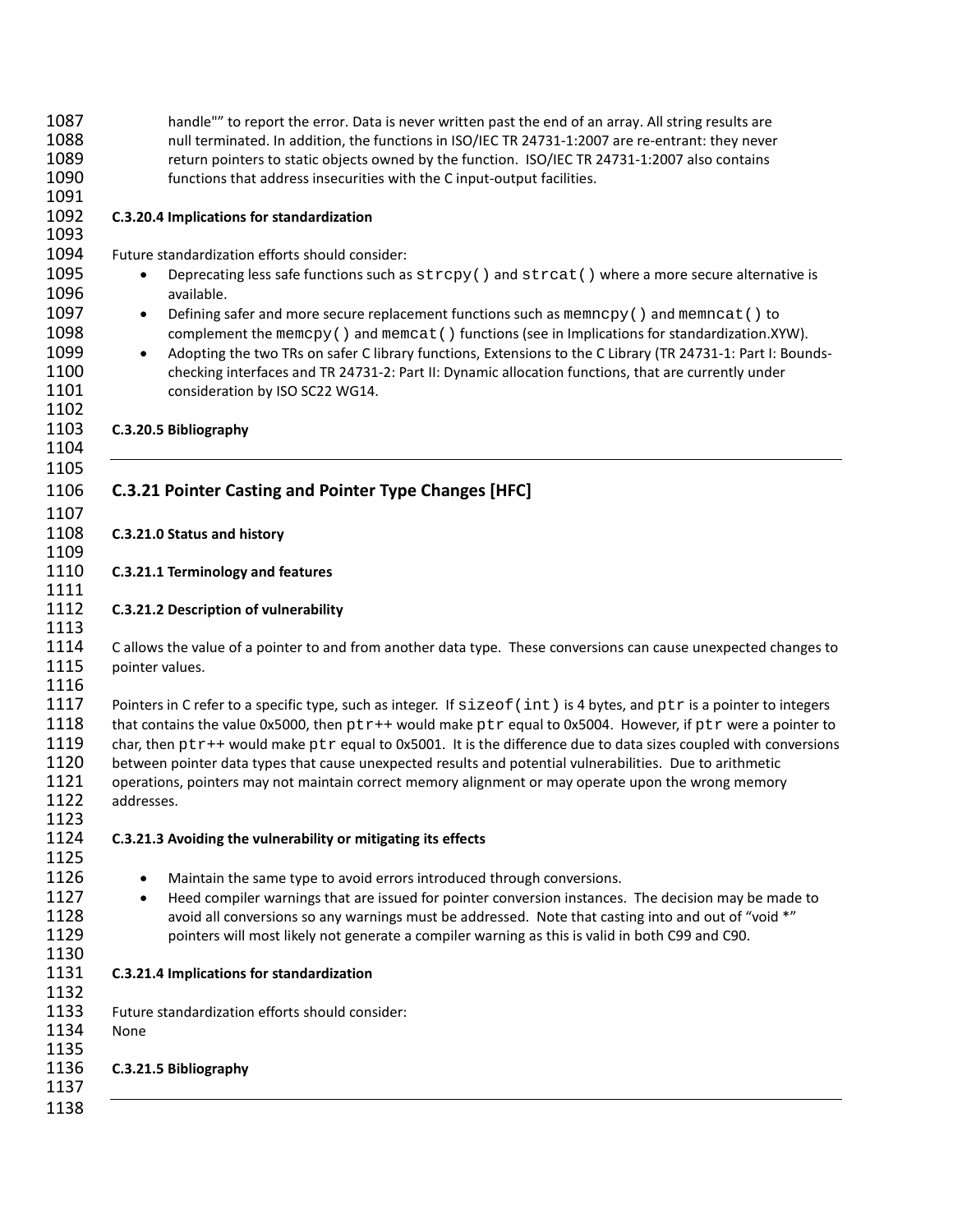| 1139<br>1140                                         | <b>C.3.22 Pointer Arithmetic [RVG]</b>                                                                                                                                                                                                                                                                                                                                                                                                                                                                                                                                                                                         |
|------------------------------------------------------|--------------------------------------------------------------------------------------------------------------------------------------------------------------------------------------------------------------------------------------------------------------------------------------------------------------------------------------------------------------------------------------------------------------------------------------------------------------------------------------------------------------------------------------------------------------------------------------------------------------------------------|
| 1141<br>1142                                         | C.3.22.0 Status and history                                                                                                                                                                                                                                                                                                                                                                                                                                                                                                                                                                                                    |
| 1143<br>1144                                         | C.3.22.1 Terminology and features                                                                                                                                                                                                                                                                                                                                                                                                                                                                                                                                                                                              |
| 1145<br>1146                                         | C.3.22.2 Description of vulnerability                                                                                                                                                                                                                                                                                                                                                                                                                                                                                                                                                                                          |
| 1147<br>1148<br>1149<br>1150<br>1151<br>1152<br>1153 | When performing pointer arithmetic in C, the size of the value to add to a pointer is automatically scaled to the size<br>of the type of the pointed-to object. For instance, when adding a value to the byte address of a 4-byte integer, the<br>value is scaled by a factor 4 and then added to the pointer. The effect of this scaling is that if a pointer P points to<br>the i-th element of an array object, then $(P)$ + N will point to the i+n-th element of the array. Failing to<br>understand how pointer arithmetic works can lead to miscalculations that result in serious errors, such as buffer<br>overflows. |
| 1154<br>1155<br>1156                                 | The following example will illustrate arithmetic in C involving a pointer and how the operation is done relative to<br>the size of the pointer's target. Consider the following code snippet:                                                                                                                                                                                                                                                                                                                                                                                                                                  |
| 1157<br>1158<br>1159                                 | $int$ buf[5];<br>$int *buf\_ptr = buf;$                                                                                                                                                                                                                                                                                                                                                                                                                                                                                                                                                                                        |
| 1160<br>1161<br>1162<br>1163<br>1164                 | where the address of buf is 0x1234. Adding 1 to buf_ptr will result in buf_ptr being equal to 0x1238 on a<br>host where an int is 4 bytes. Buf_ptr will then contain the address of buf [1]. Not realizing that address<br>operations will be in terms of the size of the object being pointed to can lead to address miscalculations and<br>undefined behaviour.                                                                                                                                                                                                                                                              |
| 1165<br>1166                                         | C.3.22.3 Avoiding the vulnerability or mitigating its effects                                                                                                                                                                                                                                                                                                                                                                                                                                                                                                                                                                  |
| 1167<br>1168<br>1169                                 | Consider an outright ban on pointer arithmetic due to the error prone nature of pointer arithmetic.<br>$\bullet$<br>Avoid the common pitfalls of pointer arithmetic. For instance, in checking the end of an array, the<br>$\bullet$<br>following method can be used:                                                                                                                                                                                                                                                                                                                                                          |
| 1170<br>1171<br>1172<br>1173                         | int buf [INTBUFSIZE];<br>$int *buf\_ptr = buf;$                                                                                                                                                                                                                                                                                                                                                                                                                                                                                                                                                                                |
| 1174<br>1175<br>1176                                 | while (havedata() && (buf_ptr < &buf[INTBUFSIZE])) /* buf[INTBUFSIZE]<br>is the address of the element<br>following the buf array */                                                                                                                                                                                                                                                                                                                                                                                                                                                                                           |
| 1177<br>1178<br>1179<br>1180                         | *buf_ptr++ = parseint(getdata());                                                                                                                                                                                                                                                                                                                                                                                                                                                                                                                                                                                              |
| 1181<br>1182                                         | C.3.22.4 Implications for standardization in                                                                                                                                                                                                                                                                                                                                                                                                                                                                                                                                                                                   |
| 1183<br>1184<br>1185<br>1186<br>1187                 | Future standardization efforts should consider:<br>Restrictions on pointer arithmetic that could eliminate common pitfalls. Pointer arithmetic is error prone<br>and the flexibility that it offers is very useful, but some of the flexibility is simply a shortcut that if<br>restricted could lessen the chance of a pointer arithmetic based error.                                                                                                                                                                                                                                                                        |
| 1188<br>1189                                         | C.3.22.5 Bibliography                                                                                                                                                                                                                                                                                                                                                                                                                                                                                                                                                                                                          |
| 1190                                                 |                                                                                                                                                                                                                                                                                                                                                                                                                                                                                                                                                                                                                                |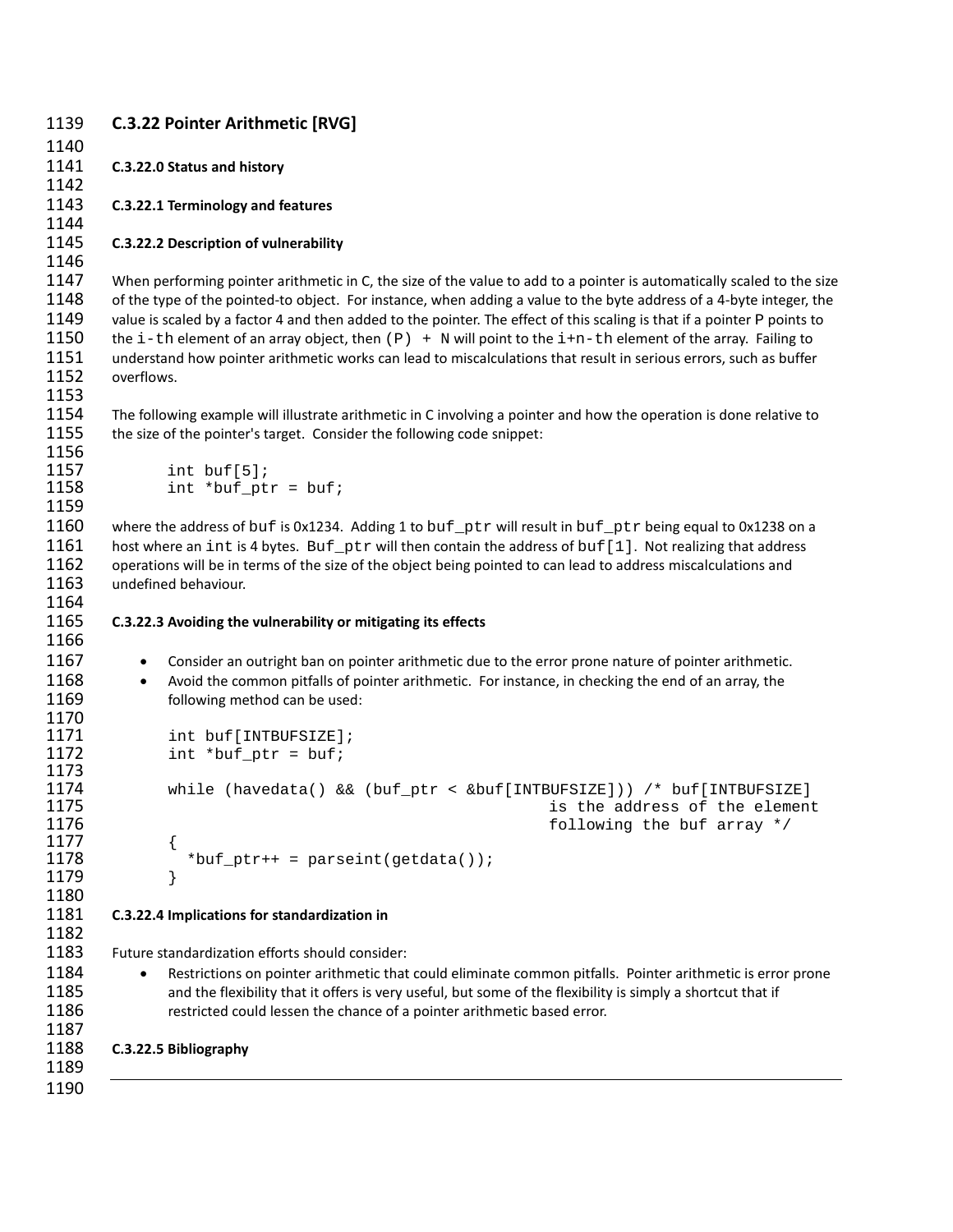| 1191 | <b>C.3.23 Null Pointer Dereference [XYH]</b>                                                                            |
|------|-------------------------------------------------------------------------------------------------------------------------|
| 1192 |                                                                                                                         |
| 1193 | C.3.23.0 Status and history                                                                                             |
| 1194 |                                                                                                                         |
| 1195 | C.3.23.1 Terminology and features                                                                                       |
| 1196 |                                                                                                                         |
| 1197 | C.3.23.2 Description of vulnerability                                                                                   |
| 1198 |                                                                                                                         |
| 1199 | Callows memory to be dynamically allocated primarily through the use of malloc (), calloc (), and                       |
| 1200 | realloc (). Each will return the address to the allocated memory. Due to a variety of situations, the memory            |
| 1201 |                                                                                                                         |
|      | allocation may not occur as expected and a null pointer will be returned. Other operations or faults in logic can       |
| 1202 | result in a memory pointer being set to null. Using the null pointer as though it pointed to a valid memory location    |
| 1203 | can cause a segmentation fault and other unanticipated situations.                                                      |
| 1204 |                                                                                                                         |
| 1205 | Space for 10000 integers can be dynamically allocated in C in the following way:                                        |
| 1206 |                                                                                                                         |
| 1207 | int *ptr = malloc(10000*sizeof(int)); /*allocate space for 10000 ints*/                                                 |
| 1208 |                                                                                                                         |
| 1209 | Malloc () will return the address of the memory allocation or a null pointer if insufficient memory is available for    |
| 1210 | the allocation. It is good practice after the attempted allocation to check whether the memory has been allocated       |
| 1211 | via an if test against NULL:                                                                                            |
| 1212 |                                                                                                                         |
| 1213 | if (ptr != NULL) /* check to see that the memory could be allocated */                                                  |
| 1214 |                                                                                                                         |
| 1215 | Memory allocations usually succeed, so neglecting this test and using the memory will usually work which is why         |
| 1216 | neglecting the null test will frequently go unnoticed. An attacker can intentionally create a situation where the       |
| 1217 | memory allocation will fail leading to a segmentation fault.                                                            |
| 1218 |                                                                                                                         |
| 1219 | Faults in logic can cause a code path that will use a memory pointer that was not dynamically allocated or after        |
| 1220 | memory has been deallocated and the pointer was set to null as good practice would indicate.                            |
| 1221 |                                                                                                                         |
| 1222 | C.3.23.3 Avoiding the vulnerability or mitigating its effects                                                           |
| 1223 |                                                                                                                         |
| 1224 | Check whether a pointer is null before dereferencing it. As this can be overly extreme in many cases (such<br>$\bullet$ |
| 1225 | as in a for loop that performs operations on each element of a large segment of memory), judicious                      |
| 1226 | checking of the value of the pointer at key strategic points in the code is recommended.                                |
| 1227 |                                                                                                                         |
| 1228 | C.3.23.4 Implications for standardization                                                                               |
| 1229 |                                                                                                                         |
| 1230 | Future standardization efforts should consider:                                                                         |
| 1231 | None                                                                                                                    |
| 1232 |                                                                                                                         |
| 1233 | C.3.23.5 Bibliography                                                                                                   |
| 1234 |                                                                                                                         |
| 1235 |                                                                                                                         |
|      |                                                                                                                         |
| 1236 | <b>C.3.24 Dangling Reference to Heap [XYK]</b>                                                                          |
| 1237 |                                                                                                                         |
| 1238 | C.3.24.0 Status and history                                                                                             |
| 1239 |                                                                                                                         |
| 1240 | C.3.24.1 Terminology and features                                                                                       |
| 1241 |                                                                                                                         |
| 1242 | C.3.24.2 Description of vulnerability                                                                                   |
|      |                                                                                                                         |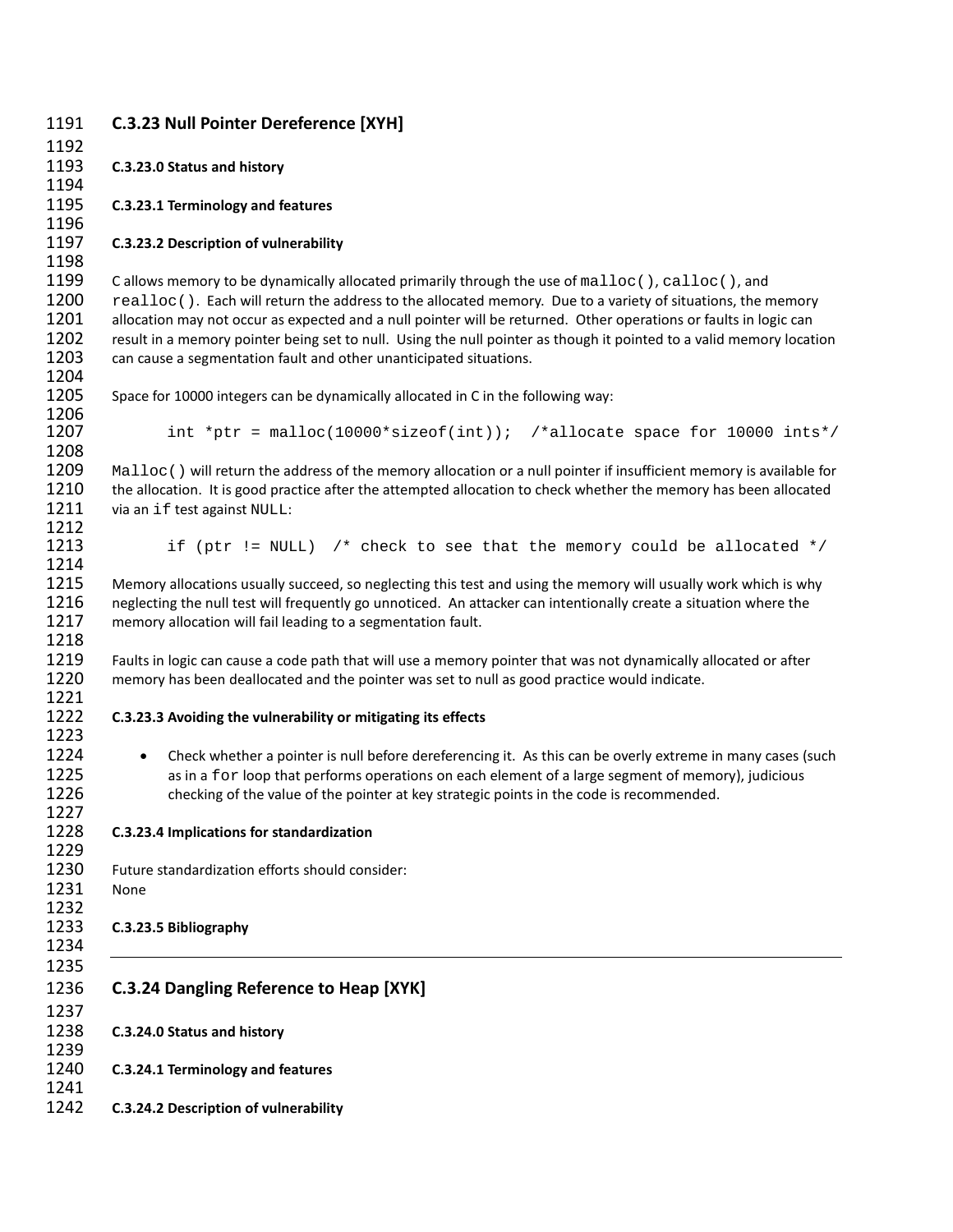1243

1249

1274

1244 C allows memory to be dynamically allocated primarily through the use of malloc(), calloc(), and<br>1245 ealloc(). C allows a considerable amount of freedom in accessing the dynamic memory. Pointers to 1245 realloc(). C allows a considerable amount of freedom in accessing the dynamic memory. Pointers to the 1246 dynamic memory can be created to perform operations on the memory is no longer need dynamic memory can be created to perform operations on the memory. Once the memory is no longer needed, it 1247 can be released through the use of free(). However, freeing the memory does not prevent the use of the 1248 opinters to the memory and issues can arise if operations are performed after memory has been freed. pointers to the memory and issues can arise if operations are performed after memory has been freed.

1250 Consider the following segment of code:

```
1251<br>1252
1252 int foo() {<br>1253 int *pt
1253 int *ptr = malloc (100*sizeof(int));/* allocate space for 100 integers*/<br>1254 if (ptr != NULL) /* check to see that the memory could be allocated */
                if (ptr != NULL) /* check to see that the memory could be allocated */
1255 {
1256 … /* perform some operations on the dynamic memory */
1257 free (ptr); /* memory is no longer needed, so free it */<br>1258 metal manager and the red of the continues performing other operat.
1258 … /* program continues performing other operations */
1259 ptr[0] = 10i/* ERROR – memory is being used after it has been 1260 released */
        released */
1261<br>1262 }
1262 }
1263 …<br>1264 } …
1264 }
1265
1266 The use of memory in C after it has been freed is undefined. Depending on the execution path taken in the
```
1267 program, freed memory may still be free or may have been allocated via another malloc () or other dynamic<br>1268 memory allocation. If the memory that is used is still free, use of the memory may be unnoticed. However, memory allocation. If the memory that is used is still free, use of the memory may be unnoticed. However, if the 1269 memory has been reallocated, altering of the data contained in the memory can result in data corruption. 1270 Determining that a dangling memory reference is the cause of a problem and locating it can be very difficult. 1271

1272 Setting and using another pointer to the same section of dynamically allocated memory can also lead to undefined 1273 behaviour. Consider the following section of code:

```
1275 int foo() {<br>1276 int *ptr
1276 int *ptr = malloc (100*sizeof(int));/* allocate space for 100 integers*/<br>1277 if (ptr != NULL) /* check to see that the memory could be allocated */
                     if (ptr != NULL) /* check to see that the memory could be allocated */
1278<br>1279
1279 int ptr2 = \&ptr[10]; /* set ptr2 to point to the 10<sup>th</sup> element of the 1280
1280 allocated memory \frac{\ast}{2} /
1281 ... /* perform some operations on the dynamic memory */<br>1282 free (ptr); /* memory is no longer needed, so free it */
1282 free (ptr); /* memory is no longer needed, so free it */<br>1283 free Financis (* set ptr to NULL to prevent ptr from being
1283 ptr = NULL; /* set ptr to NULL to prevent ptr from being used again */<br>1284 million and the program continues performing other operations */
1284 … /* program continues performing other operations */
1285 ptr2[0] = 10; /* ERROR – memory is being used after it has been released 1286 via ptr2*/
           via ptr2*/
1287 …
1288<br>1289
                return (0);<br>}
1290 }
1291
1292 Dynamic memory was allocated via a malloc and then later in the code, ptr2 was used to point to an address in <br>1293 the dynamically allocated memory. After the memory was freed using free (ptr) and the good practice of
1293 the dynamically allocated memory. After the memory was freed using \text{free}(\text{ptr}) and the good practice of 1294 setting ptr to NULL was followed to avoid a dangling reference by ptr later in the code, a dangling refere
1294 setting ptr to NULL was followed to avoid a dangling reference by ptr later in the code, a dangling reference still 1295 existed using ptr 2.
```
existed using  $ptr2$ . 1296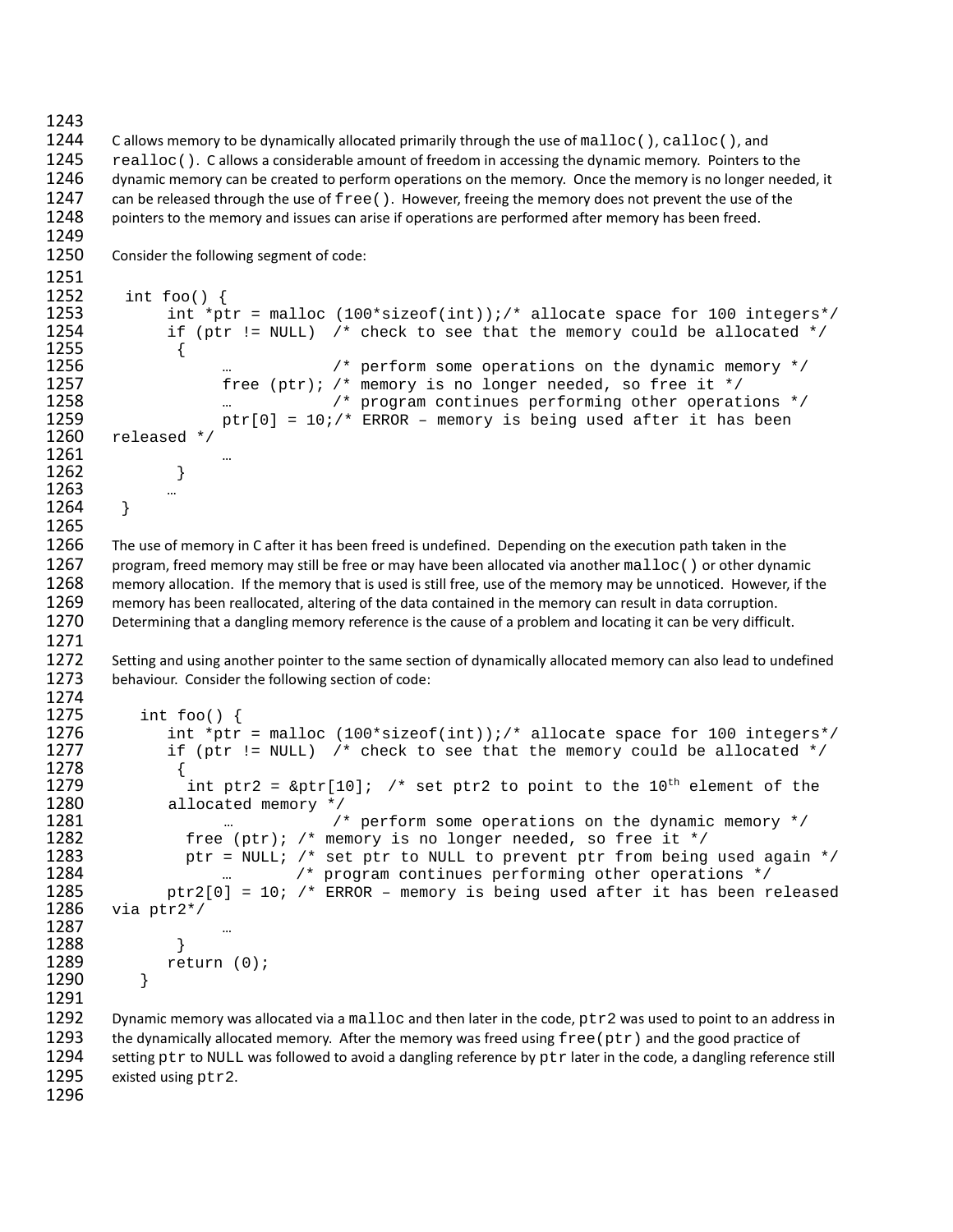|                        | C.3.24.3 Avoiding the vulnerability or mitigating its effects                                                                                                                     |
|------------------------|-----------------------------------------------------------------------------------------------------------------------------------------------------------------------------------|
|                        | Set a freed pointer to null immediately after a free () call, as illustrated in the following code:<br>free (ptr);<br>$ptr = NULL;$                                               |
| $\bullet$<br>$\bullet$ | Do not create and use additional pointers to dynamically allocated memory.<br>Only reference dynamically allocated memory using the pointer that was used to allocate the memory. |
|                        | C.3.24.4 Implications for standardization                                                                                                                                         |
|                        | Future standardization efforts should consider:                                                                                                                                   |
| $\bullet$              | Modifying the library free (void *ptr) so that it sets ptr to NULL to prevent reuse of ptr.                                                                                       |
|                        | C.3.24.5 Bibliography                                                                                                                                                             |
|                        | <b>C.3.25 Templates and Generics [SYM]</b>                                                                                                                                        |
|                        | Does not apply to C.                                                                                                                                                              |
|                        | C.3.25.0 Status and history                                                                                                                                                       |
|                        | C.3.25.1 Terminology and features                                                                                                                                                 |
|                        | C.3.25.2 Description of vulnerability                                                                                                                                             |
|                        | C.3.25.3 Avoiding the vulnerability or mitigating its effects                                                                                                                     |
|                        | C.3.25.4 Implications for standardization                                                                                                                                         |
| None                   | Future standardization efforts should consider:                                                                                                                                   |
|                        | C.3.25.5 Bibliography                                                                                                                                                             |
|                        |                                                                                                                                                                                   |
|                        | C.3.26 Inheritance [RIP]                                                                                                                                                          |
|                        | Does not apply to C.                                                                                                                                                              |
|                        | C.3.26.0 Status and history                                                                                                                                                       |
|                        | C.3.26.1 Terminology and features                                                                                                                                                 |
|                        | C.3.26.2 Description of vulnerability                                                                                                                                             |
|                        | C.3.26.3 Avoiding the vulnerability or mitigating its effects                                                                                                                     |
|                        | C.3.26.4 Implications for standardization                                                                                                                                         |
|                        | Future standardization efforts should consider:                                                                                                                                   |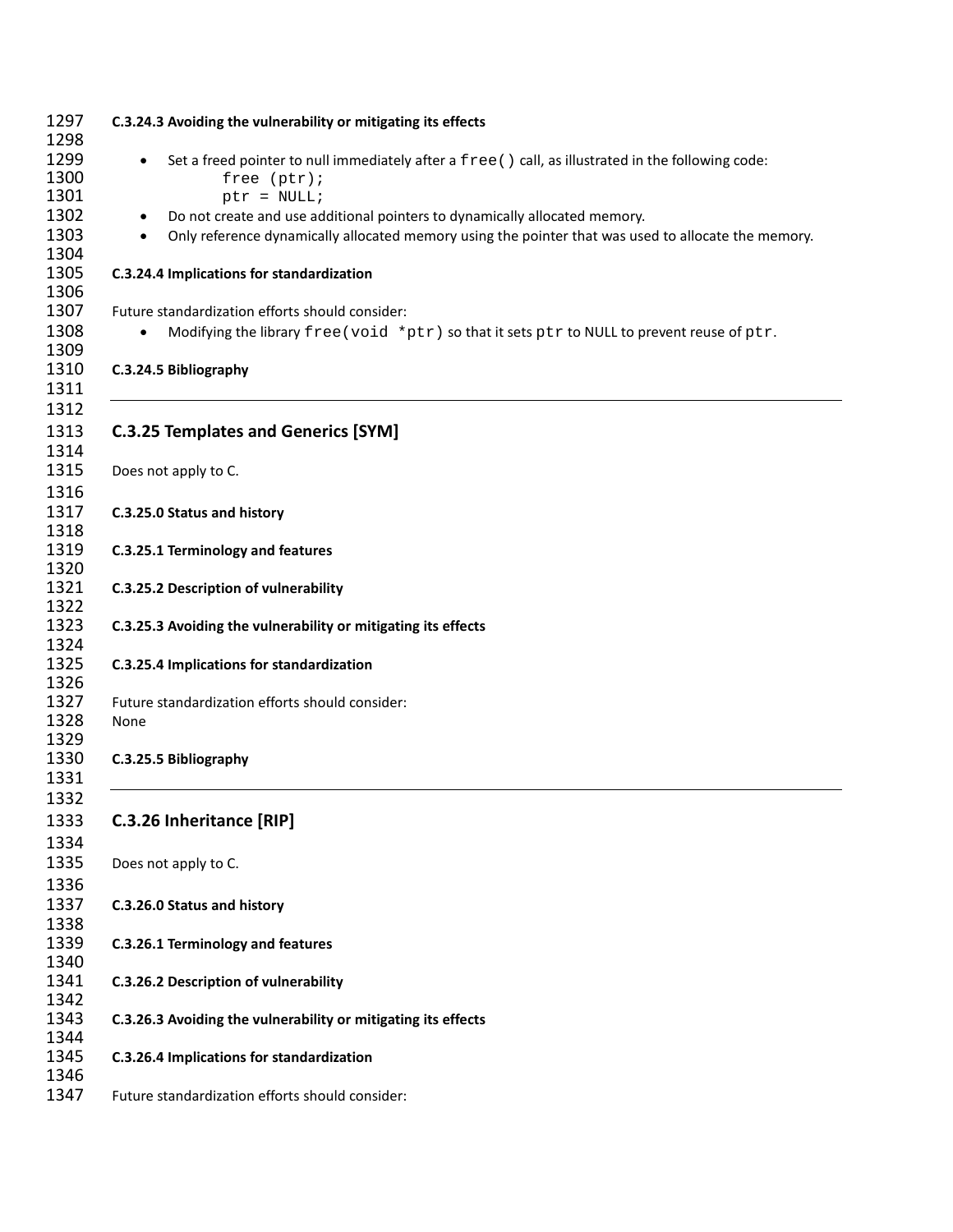| 1348<br>1349                                         | None                                                                                                                                                                                                                                                                                                                                                                                                                                                                                                                                                                                                                                               |
|------------------------------------------------------|----------------------------------------------------------------------------------------------------------------------------------------------------------------------------------------------------------------------------------------------------------------------------------------------------------------------------------------------------------------------------------------------------------------------------------------------------------------------------------------------------------------------------------------------------------------------------------------------------------------------------------------------------|
| 1350<br>1351                                         | C.3.26.5 Bibliography                                                                                                                                                                                                                                                                                                                                                                                                                                                                                                                                                                                                                              |
| 1352<br>1353<br>1354                                 | <b>C.3.27 Initialization of Variables [LAV]</b>                                                                                                                                                                                                                                                                                                                                                                                                                                                                                                                                                                                                    |
| 1355<br>1356                                         | C.3.27.0 Status and history                                                                                                                                                                                                                                                                                                                                                                                                                                                                                                                                                                                                                        |
| 1357<br>1358                                         | C.3.27.1 Terminology and features                                                                                                                                                                                                                                                                                                                                                                                                                                                                                                                                                                                                                  |
| 1359<br>1360                                         | C.3.27.2 Description of vulnerability                                                                                                                                                                                                                                                                                                                                                                                                                                                                                                                                                                                                              |
| 1361<br>1362<br>1363<br>1364<br>1365<br>1366<br>1367 | Local, automatic variables can assume unexpected values if they are used before they are initialized. C99 specifies,<br>"If an object that has automatic storage duration is not initialized explicitly, its value is indeterminate" [ISO/IEC<br>9899:1999]. In the common case, on architectures that make use of a program stack, this value defaults to<br>whichever values are currently stored in stack memory. While uninitialized memory often contains zeros, this is not<br>guaranteed. Consequently, uninitialized memory can cause a program to behave in an unpredictable or unplanned<br>manner and may provide an avenue for attack. |
| 1368<br>1369<br>1370                                 | Assuming that an uninitialized variable is 0 can lead to unpredictable program behaviour when the variable is<br>initialized to a value other than 0.                                                                                                                                                                                                                                                                                                                                                                                                                                                                                              |
| 1371<br>1372                                         | C.3.27.3 Avoiding the vulnerability or mitigating its effects                                                                                                                                                                                                                                                                                                                                                                                                                                                                                                                                                                                      |
| 1373<br>1374<br>1375<br>1376<br>1377                 | Heed compiler warnings about uninitialized variables. These warnings should be resolved as<br>recommended to achieve a clean compile at high warning levels.<br>Do not use memory allocated by functions such as $\text{malloc}( )$ before the memory is initialized as the<br>memory contents are indeterminate.                                                                                                                                                                                                                                                                                                                                  |
| 1378<br>1379                                         | C.3.27.4 Implications for standardization                                                                                                                                                                                                                                                                                                                                                                                                                                                                                                                                                                                                          |
| 1380<br>1381<br>1382                                 | Future standardization efforts should consider:<br>None                                                                                                                                                                                                                                                                                                                                                                                                                                                                                                                                                                                            |
| 1383<br>1384                                         | C.3.27.5 Bibliography                                                                                                                                                                                                                                                                                                                                                                                                                                                                                                                                                                                                                              |
| 1385<br>1386<br>1387                                 | C.3.28 Wrap-around Error [XYY]                                                                                                                                                                                                                                                                                                                                                                                                                                                                                                                                                                                                                     |
| 1388<br>1389                                         | C.3.28.0 Status and history                                                                                                                                                                                                                                                                                                                                                                                                                                                                                                                                                                                                                        |
| 1390<br>1391                                         | C.3.28.1 Terminology and features                                                                                                                                                                                                                                                                                                                                                                                                                                                                                                                                                                                                                  |
| 1392<br>1393                                         | C.3.28.2 Description of vulnerability                                                                                                                                                                                                                                                                                                                                                                                                                                                                                                                                                                                                              |
| 1394<br>1395<br>1396                                 | Given the limited size of any computer data type, continuously adding one to the data type eventually will cause<br>the value to go from a the maximum possible value to a very small value. C permits this to happen without any<br>detection or notification mechanism.                                                                                                                                                                                                                                                                                                                                                                          |
| 1397<br>1398                                         | C is often used for bit manipulation. Part of this is due to the capabilities in C to mask bits and shift them. Another                                                                                                                                                                                                                                                                                                                                                                                                                                                                                                                            |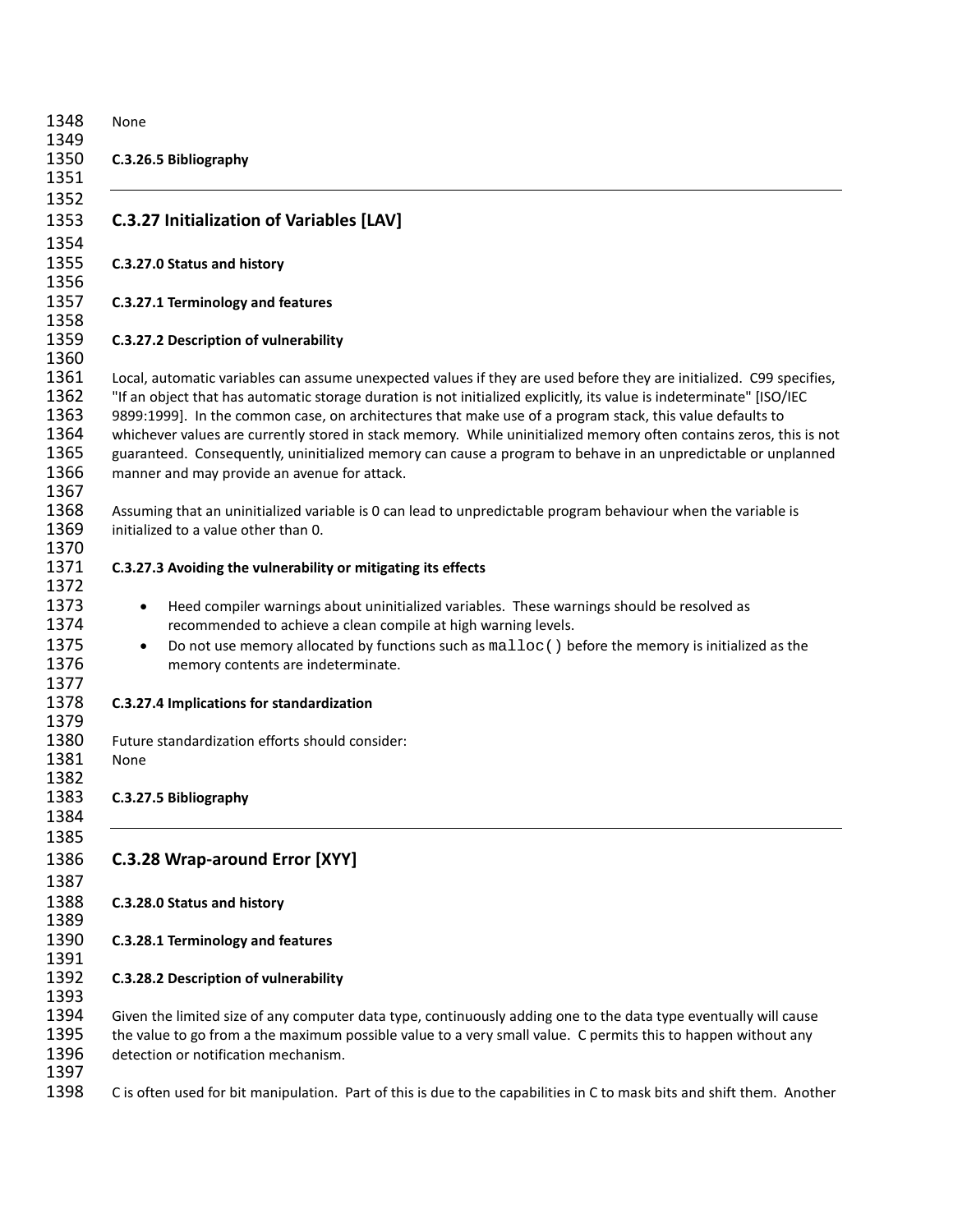```
1399 part is due to the relative closeness C has to assembly instructions. Manipulating bits on a signed value can
1400 inadvertently change the sign bit resulting in a number potentially going from a large positive value to a large 
1401 negative value.
1402
1403 For example, consider the following code for a short int containing 16 bits:
1404<br>1405
                 int foo(short int i) {<br>i++;
1406<br>1407
                 return i;<br>}
1408 }
1409
1410 Calling foo with the value of 65535 would return -65536. Manipulating a value in this way can result in 1411 unexpected results such as overflowing a buffer.
         unexpected results such as overflowing a buffer.
1412
1413 In C, bit shifting by a value that is greater than the size of the data type or by a negative number is undefined. The
1414 following code, where a short int is 16 bits, would be undefined when j is greater than or equal to 16 or 1415 negative:
         negative:
1416
1417 int foo(short int i, const short int j) {<br>1418 \begin{bmatrix} 1 & -1 & -1 \\ 1 & -1 & -1 \end{bmatrix}return i>>j;<br>}
1419 }
1420
1421 C.3.28.3 Avoiding the vulnerability or mitigating its effects
1422
1423 • Be aware that any of the following operators have the potential to wrap in C:
1424
1425 a + b a – b a * b a + + a-- a += b
1426 a -= b a * = b a < b a >> b -a1427
1428 • Use defensive programming techniques to check whether an operation will overflow or underflow the
1429 receiving data type. These techniques can be omitted if it can be shown at compile time that overflow or
1430 underflow is not possible.
1431 • Only conduct bit manipulations on unsigned data types. The number of bits to be shifted by a shift
1432 operator should lie between 1 and (n-1), where n is the size of the data type.
1433
1434 C.3.28.4 Implications for standardization
1435
1436 Future standardization efforts should consider:
1437 None
1438<br>1439
         1439 C.3.28.5 Bibliography
1440
1441
1442 C.3.29 Sign Extension Error [XZI]
1443
1444 C.3.29.0 Status and history
1445
1446 C.3.29.1 Terminology and features
1447
1448 C.3.29.2 Description of vulnerability
1449
1450 C contains a variety of integer sizes: short, int, long int and long long int. Converting from a smaller
```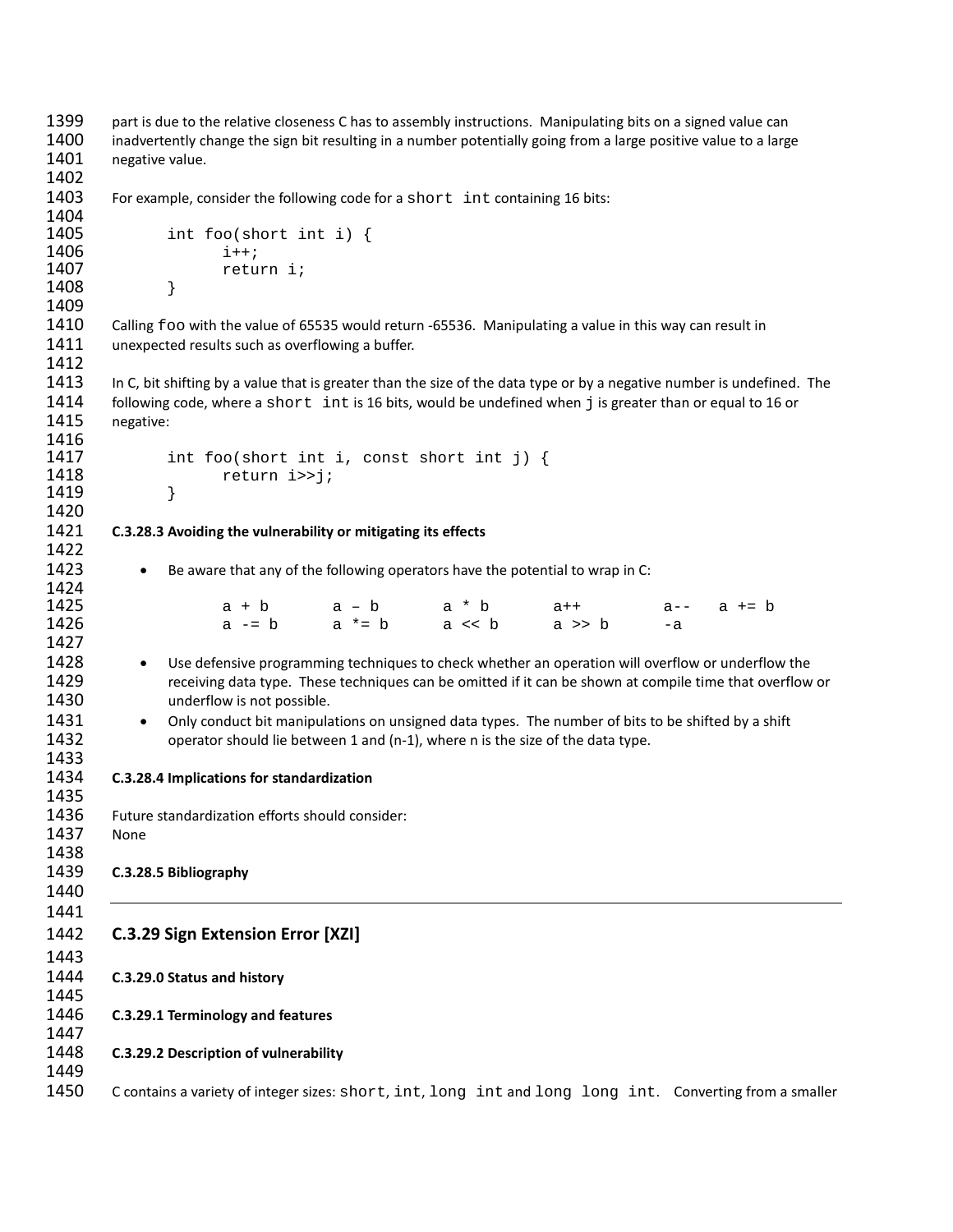to a larger size signed integer will cause the sign bit to extend which could lead to unexpected results. 1453 The number of bits in a short, int, long int and long long int have been left vague by the C standard<br>1454 in order to avoid constraints on the hardware architecture. Therefore it is quite possible that the a short, i 1454 in order to avoid constraints on the hardware architecture. Therefore it is quite possible that the a short, int,<br>1455 long int and long long int could be contain the identical number of bits. On an architecture wher 1455 long int and long long int could be contain the identical number of bits. On an architecture where all are 1456 the same size, there would not be a conversion issue. the same size, there would not be a conversion issue. 1458 When going from a smaller signed integer data type to a larger one, all of the lower order bits are copied to the 1459 larger data type. In order to transfer the signedness of the smaller integer to the larger one in a 2's complement 1460 architecture, the sign bit must be extended. That is, if the sign bit of the smaller data type is 0, then the additional 1461 bits are set to 0. If the sign bit is 1, the additional bits are set to 1. Not modifying the bits (i.e. extending the sign 1462 bit) in this manner can cause a negative number to become a relatively large positive number upon conversion. **C.3.29.3 Avoiding the vulnerability or mitigating its effects** 1466 • Use appropriate conversion routines when converting from one data type to another. For example, do not 1467 use an unsigned conversion routine to convert a signed integer type to a larger integer data type as doing 1468 so can yield unexpected results. **C.3.29.4 Implications for standardization** Future standardization efforts should consider: None **C.3.29.5 Bibliography C.3.30 Operator Precedence/Order of Evaluation [JCW] C.3.30.0 Status and history C.3.30.1 Terminology and features C.3.30.2 Description of vulnerability** The order in which an expression is evaluated can drastically alter the result of the expression. The order of 1487 evaluation of the operands in C is clearly defined, but misinterpretations by programmers can lead to unexpected results. Consider the following: 1492 int foo(short int a, short int b)  $\{$  1493 if (a | 0x7 = b) if  $(a \mid 0x7 = b)$  ...<br>1495 } } 1497 designed to mask off and test the lower three bits of "a" for equality to "b". However, due to the precedence rules<br>1498 in C. the effect of this expression is to perform the "0x7 == b" and then bitwise OR that with 1498 in C, the effect of this expression is to perform the "0x7 == b" and then bitwise OR that with "a" which may or <br>1499 may not be the expected answer. may not be the expected answer. **C.3.30.3 Avoiding the vulnerability or mitigating its effects**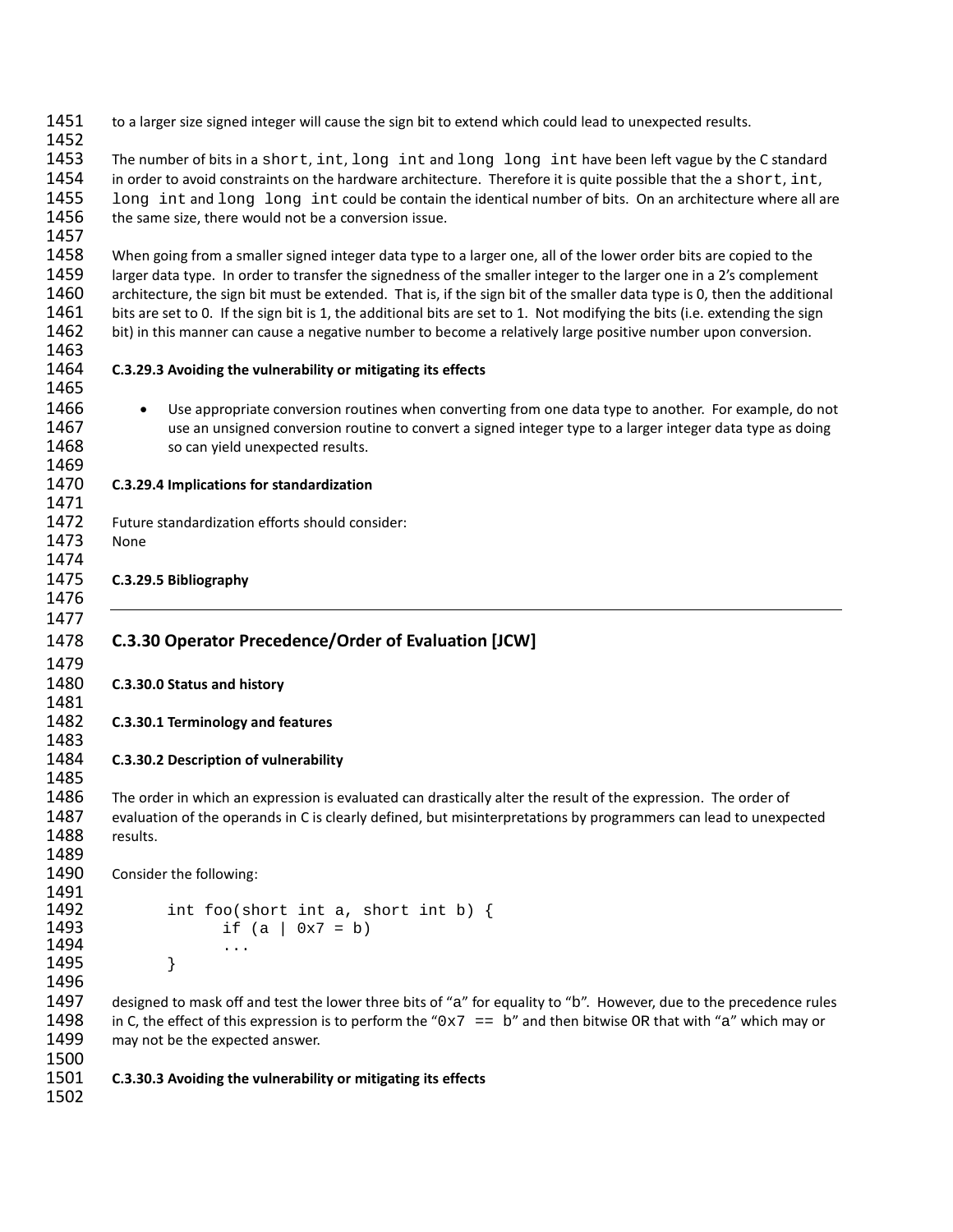• Use parentheses generously to avoid any uncertainty or lack of portability in the order of evaluation of an expression. If parenthesis were used in the previous example, as in: 1506 int foo(short int a, short int b) {<br>1507 if  $((a \mid 0x7) = b)$ if  $((a \ 0x7) = b)$  ...<br>1509 } } 1511 the order of the evaluation would be clear. **C.3.30.4 Implications for standardization** Future standardization efforts should consider: 1517 • Creating a few standardized precedence orders. Standardizing on a few precedence orders will help to eliminate the confusing intricacies that exist between languages. This would not affect current languages as altering precedence orders in existing languages is too onerous. However, this would set a basis for the future as new languages are created and adopted. Stating that a language uses "ISO precedence order A" would be very useful rather than having to spell out the entire precedence order that differs in a conceptually minor way from some other languages, but in a major way when programmers attempt to switch between languages. **C.3.30.5 Bibliography C.3.31 Side-effects and Order of Evaluation [SAM] C.3.31.0 Status and history C.3.31.1 Terminology and features C.3.31.2 Description of vulnerability** C allows expressions to have side effects. If two or more side effects modify the same expression as in: 1538  $int v[10];$ <br>1539  $int i;$ 1539 int i;<br>1540 /\* ... \* 1540  $/* \dots */$ <br>1541  $i = v[i]$  $i = v[i++];$  1543 the behaviour is undefined and this can lead to unexpected results. Either the "i++" is performed first or the <br>1544 assignment "i= $v[i]$ " is performed first. Because the order of evaluation can have drastic effects o 1544 assignment " $i=v[i]$ " is performed first. Because the order of evaluation can have drastic effects on the <br>1545 functionality of the code, this can greatly impact portability. functionality of the code, this can greatly impact portability. There are several situations in C where the order of evaluation of subexpressions or the order in which side effects take place is unspecified including: 1548 • The order in which the arguments to a function are evaluated (C99, Section 6.5.2.2, "Function calls"). • The order of evaluation of the operands in an assignment statement (C99, Section 6.5.16,"Assignment operators"). 1551 • The order in which any side effects occur among the initialization list expressions is unspecified. In particular, the evaluation order need not be the same as the order of subobject initialization (C99, Section 6.7.8, "Initialization"). Because these are unspecified behaviours, testing may give the false impression that the code is working and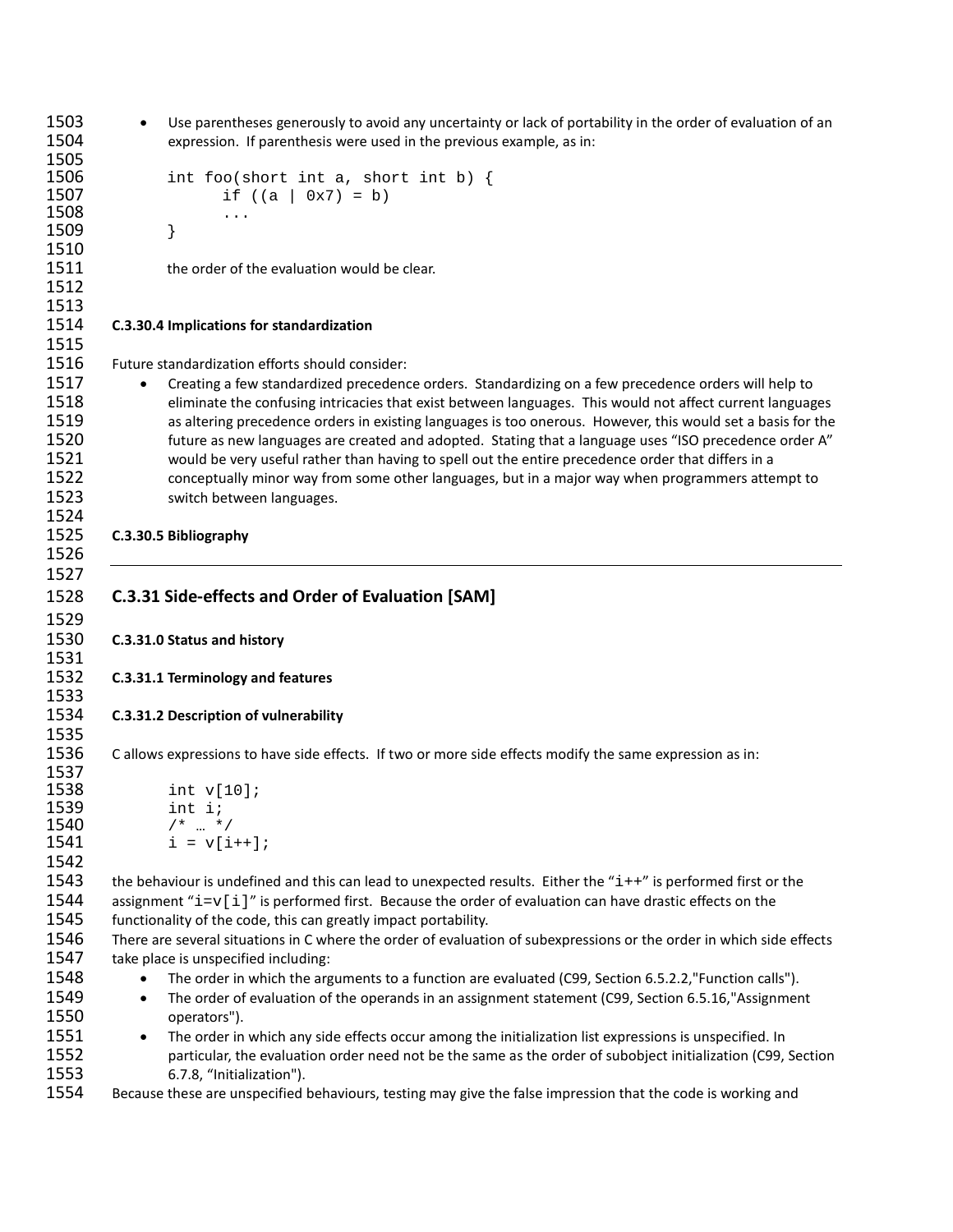| 1555<br>1556<br>1557                                 | portable, when it could just be that the values provided cause evaluations to be performed in a particular order<br>that causes side effects to occur as expected.                                                                                                                                                                                                                                                                                                                                                          |
|------------------------------------------------------|-----------------------------------------------------------------------------------------------------------------------------------------------------------------------------------------------------------------------------------------------------------------------------------------------------------------------------------------------------------------------------------------------------------------------------------------------------------------------------------------------------------------------------|
| 1558<br>1559                                         | C.3.31.3 Avoiding the vulnerability or mitigating its effects                                                                                                                                                                                                                                                                                                                                                                                                                                                               |
| 1560<br>1561<br>1562                                 | Expressions should be written so that the same effects will occur under any order of evaluation that the C<br>$\bullet$<br>standard permits since side effects can be dependent on an implementation specific order of evaluation.                                                                                                                                                                                                                                                                                          |
| 1563<br>1564                                         | C.3.31.4 Implications for standardization                                                                                                                                                                                                                                                                                                                                                                                                                                                                                   |
| 1565<br>1566<br>1567                                 | Future standardization efforts should consider:<br>None                                                                                                                                                                                                                                                                                                                                                                                                                                                                     |
| 1568<br>1569                                         | C.3.31.5 Bibliography                                                                                                                                                                                                                                                                                                                                                                                                                                                                                                       |
| 1570<br>1571<br>1572                                 | <b>C.3.32 Likely Incorrect Expression [KOA]</b>                                                                                                                                                                                                                                                                                                                                                                                                                                                                             |
| 1573<br>1574                                         | C.3.32.0 Status and history                                                                                                                                                                                                                                                                                                                                                                                                                                                                                                 |
| 1575<br>1576                                         | C.3.32.1 Terminology and features                                                                                                                                                                                                                                                                                                                                                                                                                                                                                           |
| 1577<br>1578                                         | C.3.32.2 Description of vulnerability                                                                                                                                                                                                                                                                                                                                                                                                                                                                                       |
| 1579<br>1580<br>1581<br>1582<br>1583                 | C has several instances of operators which are similar in structure, but vastly different in meaning. This is so<br>common that the C example of confusing the Boolean operator "==" with the assignment "=" is frequently cited as<br>an example among programming languages. Using an expression that is technically correct, but which may just be<br>a null statement can lead to unexpected results.                                                                                                                   |
| 1584<br>1585<br>1586                                 | C is also provides a lot of freedom in constructing statements. This freedom, if misused, can result in unexpected<br>results and potential vulnerabilities.                                                                                                                                                                                                                                                                                                                                                                |
| 1587<br>1588                                         | The flexibility of C can obscure the intent of a programmer. Consider:                                                                                                                                                                                                                                                                                                                                                                                                                                                      |
| 1589<br>1590                                         | int $x, y$ ;<br>$/$ *  */                                                                                                                                                                                                                                                                                                                                                                                                                                                                                                   |
| 1591<br>1592                                         | if $(x = y)$<br>$\begin{array}{ccc}\n\left\{\n& & & \\ \left\{\n& & & \\ \left\{\n\begin{array}{ccc}\n& & & \\ \left\{\n\begin{array}{ccc}\n& & & \\ \left\{\n\begin{array}{ccc}\n& & & \\ \left\{\n\begin{array}{ccc}\n& & & \\ \left\{\n\begin{array}{ccc}\n& & & \\ \left\{\n\begin{array}{ccc}\n& & & \\ \left\{\n\begin{array}{ccc}\n& & & \\ \left\{\n\begin{array}{ccc}\n& & & \\ \left\{\n\begin{array}{ccc}\n& & & \\ \left\{\n\begin{array}{ccc}\n& & & \\ \left\{\n\begin{array}{ccc}\n& & & \\ \left\{\n\begin$ |
| 1593<br>1594                                         |                                                                                                                                                                                                                                                                                                                                                                                                                                                                                                                             |
| 1595<br>1596<br>1597<br>1598<br>1599<br>1600<br>1601 | A fair amount of analysis may need to be done to determine whether the programmer intended to do an<br>assignment as part of the if statement (perfectly valid in C) or whether the programmer made the common<br>mistake of using an "=" instead of a "==". In order to prevent this confusion, it is suggested that any assignments<br>in contexts that are easily misunderstood be moved outside of the Boolean expression. This would change the<br>example code to:                                                    |
| 1602<br>1603<br>1604<br>1605                         | int $x, y$ ;<br>$/* \dots */$<br>$x = y;$<br>if $(x == 0)$                                                                                                                                                                                                                                                                                                                                                                                                                                                                  |
| 1606<br>1607                                         | $/* \dots * /$                                                                                                                                                                                                                                                                                                                                                                                                                                                                                                              |
|                                                      |                                                                                                                                                                                                                                                                                                                                                                                                                                                                                                                             |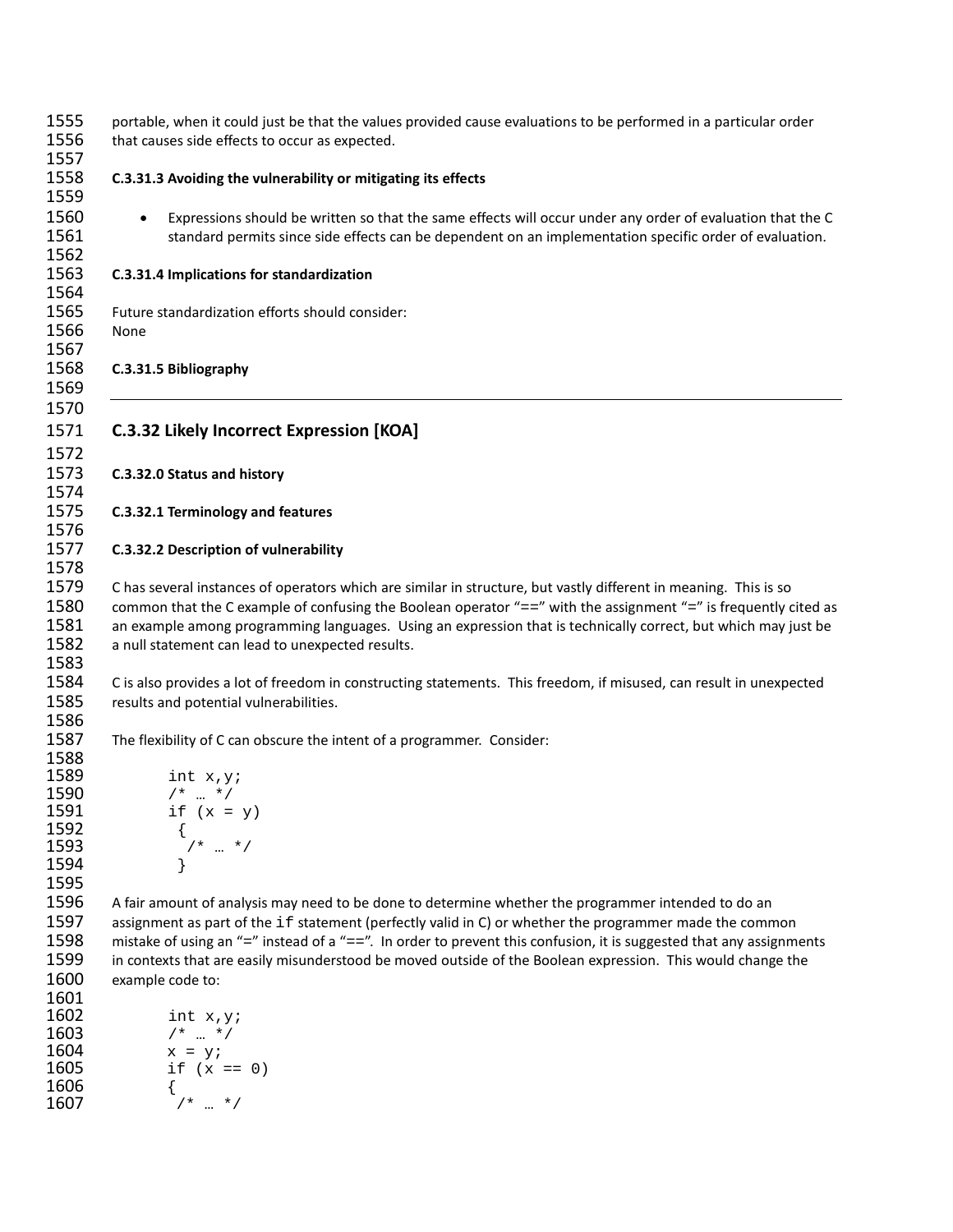} This would clearly state what the programmer meant and that the assignment of y to x was intended. 1612 Programmers can easily get in the habit of inserting the ";" statement terminator at the end of statements.<br>1613 However, inadvertently doing this can drastically alter the meaning of code, even though the code is val However, inadvertently doing this can drastically alter the meaning of code, even though the code is valid as in the following example: **1616** int a,b;<br>**1617**  $\begin{array}{ccc} & & & \text{if } x \downarrow x \\ & & & \text{if } x \downarrow y \end{array}$  /\* … \*/ if  $(a == b)$ ; /\* the semi-colon will make this a null statement \*/ 1619<br>1620  $/$ \* … \*/ } 1623 Because of the misplaced semi-colon, the code block following the if will always be executed. In this case, it is 1624 extremely likely that the programmer did not intend to put the semi-colon there. extremely likely that the programmer did not intend to put the semi-colon there. **C.3.32.3 Avoiding the vulnerability or mitigating its effects** 1628 • Simplify statements with interspersed comments to aid in accurately programming functionality and help future maintainers understand the intent and nuances of the code. The flexibility of C permits a programmer to create extremely complex expressions. For example, the following sub-expression, though valid, would be a nightmare to understand: 1632<br>1633 1633 int d, h, i, k;<br>1634 /\* ... \*/ /\* ... \*/<br>1635 (h+=\*d+ 1635  $(h+=*d++-h)\&(h'-1')\&(h'-1')\&(h'-1')\&(h'-1')\&(h'-1')\&(h'-1')\&(h'-1)$  $i/=2$ ); • Do not embed assignments inside of expressions. Assignments embedded within other statements can be potentially problematic. Each of the following would be clearer and have less potential for problems if the embedded assignments were conducted outside of the expressions: **1642** int a, b, c, d;<br>**1643**  $\frac{1}{4}$ ,  $\frac{1}{4}$ ,  $\frac{1}{4}$  /\* ... \*/<br>1644 if ((a) 1644 if  $((a == b) || (c = (d-1)))$  /\* the assignment to c may not occur \*/<br>1645 /\* if a is equal to b \*/ /\* if a is equal to b  $*/$  or: 1648<br>1649 **1649** int  $a, b, c;$ <br>**1650**  $\frac{1}{a}$   $\frac{1}{b}$   $\frac{1}{b}$   $\frac{1}{c}$   $/* \dots * /$ <br>**1651**  $\frac{1}{50}$  foo (a=1) foo  $(a=b, c)$ ; Each is a valid C statement, but each may have unintended results. 1654 • Null statements should have a source line of their own. This, combined with enforcement by static analysis, would make clearer the intention that the statement was meant to be a null statement. **C.3.32.4 Implications for standardization** Future standardization efforts should consider: None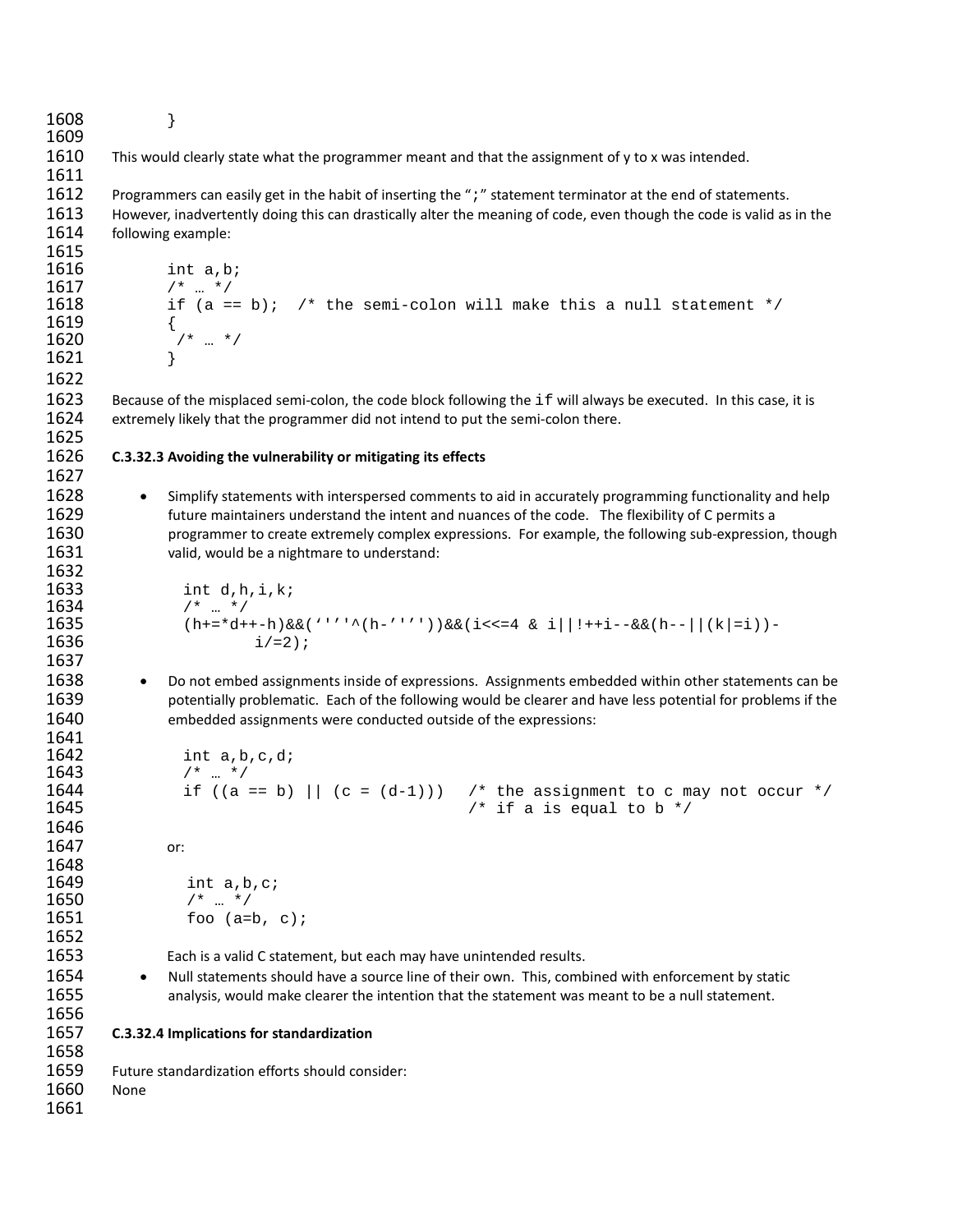| 1662<br>1663 | C.3.32.5 Bibliography                                                                                                                                                                                                           |
|--------------|---------------------------------------------------------------------------------------------------------------------------------------------------------------------------------------------------------------------------------|
| 1664         |                                                                                                                                                                                                                                 |
| 1665         | C.3.33 Dead and Deactivated Code [XYQ]                                                                                                                                                                                          |
| 1666         |                                                                                                                                                                                                                                 |
| 1667         | C.3.33.0 Status and history                                                                                                                                                                                                     |
| 1668<br>1669 |                                                                                                                                                                                                                                 |
| 1670         | C.3.33.1 Terminology and features                                                                                                                                                                                               |
|              | C.3.33.2 Description of vulnerability                                                                                                                                                                                           |
|              | As with any programming language that contains branching statements, C programs can potentially contain dead                                                                                                                    |
|              | code. It is of concern primarily since dead code may reveal a logic flaw or an unintentional mistake on the part of                                                                                                             |
|              | the programmer. Sometimes statements can be inserted in C programs as defensive programming such as adding a<br>default case to a switch statement even though the expectation is that the default can never be reached - until |
|              | through some twist of logic or through modifications to the code the notifying error message reveals the surprising                                                                                                             |
|              | event. These types of defensive statements may be able to be shown to be computationally impossible and thus                                                                                                                    |
|              | are dead code. Those are not the focus. The focus is on those statements which are not defensive and which are                                                                                                                  |
|              | unreachable. It is impossible to identify all such cases and therefore only those which are blatant and that indicate                                                                                                           |
|              | deeper issues of flawed logic may be able to be identified and removed.                                                                                                                                                         |
|              |                                                                                                                                                                                                                                 |
|              | C uses some operators that are easily confused with other operators. For instance, the common mistake of using                                                                                                                  |
|              | an assignment operator in a Boolean test as in:                                                                                                                                                                                 |
|              | int a, b;                                                                                                                                                                                                                       |
|              | $/* \t  * /$                                                                                                                                                                                                                    |
|              | if $(a = b)$                                                                                                                                                                                                                    |
|              |                                                                                                                                                                                                                                 |
|              |                                                                                                                                                                                                                                 |
|              | can cause portions of code to become dead code since unless b can contain the value 0, the else portion of the<br>if statement cannot be reached.                                                                               |
|              | C.3.33.3 Avoiding the vulnerability or mitigating its effects                                                                                                                                                                   |
|              |                                                                                                                                                                                                                                 |
|              | Eliminate dead code to the extent possible from C programs.<br>$\bullet$                                                                                                                                                        |
|              | Use compilers and analysis tools to assist in identifying unreachable code.<br>$\bullet$                                                                                                                                        |
|              | Use "//" comment syntax instead of "/**/" comment syntax to avoid the inadvertent commenting out                                                                                                                                |
|              | of sections of code.                                                                                                                                                                                                            |
|              | Delete deactivated code from programs due to the possibility of accidentally activating it.                                                                                                                                     |
|              | C.3.33.4 Implications for standardization                                                                                                                                                                                       |
|              | Future standardization efforts should consider:                                                                                                                                                                                 |
|              | None                                                                                                                                                                                                                            |
|              |                                                                                                                                                                                                                                 |
|              | C.3.33.5 Bibliography                                                                                                                                                                                                           |
|              |                                                                                                                                                                                                                                 |
|              |                                                                                                                                                                                                                                 |
|              | <b>C.3.34 Switch Statements and Static Analysis [CLL]</b>                                                                                                                                                                       |
|              |                                                                                                                                                                                                                                 |
|              | C.3.34.0 Status and history                                                                                                                                                                                                     |
|              |                                                                                                                                                                                                                                 |
|              |                                                                                                                                                                                                                                 |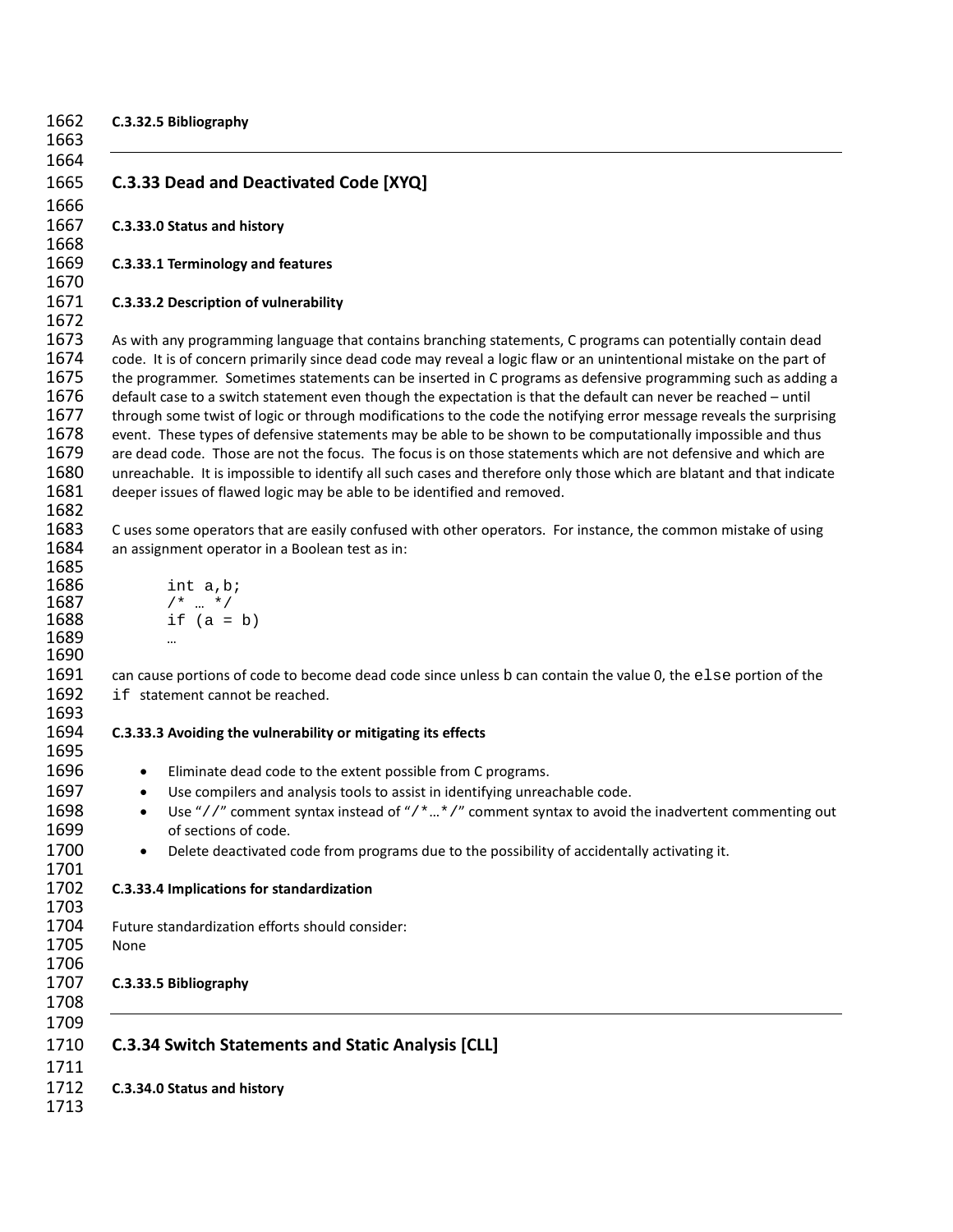#### 1714 **C.3.34.1 Terminology and features**

1715

1717

1720

1767

#### 1716 **C.3.34.2 Description of vulnerability**

1718 Because of the way in which the switch-case statement in C is structured, it is relatively easy to unintentionally omit 1719 the break statement between cases causing unintended execution of statements for some cases.

1721 C contains a switch statement of the form:

```
1722
1723 char abc;<br>1724 /* ... */
1724 /* ... */<br>1725 switch
                  switch (abc)
1726 {<br>1727
1727 case 1:
1728 sval = "a";
1729 break;
1730 case 2:
1731 sval = "b";
1732 break;
1733 case 3:
1734 sval = "c";<br>1735 break;
1735 break;
1736 default:<br>1737 print
                           printf ("Invalid selection\n");
1738
1739 If there isn't a default case and the switched expression doesn't match any of the cases, then control simply shifts 
1740 to the next statement after the switch statement block. Unintentionally omitting a break statement between two<br>1741 cases will cause subsequent cases to be executed until a break or the end of the switch block is reac
1741 cases will cause subsequent cases to be executed until a break or the end of the switch block is reached. This 1742 could cause unexpected results.
          could cause unexpected results.
1743
1744 C.3.34.3 Avoiding the vulnerability or mitigating its effects
1745
1746 • Only a direct fall through should be allowed from one case to another. That is, every nonempty case<br>1747 statement should be terminated with a break statement as illustrated in the following example:
                   statement should be terminated with a break statement as illustrated in the following example:
```

```
1748
1749 int i;<br>1750 /* ... *
1750 /* ... */<br>1751 switch
               switch (i)1752<br>1753
1753 case 1:
1754 case 2:
1755 i++; x^* fall through from case 1 to 2 is permitted */<br>1756 break;
1756 break;
                   case 3: j++;
1758<br>1759
1759 case 4: \frac{1759}{1760} case 4: \frac{1759}{1760} case 4: \frac{1760}{1760} case 4: \frac{1760}{1760} 1760
1760 \hspace{1cm} /* as it is not a direct fall through due to the */<br>1761 \hspace{1cm} /* j++ statement */
                  4* j++ statement */
1762<br>1763
1763 • All switch statements should have a default value if only to indicate that there could exist a case that 1764
               was unanticipated and thought impossible by the developers. The only exception is for switches on an
1765 enumerated type where all possible values can be exhausted. Even in the case of enumerated types, it is
```
1766 suggested that a default be inserted in anticipation of possible code changes to the enumerated type.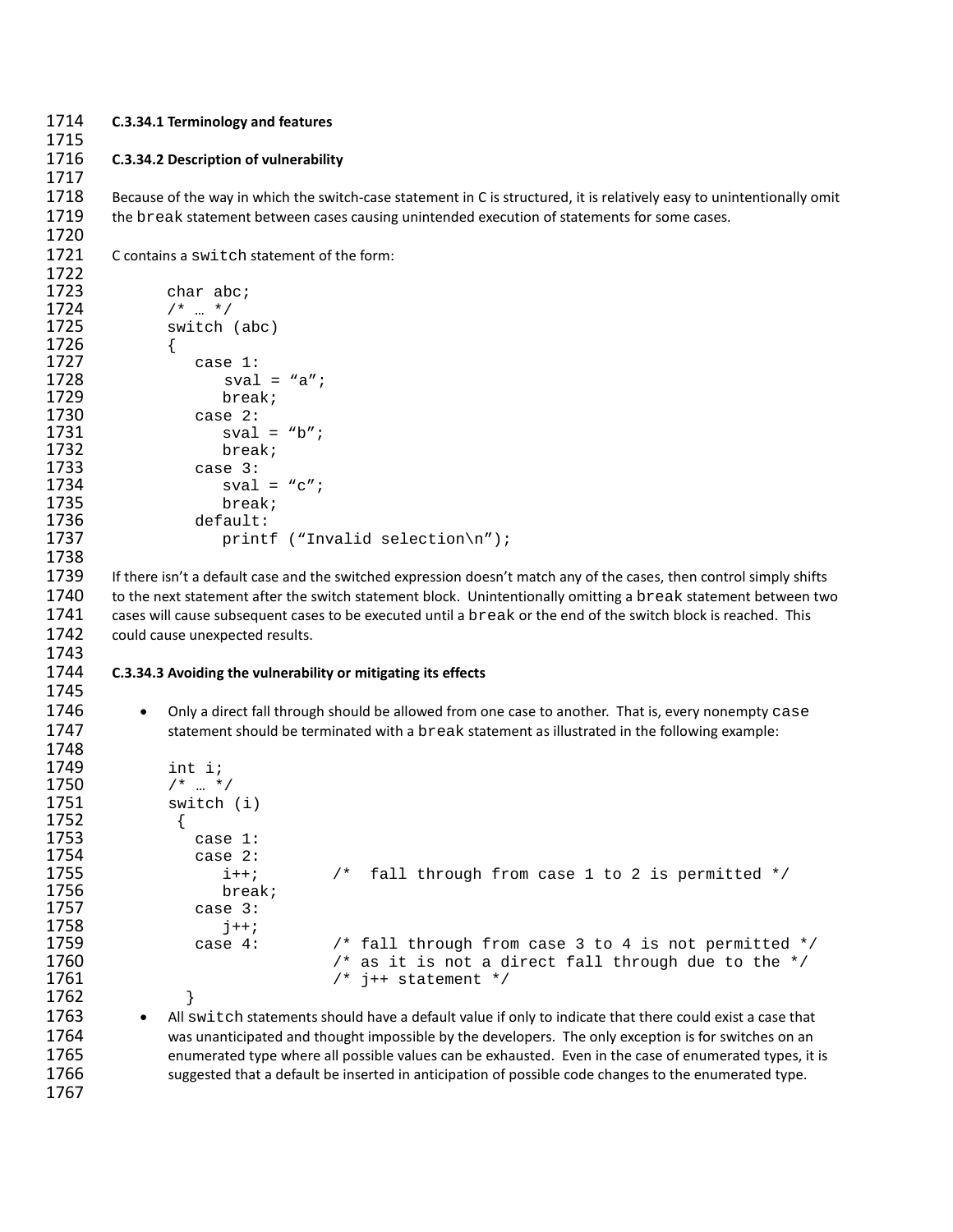| 1768<br>1769                                 | C.3.34.4 Implications for standardization                                                                                                                                                                                                                                                                                                                                                                                                                                                                                                    |
|----------------------------------------------|----------------------------------------------------------------------------------------------------------------------------------------------------------------------------------------------------------------------------------------------------------------------------------------------------------------------------------------------------------------------------------------------------------------------------------------------------------------------------------------------------------------------------------------------|
| 1770<br>1771<br>1772<br>1773<br>1774<br>1775 | Future standardization efforts should consider:<br>Defining a "fallthru" construct that will explicitly bind multiple switch cases together and eliminate the<br>$\bullet$<br>need for the break statement. The default would be for a case to break instead of falling through to the<br>next case. Granted this is a major shift in concept, but if it could be accomplished, less unintentional<br>errors would occur.                                                                                                                    |
| 1776<br>1777                                 | C.3.34.5 Bibliography                                                                                                                                                                                                                                                                                                                                                                                                                                                                                                                        |
| 1778<br>1779<br>1780                         | <b>C.3.35 Demarcation of Control Flow [EOJ]</b>                                                                                                                                                                                                                                                                                                                                                                                                                                                                                              |
| 1781<br>1782                                 | C.3.35.0 Status and history                                                                                                                                                                                                                                                                                                                                                                                                                                                                                                                  |
| 1783<br>1784                                 | C.3.35.1 Terminology and features                                                                                                                                                                                                                                                                                                                                                                                                                                                                                                            |
| 1785<br>1786<br>1787<br>1788                 | A block-structured language is a language that has a syntax for enclosing structures between bracketed keywords,<br>such as an if statement bracketed by if and endif, as in FORTRAN, or a code section bracketed by BEGIN and<br>END, as in PL/1.                                                                                                                                                                                                                                                                                           |
| 1789<br>1790<br>1791<br>1792<br>1793         | A comb-structured language is a language that has an ordered set of keywords to define separate sections within a<br>block, analogous to the multiple teeth or prongs in a comb separating sections of the comb. For example, in Ada, a<br>block is a 4-pronged comb with keywords declare, begin, exception, end, and the if statement in Ada is a<br>4-pronged comb with keywords if, then, else, end if.                                                                                                                                  |
| 1794<br>1795                                 | C.3.35.2 Description of vulnerability                                                                                                                                                                                                                                                                                                                                                                                                                                                                                                        |
| 1796<br>1797<br>1798                         | C is a block-structured language, while languages such as Ada and Pascal are comb-structured languages.<br>Therefore, it may not be readily apparent which statements are part of a loop construct or an if statement.                                                                                                                                                                                                                                                                                                                       |
| 1799                                         | Consider the following section of code:                                                                                                                                                                                                                                                                                                                                                                                                                                                                                                      |
|                                              | int foo(int a, const int *b) {<br>int $i=0;$                                                                                                                                                                                                                                                                                                                                                                                                                                                                                                 |
|                                              | $/* \t  * /$<br>$a = 0;$<br>for $(i=0; i<10; i++)$ ;<br>$a = a + b[i];$                                                                                                                                                                                                                                                                                                                                                                                                                                                                      |
| 1810<br>1811<br>1812                         | }                                                                                                                                                                                                                                                                                                                                                                                                                                                                                                                                            |
|                                              | At first it may appear that a will be a sum of the numbers $b[0]$ to $b[9]$ . However, even though the code is<br>structured so that the "a = a + b[i]" code is structured to appear within the for loop, the ";" at the end of<br>the for statement causes the loop to be on a null statement (the ";") and the "a = a + b[i];" statement to<br>only be executed once. In this case, this mistake may be readily apparent during development or testing. More<br>subtle cases may not be as readily apparent leading to unexpected results. |
| 1818<br>1819<br>1820                         | If statements in C are also susceptible to control flow problems since there isn't a requirement in C for there to be<br>an else statement for every if statement. An else statement in C always belong to the most recent if                                                                                                                                                                                                                                                                                                                |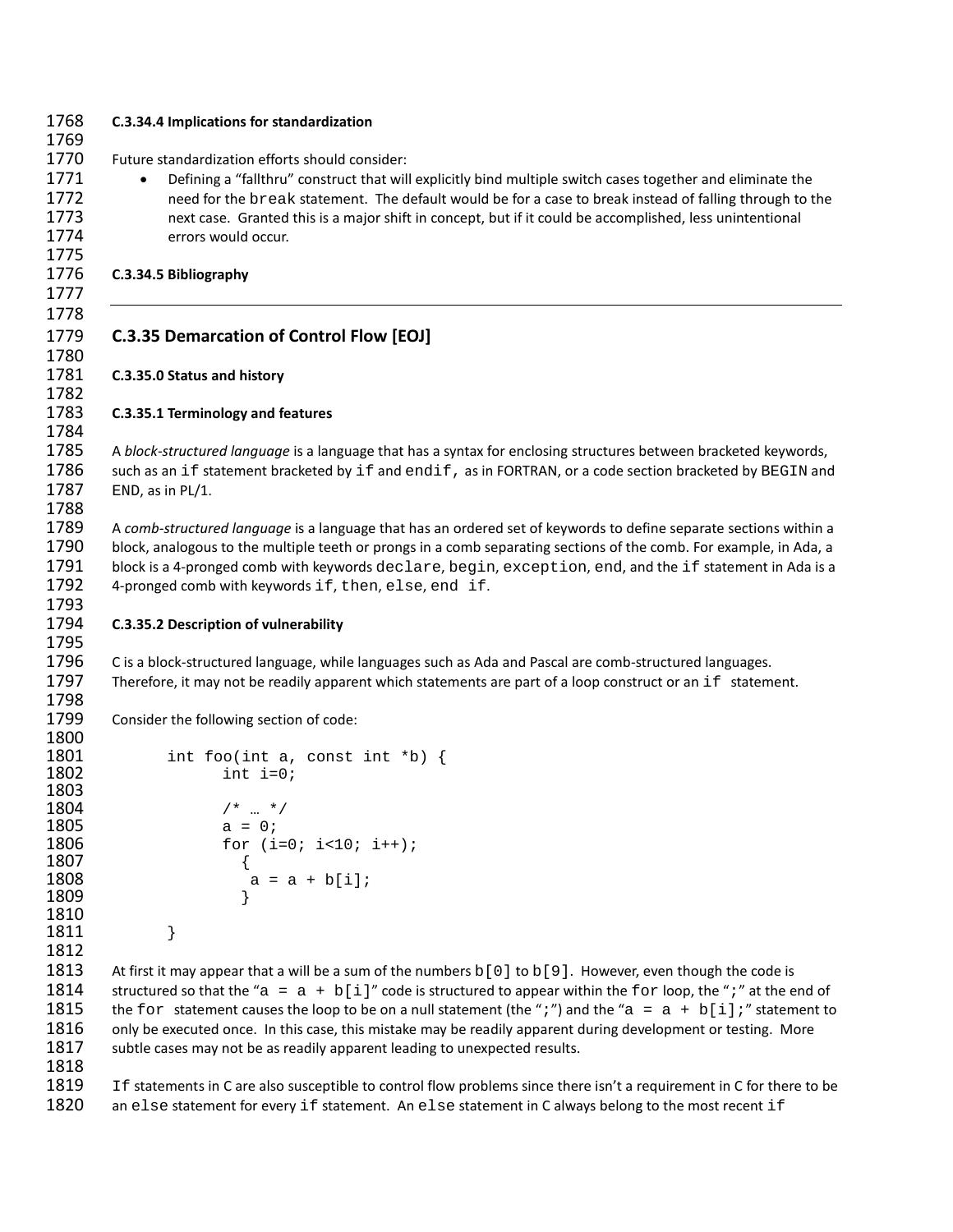1821 statement without an else. However, the situation could occur where it is not readily apparent to which if <br>1822 statement an else due to the way the code is indented or aligned statement an else due to the way the code is indented or aligned.

 

#### **C.3.35.3 Avoiding the vulnerability or mitigating its effects**

- 1826 Enclose the bodies of if, else, while, for, etc. in braces. This will reduce confusion and potential 1827 problems when modifying the software. For example:
- int a,b,i; /\* … \*/ if (i = 10) 1834 { **1835 a** = 5;  $x^*$  this is correct  $x^*$  **1836 b** = 10;  $b = 10;$  } 1838 else<br>1839 a = 10; 1839 **a** = 10;  $\begin{array}{ccc} 1 & \rightarrow & \text{this is incorrect -- the assignments to b *} \\ & & \rightarrow & \text{were added later and were expected to *} \end{array}$ 1840  $f*$  were added later and were expected to  $\star$ /<br>1841 b = 5;  $f*$  be part of the if and else and indented 1841 b = 5;  $\frac{1}{2}$  b = 5;  $\frac{1}{2}$  be part of the if and else and indented  $\frac{x}{2}$   $\frac{1}{2}$  1842  $1*$  as such, but did not become part of the else\*/
- 1844 Use a final else statement or a comment stating why the final else isn't necessary in all if and else 1845 if statements.
- **C.3.35.4 Implications for standardization**
- Future standardization efforts should consider:
- None

- **C.3.35.5 Bibliography**
- 

- **C.3.36 Loop Control Variables [TEX]**
- **C.3.36.0 Status and history**

**C.3.36.1 Terminology and features**

#### **C.3.36.2 Description of vulnerability**

1863 C allows the modification of loop control variables within a loop. Though this is usually not considered good 1864 programming practice as it can cause unexpected problems, the flexibility of C expects the programmer to use this 1865 capability responsibly.

1867 Since the modification of a loop control variable within a loop is infrequently encountered, reviewers of C code may 1868 not expect it and hence miss noticing the modification. Modifying the loop control variable can cause unexpected 1869 results if not carefully done. In C, the following is valid:

 int a,i; for  $(i=1; i<10; i++)$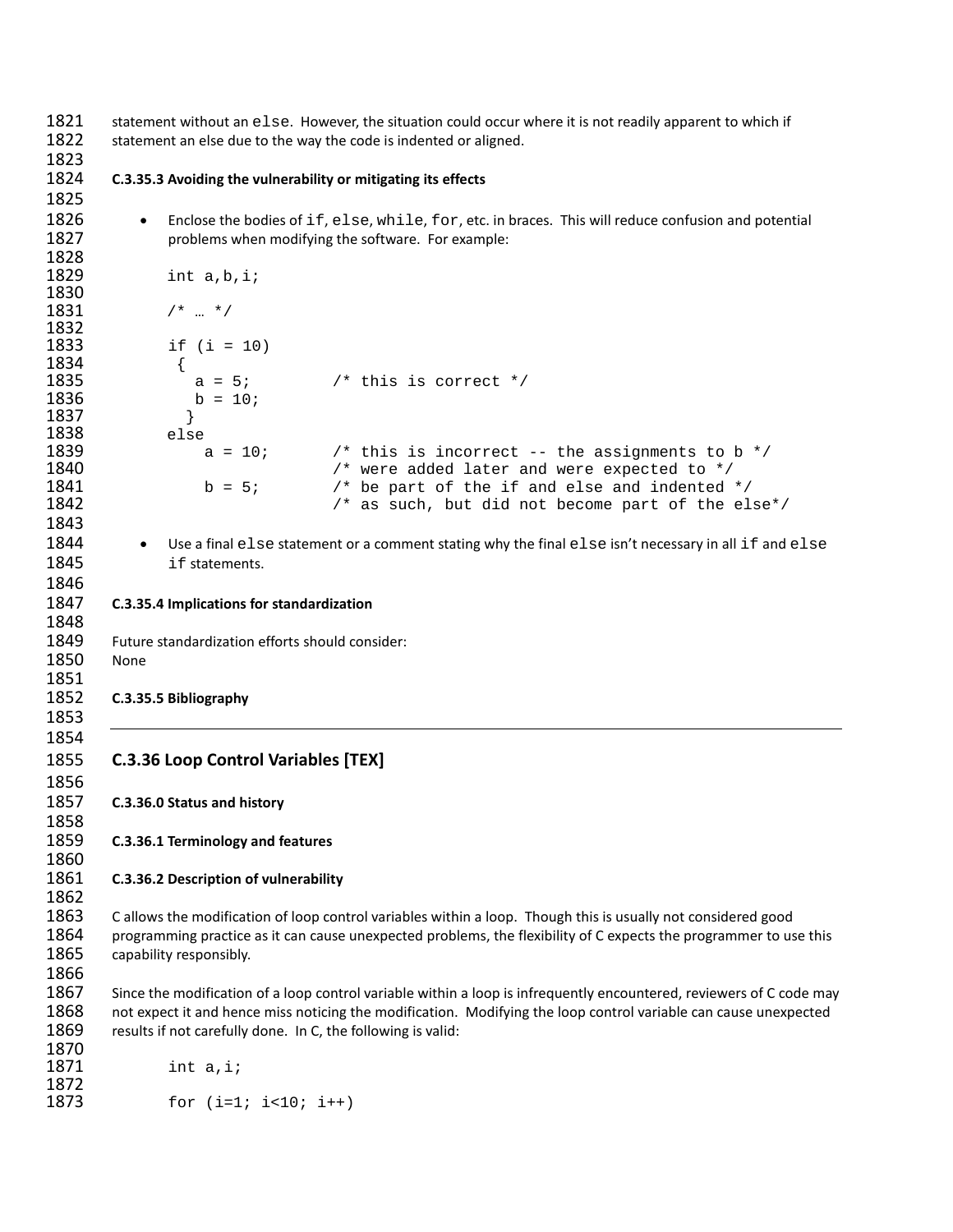|           | {                                                                                                                    |
|-----------|----------------------------------------------------------------------------------------------------------------------|
|           | $\cdots$<br>if $(a > 7)$                                                                                             |
|           | $i = 10;$                                                                                                            |
|           |                                                                                                                      |
|           | }                                                                                                                    |
|           |                                                                                                                      |
|           | which would cause the for loop to exit once a is greater than 7 regardless of the number of loops that have          |
| occurred. |                                                                                                                      |
|           |                                                                                                                      |
|           | C.3.36.3 Avoiding the vulnerability or mitigating its effects                                                        |
|           | Do not modify a loop control variable within a loop. Even though the capability exists in C, it is still             |
|           | considered to be a poor programming practice.                                                                        |
|           |                                                                                                                      |
|           | C.3.36.4 Implications for standardization                                                                            |
|           |                                                                                                                      |
|           | Future standardization efforts should consider:                                                                      |
| $\bullet$ | Defining an identifier type for loop control that cannot be modified by anything other than the loop                 |
|           | control construct would be a relatively minor addition to C that could make C code safer and encourage               |
|           | better structured programming.                                                                                       |
|           |                                                                                                                      |
|           | C.3.36.5 Bibliography                                                                                                |
|           |                                                                                                                      |
|           |                                                                                                                      |
|           | C.3.37 Off-by-one Error [XZH]                                                                                        |
|           |                                                                                                                      |
|           | C.3.37.0 Status and history                                                                                          |
|           |                                                                                                                      |
|           | C.3.37.1 Terminology and features                                                                                    |
|           |                                                                                                                      |
|           | C.3.37.2 Description of vulnerability                                                                                |
|           |                                                                                                                      |
|           | Arrays are a common place for off by one errors to manifest. In C, arrays are indexed starting at 0, causing the     |
|           | common mistake of looping from 0 to the size of the array as in:                                                     |
|           |                                                                                                                      |
|           | int foo() $\{$                                                                                                       |
|           | int $a[10]$ ;                                                                                                        |
|           | int i;                                                                                                               |
|           | for $(i=0, i<=10, i++)$                                                                                              |
|           |                                                                                                                      |
|           | return $(0)$ ;                                                                                                       |
|           |                                                                                                                      |
|           |                                                                                                                      |
|           | Strings in C are also another common source of errors in C due to the need to allocate space for and account for     |
|           | the string sentinel value. A common mistake is to expect to store an n length string in an n length array instead of |
|           | length $n+1$ to account for the sentinel '\0'. Interfacing with other languages that do not use sentinel values in   |
|           | strings can also lead to an off by one error.                                                                        |
|           |                                                                                                                      |
|           | C does not flag accesses outside of array bounds, so an off by one error may not be as detectable in C as in some    |
|           | other languages. Several very good and freely available tools for C can be used to help detect accesses beyond the   |
|           | bounds of arrays that are caused by an off by one error. However, such tools will not help in the case where only a  |
|           |                                                                                                                      |

1926 portion of the array is used and the access is still within the bounds of the array.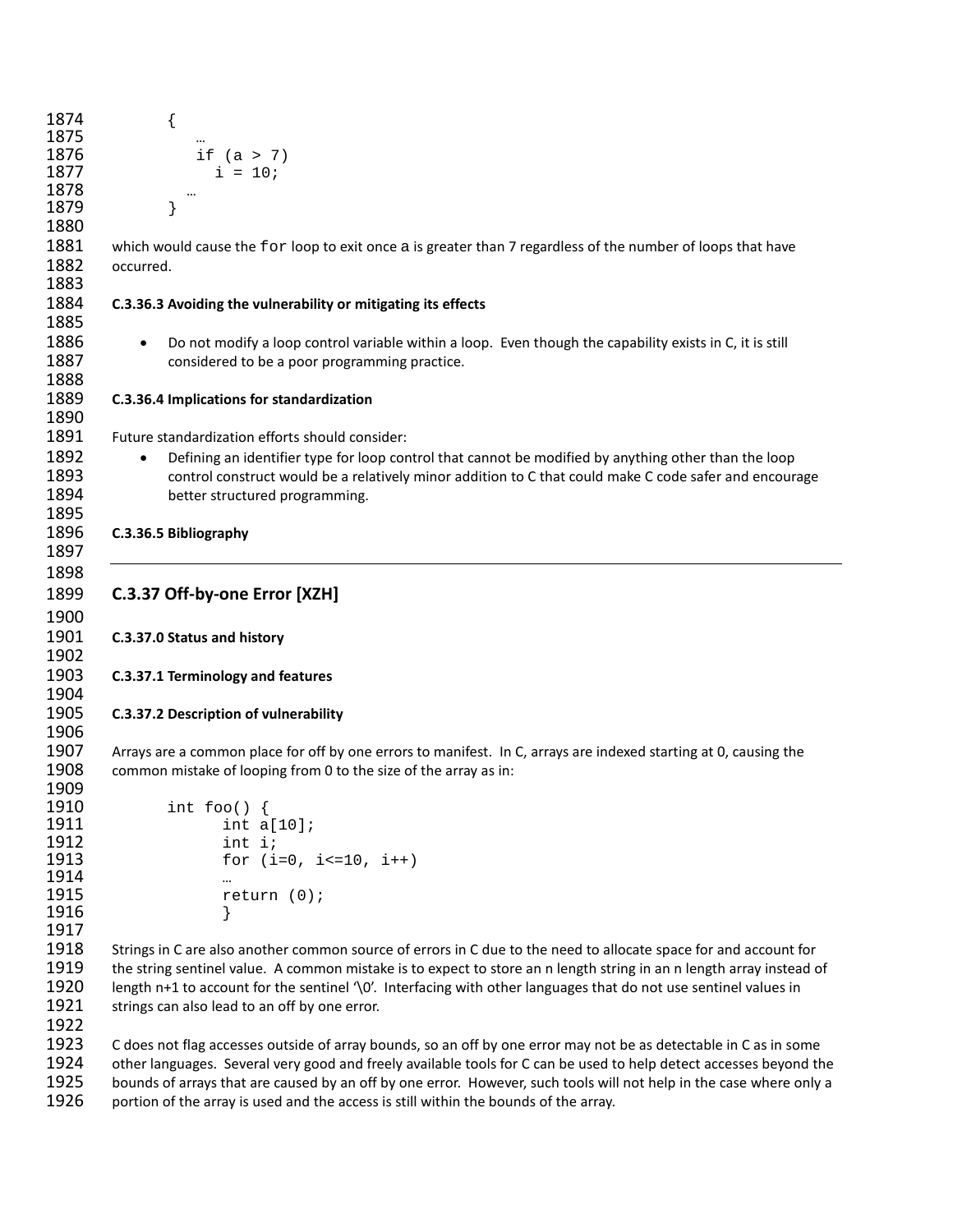| 1927 |                                                                                                                      |
|------|----------------------------------------------------------------------------------------------------------------------|
| 1928 | Looping one more or one less is usually detectable by good testing. Due to the structure of the C language, this     |
| 1929 | may be the main way to avoid this vulnerability. Unfortunately some cases may still slip through the development     |
| 1930 | and test phase and manifest themselves during operational use.                                                       |
| 1931 |                                                                                                                      |
| 1932 | C.3.37.3 Avoiding the vulnerability or mitigating its effects                                                        |
| 1933 |                                                                                                                      |
| 1934 | Use careful programming, testing of border conditions and static analysis tools to detect off by one errors          |
| 1935 | in C.                                                                                                                |
| 1936 |                                                                                                                      |
| 1937 |                                                                                                                      |
|      | C.3.37.4 Implications for standardization                                                                            |
| 1938 |                                                                                                                      |
| 1939 | Future standardization efforts should consider:                                                                      |
| 1940 | None                                                                                                                 |
| 1941 |                                                                                                                      |
| 1942 | C.3.37.5 Bibliography                                                                                                |
| 1943 |                                                                                                                      |
| 1944 |                                                                                                                      |
| 1945 | <b>C.3.38 Structured Programming [EWD]</b>                                                                           |
| 1946 |                                                                                                                      |
| 1947 | C.3.38.0 Status and history                                                                                          |
| 1948 |                                                                                                                      |
| 1949 | C.3.38.1 Terminology and features                                                                                    |
| 1950 |                                                                                                                      |
| 1951 |                                                                                                                      |
| 1952 | C.3.38.2 Description of vulnerability                                                                                |
|      |                                                                                                                      |
| 1953 | It is as easy to write structured programs in C as it is not to. C contains the goto statement, which can create     |
| 1954 | unstructured code. Also, C has continue, break, and return that can create a complicated control flow,               |
| 1955 | when used in an undisciplined manner. Spaghetti code can be more difficult for C static analyzers to analyze and is  |
| 1956 | sometimes used on purpose to intentionally obfuscate the functionality of software. Code that has been modified      |
| 1957 | multiple times by an assortment of programmers to add or remove functionality or to fix problems can be prone to     |
| 1958 | become very unstructured.                                                                                            |
| 1959 |                                                                                                                      |
| 1960 | Because unstructured code in C can cause problems for analyzers (both automated and human) of code, problems         |
| 1961 | with the code may not be detected as readily or at all as would be the case if the software was written in a         |
| 1962 | structured manner.                                                                                                   |
| 1963 |                                                                                                                      |
| 1964 | C.3.38.3 Avoiding the vulnerability or mitigating its effects                                                        |
| 1965 |                                                                                                                      |
| 1966 | Write clear and concise structured code to make code as understandable as possible.<br>$\bullet$                     |
| 1967 | Restrict the use of goto, continue, break and return to encourage more structured programming.<br>٠                  |
| 1968 | Encourage the use of a single exit point from a function. At times, this guidance can have the opposite<br>$\bullet$ |
| 1969 | effect, such as in the case of an $if$ check of parameters at the start of a function that requires the              |
| 1970 | remainder of the function to be encased in the if statement in order to reach the single exit point. If, for         |
| 1971 | example, the use of multiple exit points can arguably make a piece of code clearer, then they should be              |
| 1972 | used. However, the code should be able to withstand a critique that a restructuring of the code would                |
| 1973 |                                                                                                                      |
|      | have made the need for multiple exit points unnecessary.                                                             |
| 1974 |                                                                                                                      |
| 1975 | C.3.38.4 Implications for standardization                                                                            |
| 1976 |                                                                                                                      |
| 1977 | Future standardization efforts should consider:                                                                      |
| 1978 | Deprecating the goto statement. The use of the goto construct is very often spotlighted as the                       |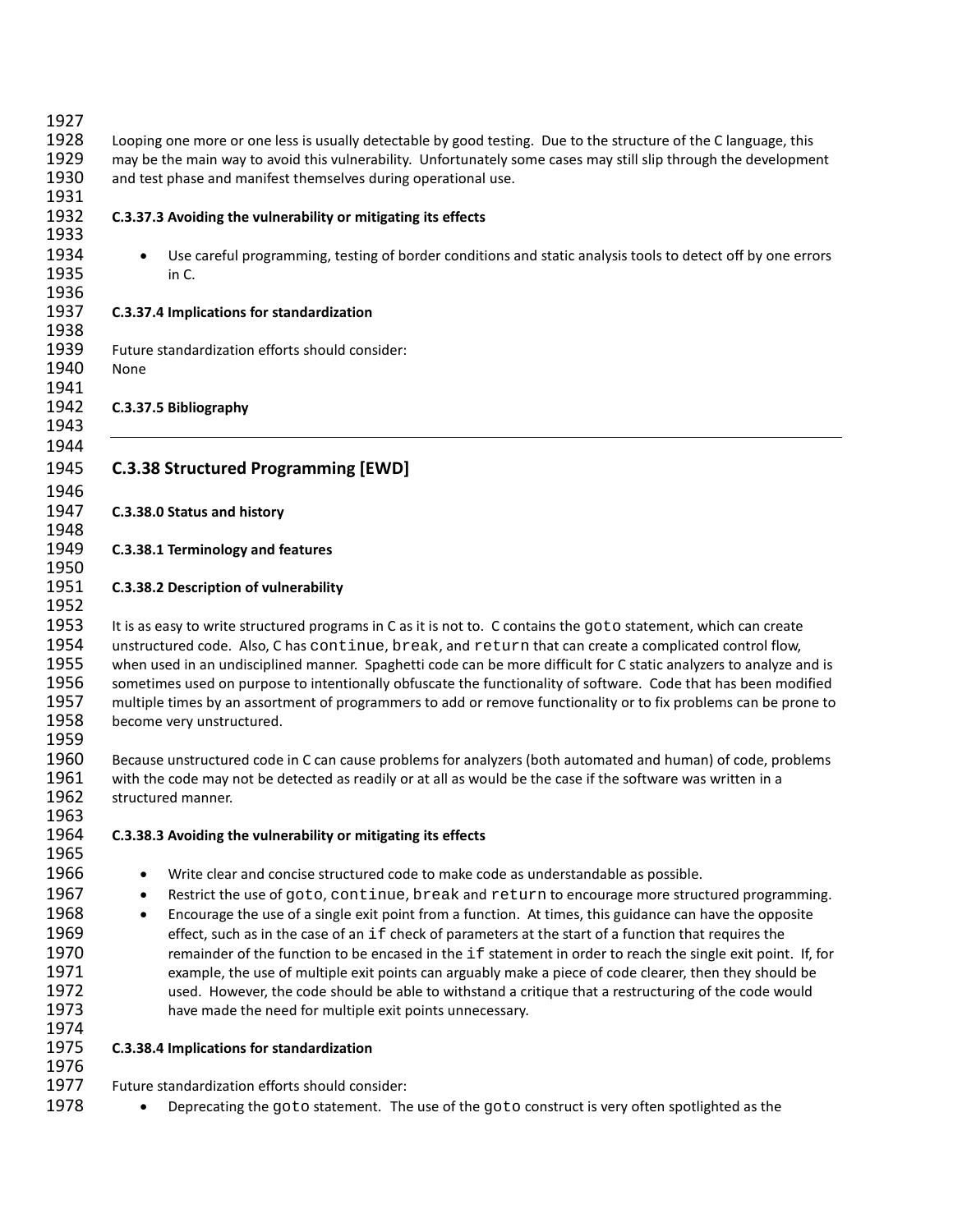antithesis of good structured programming. Though its deprecation will not instantly make all C code 1980 structured, deprecating the goto and leaving in place the restricted goto variations (e.g. break and<br>1981 continue) and possibly adding other restricted goto's could assist in encouraging safer and more 1981 continue) and possibly adding other restricted goto's could assist in encouraging safer and more<br>1982 secure C programming in general. secure C programming in general.

#### **C.3.38.5 Bibliography**

# **C.3.39 Passing Parameters and Return Values [CSJ]**

# **C.3.39.0 Status and history**

#### **C.3.39.1 Terminology and features**

# **C.3.39.2 Description of vulnerability**

 At times, it is useful to interface a C program with routines written in other languages. Other languages may have different data types, storage orders or parameter passing semantics. These differences in interfacing with other languages can lead to unexpected interpretations or manipulations of data. 

 C only passes parameters by value. That is, the receiving function will get the value of the parameter. Call by 2000 reference can be achieved by passing a reference as a value. Interfacing with another language, such as Fortran, 2001 that uses call by reference can yield some surprising results. Therefore, the addresses of the arguments must be passed when calling a Fortran subroutine from C. There are many other major and minor issues in interfacing to other languages all of which can lead to unexpected results and even potential vulnerabilities. For example, arrays in C are stored in row major order (last index varies fastest) whereas Fortran stores arrays in column major order (first index varies fastest). Other issues are minor annoyances, such as the inability of C to be able to pass a constant as a parameter to a Fortran subroutine since there isn't an address to pass (that is, &7) to satisfy the call 2007 by reference expectation.

# **C.3.39.3 Avoiding the vulnerability or mitigating its effects**

- 2011 Use caution when interfacing with other languages as this can be error prone.
- **2012** Use interface packages that are available for many language combinations which can assist in avoiding 2013<br>2013 some problems in interfacing. Even with an interface package, there will likely still be some issues some problems in interfacing. Even with an interface package, there will likely still be some issues that need to be addressed for a successful interface.
- 2015 Conduct additional rigorous testing on sections of code that interface with other languages.

# **C.3.39.4 Implications for standardization**

- Future standardization efforts should consider:
- 2020 Defining a standardized interface package for interfacing C with many of the top programming languages 2021 and a reciprocal package should be developed of the other top languages to interface with C.

# **C.3.39.5 Bibliography**

 

 **C.3.40 Dangling References to Stack Frames [DCM] C.3.40.0 Status and history**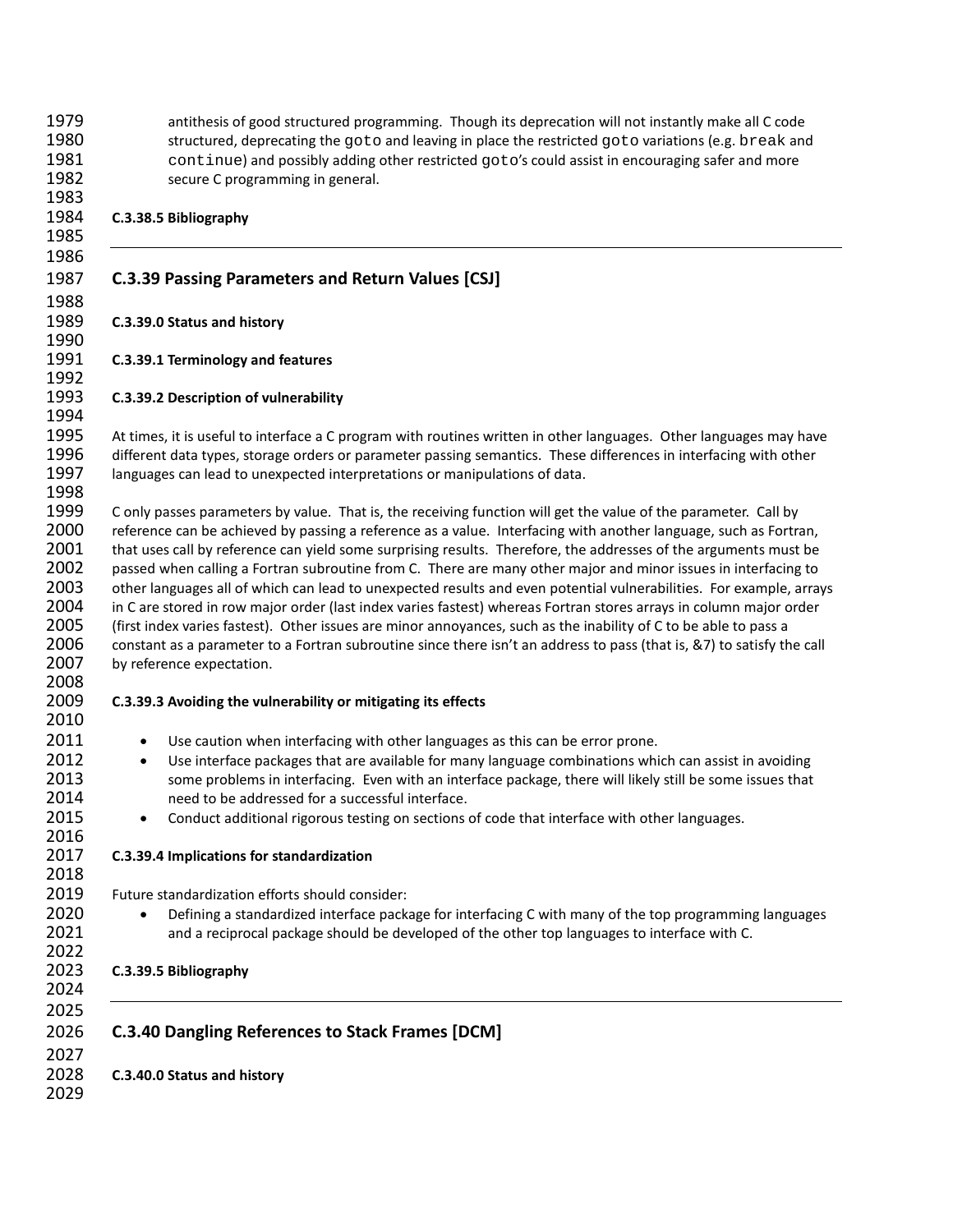| 2030<br>2031                                         | C.3.40.1 Terminology and features                                                                                                                                                                                                                                                                                                                                                                                                                                                                                                                                                                               |
|------------------------------------------------------|-----------------------------------------------------------------------------------------------------------------------------------------------------------------------------------------------------------------------------------------------------------------------------------------------------------------------------------------------------------------------------------------------------------------------------------------------------------------------------------------------------------------------------------------------------------------------------------------------------------------|
| 2032<br>2033                                         | C.3.40.2 Description of vulnerability                                                                                                                                                                                                                                                                                                                                                                                                                                                                                                                                                                           |
| 2034<br>2035<br>2036<br>2037<br>2038<br>2039         | Callows the address of a variable to be stored in a variable. Should this variable's address be, for example, the<br>address of a local variable that was part of a stack frame, then using the address after the local variable has been<br>deallocated can yield unexpected behaviour as the memory will have been made available for further allocation<br>and may indeed been allocated for some other use. Any use of perishable memory after it has been deallocated<br>can lead to unexpected results.                                                                                                   |
| 2040<br>2041                                         | C.3.40.3 Avoiding the vulnerability or mitigating its effects                                                                                                                                                                                                                                                                                                                                                                                                                                                                                                                                                   |
| 2042<br>2043<br>2044<br>2045<br>2046                 | Do not assign the address of an object to any entity which persists after the object has ceased to exist.<br>$\bullet$<br>This is done in order to avoid the possibility of a dangling reference. Once the object ceases to exist, then<br>so will the stored address of the object preventing accidental dangling references.<br>Pointers should be assigned the null-pointer value before executing a return for any block-local<br>$\bullet$<br>addresses that have been stored in longer-lived storage.                                                                                                     |
| 2047<br>2048                                         | C.3.40.4 Implications for standardization                                                                                                                                                                                                                                                                                                                                                                                                                                                                                                                                                                       |
| 2049<br>2050<br>2051                                 | Future standardization efforts should consider:<br>None                                                                                                                                                                                                                                                                                                                                                                                                                                                                                                                                                         |
| 2052<br>2053                                         | C.3.40.5 Bibliography                                                                                                                                                                                                                                                                                                                                                                                                                                                                                                                                                                                           |
| 2054<br>2055<br>2056                                 | <b>C.3.41 Subprogram Signature Mismatch [OTR]</b>                                                                                                                                                                                                                                                                                                                                                                                                                                                                                                                                                               |
| 2057<br>2058                                         | C.3.41.0 Status and history                                                                                                                                                                                                                                                                                                                                                                                                                                                                                                                                                                                     |
| 2059<br>2060                                         | C.3.41.1 Terminology and features                                                                                                                                                                                                                                                                                                                                                                                                                                                                                                                                                                               |
| 2061<br>2062                                         | C.3.41.2 Description of vulnerability                                                                                                                                                                                                                                                                                                                                                                                                                                                                                                                                                                           |
| 2063<br>2064<br>2065<br>2066<br>2067<br>2068<br>2069 | Functions in C may be called with more or less than the number of parameters the receiving function expects.<br>However, most C compilers will generate a warning or an error about this situation. If the number of arguments<br>does not equal the number of parameters, the behaviour is undefined. This can lead to unexpected results when<br>the count or types of the parameters differs from the calling to the receiving function. If too few arguments are<br>sent to a function, then the function could still pop the expected number of arguments from the stack leading to<br>unexpected results. |
| 2070<br>2071<br>2072                                 | Callows a variable number of arguments in function calls. A good example of an implementation of this is the                                                                                                                                                                                                                                                                                                                                                                                                                                                                                                    |
| 2073<br>2074                                         | printf function. This is specified in the function call by terminating the list of parameters with an ellipsis (,<br>). After the comma, no information about the number or types of the parameters is supplied. This can be a<br>very useful feature for situations such as printf, but the use of this feature outside of very special situations can<br>be the basis for vulnerabilities.                                                                                                                                                                                                                    |
| 2075<br>2076<br>2077<br>2078<br>2079                 | Functions may or may not be defined with a function definition. The function definition may or may not contain a<br>parameter type list. If a function that accepts a variable number of arguments is defined without a parameter<br>type list that ends with the ellipsis notation, the behaviour is undefined.                                                                                                                                                                                                                                                                                                |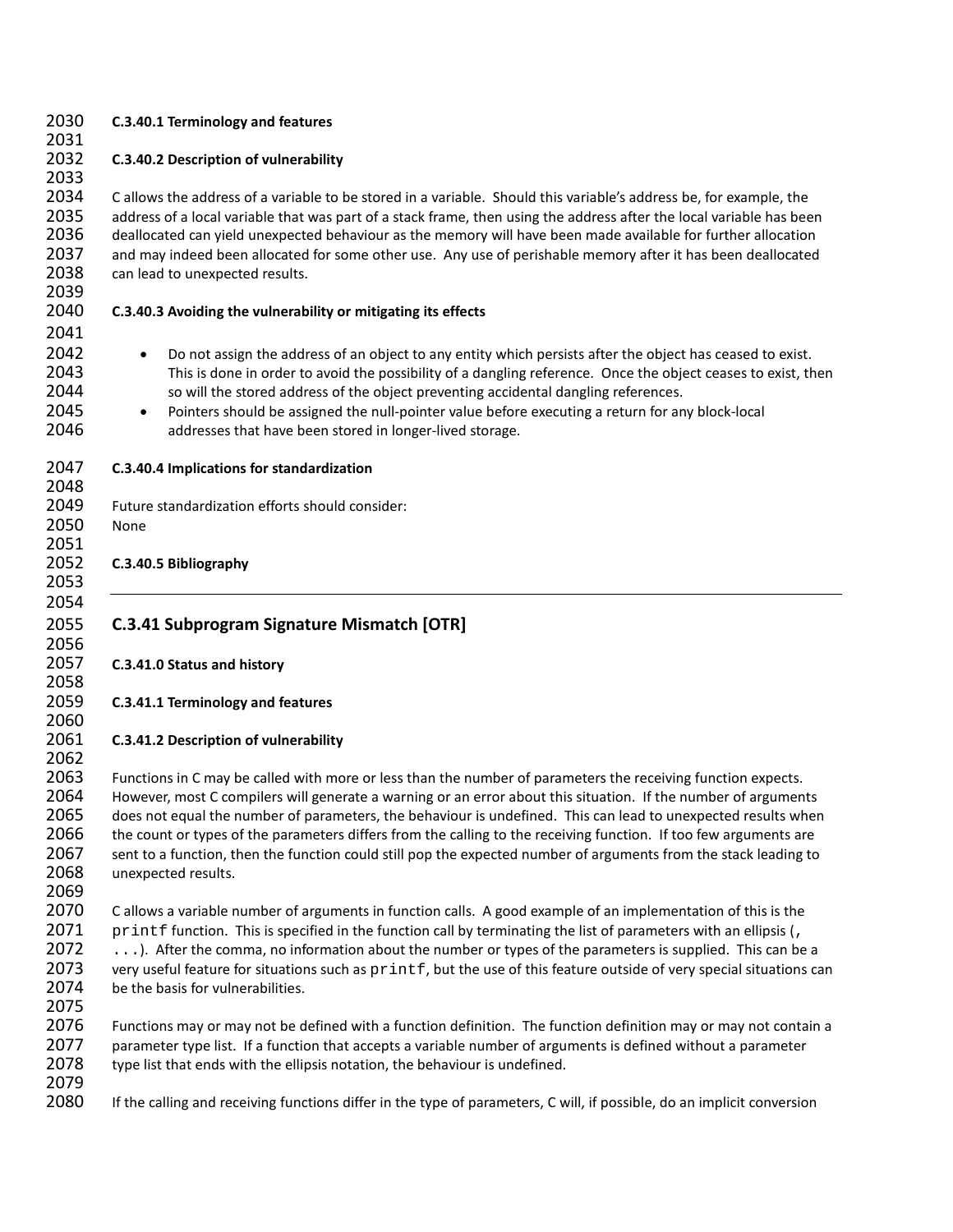| 2081                                         | such as the call to sqrt that expects a double:                                                                                                                                                                                                                                                                                                                                                                                                                                                                                    |
|----------------------------------------------|------------------------------------------------------------------------------------------------------------------------------------------------------------------------------------------------------------------------------------------------------------------------------------------------------------------------------------------------------------------------------------------------------------------------------------------------------------------------------------------------------------------------------------|
| 2082<br>2083                                 | double sqrt(double)                                                                                                                                                                                                                                                                                                                                                                                                                                                                                                                |
| 2084<br>2085                                 | the call:                                                                                                                                                                                                                                                                                                                                                                                                                                                                                                                          |
| 2086<br>2087                                 | root2 = $sqrt(2)$ ;                                                                                                                                                                                                                                                                                                                                                                                                                                                                                                                |
| 2088<br>2089                                 | coerces the integer 2 into the double value 2.0.                                                                                                                                                                                                                                                                                                                                                                                                                                                                                   |
| 2090<br>2091                                 | C.3.41.3 Avoiding the vulnerability or mitigating its effects                                                                                                                                                                                                                                                                                                                                                                                                                                                                      |
| 2092<br>2093                                 | Use a function prototype to declare a function with its expected parameters to allow the compiler to                                                                                                                                                                                                                                                                                                                                                                                                                               |
| 2094<br>2095<br>2096<br>2097                 | check for a matching count and types of the parameters. The prototype contains just the name of the<br>function and its parameters without the body of code that would normally follow.<br>Do not use the variable argument feature except in rare instances. The variable argument feature such as<br>$\bullet$<br>is used in printf () is difficult to use in a type safe manner.                                                                                                                                                |
| 2098<br>2099                                 | C.3.41.4 Implications for standardization                                                                                                                                                                                                                                                                                                                                                                                                                                                                                          |
| 2100<br>2101                                 | Future standardization efforts should consider:                                                                                                                                                                                                                                                                                                                                                                                                                                                                                    |
| 2102<br>2103                                 | None                                                                                                                                                                                                                                                                                                                                                                                                                                                                                                                               |
| 2104<br>2105                                 | C.3.41.5 Bibliography                                                                                                                                                                                                                                                                                                                                                                                                                                                                                                              |
| 2106                                         |                                                                                                                                                                                                                                                                                                                                                                                                                                                                                                                                    |
| 2107<br>2108                                 | <b>C.3.42 Recursion [GDL]</b>                                                                                                                                                                                                                                                                                                                                                                                                                                                                                                      |
| 2109<br>2110                                 | C.3.42.0 Status and history                                                                                                                                                                                                                                                                                                                                                                                                                                                                                                        |
| 2111<br>2112                                 | C.3.42.1 Terminology and features                                                                                                                                                                                                                                                                                                                                                                                                                                                                                                  |
| 2113<br>2114                                 | C.3.42.2 Description of vulnerability                                                                                                                                                                                                                                                                                                                                                                                                                                                                                              |
| 2115<br>2116<br>2117<br>2118<br>2119<br>2120 | C permits recursive calls both directly and indirectly through any chain of other functions. However, recursive<br>functions must be implemented carefully in C as C lacks some of the protective mechanisms that could avert<br>serious problems such as an overly large consumption of resources or an overrun of buffers. Since C is frequently<br>cited for its high performance efficiency, the use of recursion in C is counter to this as recursion is usually very<br>inefficient both in execution time and memory usage. |
| 2121<br>2122<br>2123<br>2124<br>2125<br>2126 | As with many languages, the high consumption of resources for recursive calls applies to C. It is difficult to predict<br>the complete range of values that a recursive function can execute that will lead to a manageable consumption of<br>resources. Part of this difficulty is that the range of values can change depending on the current load of the host.<br>Manipulation of the input values to a recursive function can result in an intentional exhaustion of system resources<br>leading to a denial of service.      |
| 2127<br>2128                                 | C.3.42.3 Avoiding the vulnerability or mitigating its effects                                                                                                                                                                                                                                                                                                                                                                                                                                                                      |
| 2129<br>2130<br>2131<br>2132                 | Only use recursion only in very rare instances. Although recursion can shorten programs considerably,<br>there is a high performance penalty which is contrary to the usual high efficiency of C.<br>Only use recursion if it can be proven that adequate resources exist to support the maximum level of<br>recursion possible.                                                                                                                                                                                                   |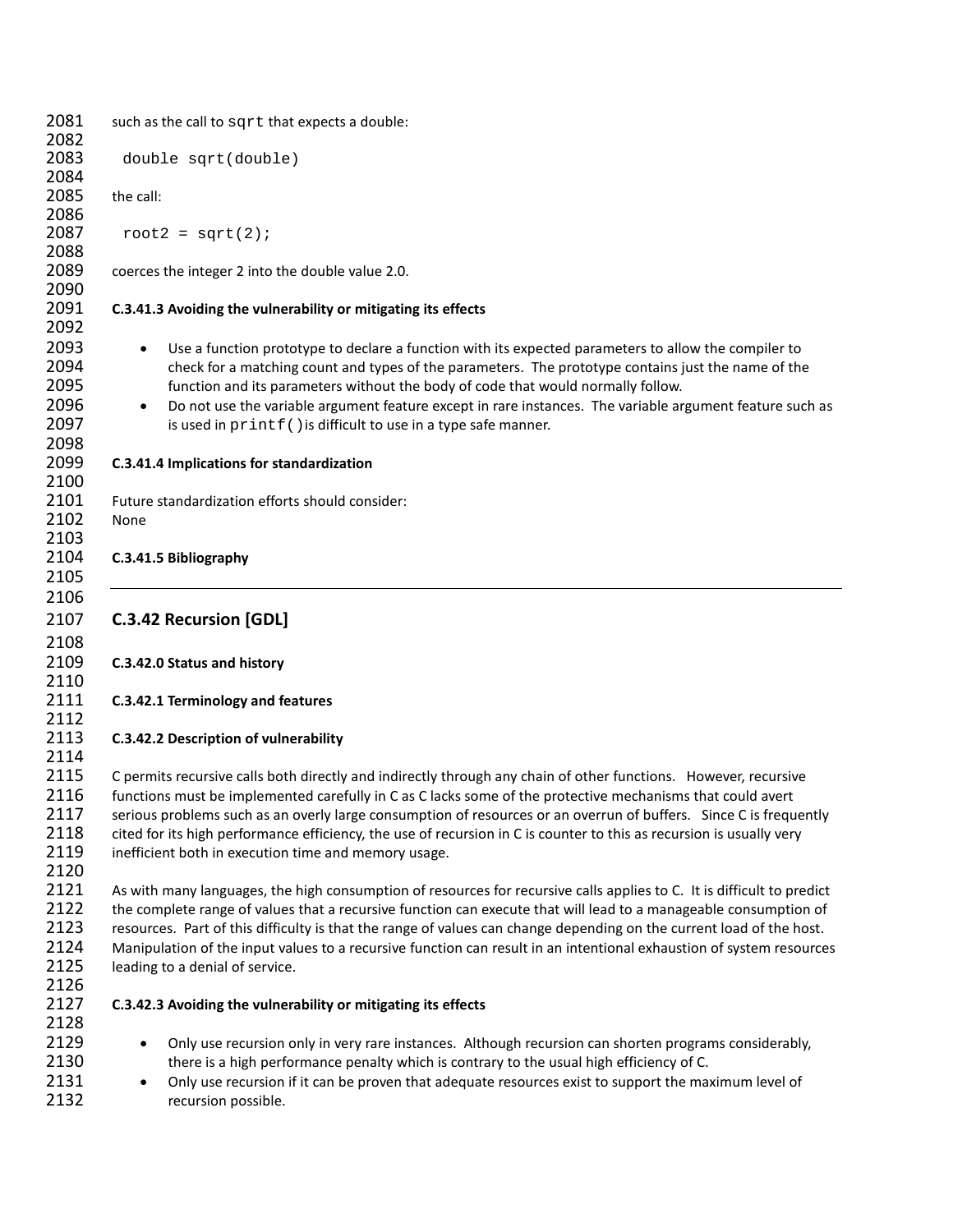|                                     | C.3.42.4 Implications for standardization                                                                                                                                                                                                                                                                                                                                                                                                                                                                                                                                                                                                                                                                                                     |
|-------------------------------------|-----------------------------------------------------------------------------------------------------------------------------------------------------------------------------------------------------------------------------------------------------------------------------------------------------------------------------------------------------------------------------------------------------------------------------------------------------------------------------------------------------------------------------------------------------------------------------------------------------------------------------------------------------------------------------------------------------------------------------------------------|
| None                                | Future standardization efforts should consider:                                                                                                                                                                                                                                                                                                                                                                                                                                                                                                                                                                                                                                                                                               |
|                                     | C.3.42.5 Bibliography                                                                                                                                                                                                                                                                                                                                                                                                                                                                                                                                                                                                                                                                                                                         |
|                                     | <b>C.3.43 Returning Error Status [NZN]</b>                                                                                                                                                                                                                                                                                                                                                                                                                                                                                                                                                                                                                                                                                                    |
|                                     | C.3.43.0 Status and history                                                                                                                                                                                                                                                                                                                                                                                                                                                                                                                                                                                                                                                                                                                   |
|                                     | C.3.43.1 Terminology and features                                                                                                                                                                                                                                                                                                                                                                                                                                                                                                                                                                                                                                                                                                             |
|                                     | C.3.43.2 Description of vulnerability                                                                                                                                                                                                                                                                                                                                                                                                                                                                                                                                                                                                                                                                                                         |
|                                     | C provides the include file errno. h that defines the macros EDOM, EILSEQ and ERANGE, which expand to<br>integer constant expressions with type int, distinct positive values and which are suitable for use in #if<br>preprocessing directives. C also provides the integer errno that can be set to a nonzero value by any library<br>function (if the use of errno is not documented in the description of the function in the C Standard, errno could<br>be used whether or not there is an error). Though these values are defined, inconsistencies in responding to error<br>conditions can lead to vulnerabilities.                                                                                                                    |
|                                     | C.3.43.3 Avoiding the vulnerability or mitigating its effects                                                                                                                                                                                                                                                                                                                                                                                                                                                                                                                                                                                                                                                                                 |
| $\bullet$<br>$\bullet$<br>$\bullet$ | Check the returned error status upon return from a function. The C standard library functions provide an<br>error status as the return value and sometimes in an additional global error value.<br>Set errno to zero before a library function call in situations where a program intends to check errno<br>before a subsequent library function call.<br>Use errno_t to make it readily apparent that a function is returning an error code. Often a function that<br>returns an errno error code is declared as returning a value of type int. Although syntactically correct,<br>it is not apparent that the return code is an errno error code. TR 24731-1 introduced the new type<br>errno_t in errno. h that is defined to be type int. |
|                                     | C.3.43.4 Implications for standardization                                                                                                                                                                                                                                                                                                                                                                                                                                                                                                                                                                                                                                                                                                     |
|                                     | Future standardization efforts should consider:<br>Joining with other languages in developing a standardized set of mechanisms for detecting and treating<br>error conditions so that all languages to the extent possible could use them. Note that this does not mean<br>that all languages should use the same mechanisms as there should be a variety (e.g. label parameters,<br>auxiliary status variables), but each of the mechanisms should be standardized.                                                                                                                                                                                                                                                                          |
|                                     | C.3.43.5 Bibliography                                                                                                                                                                                                                                                                                                                                                                                                                                                                                                                                                                                                                                                                                                                         |
|                                     | <b>C.3.44 Termination Strategy [REU]</b>                                                                                                                                                                                                                                                                                                                                                                                                                                                                                                                                                                                                                                                                                                      |
|                                     | C.3.44.0 Status and history                                                                                                                                                                                                                                                                                                                                                                                                                                                                                                                                                                                                                                                                                                                   |
|                                     | C.3.44.1 Terminology and features                                                                                                                                                                                                                                                                                                                                                                                                                                                                                                                                                                                                                                                                                                             |
|                                     |                                                                                                                                                                                                                                                                                                                                                                                                                                                                                                                                                                                                                                                                                                                                               |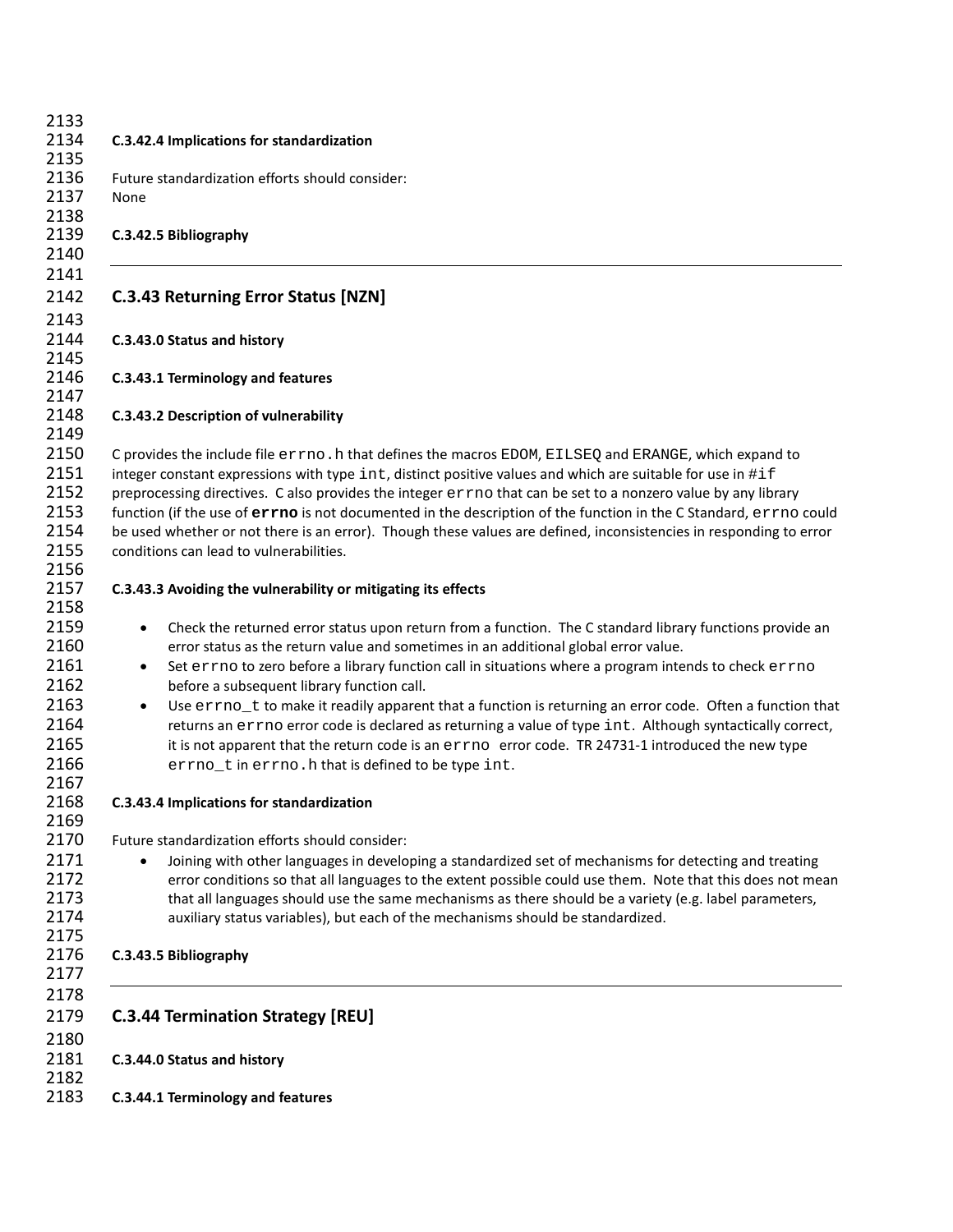# 2184

2186

2198

2210

2217

# 2185 **C.3.44.2 Description of vulnerability**

2187 Choosing when and where to exit is a design issue, but choosing how to perform the exit may result in the host 2188 being left in an unexpected state. C provides several ways of terminating a program including  $ext()$ ,  $Ext()$ ,  $2189$  and  $abort()$ . A return from the initial call to the main function is equivalent to calling the  $ext()$  functi 2189 and abort(). A return from the initial call to the main function is equivalent to calling the exit() function 2190 with the value returned by the main function is a 2190 with the value returned by the main function as its argument (this is if the return type of the main function is a<br>2191 by example in the termination status returned to the host environment is unspecified) or 2191 type compatible with  $int$ , otherwise the termination status returned to the host environment is unspecified) or 2192 simply reaching the "Y" that terminates the main function returns a value of 0. 2192 simply reaching the "}**"** that terminates the main function returns a value of 0. 2193

2194 All of the termination strategies in C have undefined, unspecified, and/or implementation defined behaviour 2195 associated with them. For example, if more than one call to the  $ext()$  function is executed by a program, the 2196 behaviour is undefined. The amount of clean-up that occurs upon termination such as the removal of temp behaviour is undefined. The amount of clean-up that occurs upon termination such as the removal of temporary 2197 files or the flushing of buffers varies and may be implementation defined.

2199 A call to exit() or  $\_Exit()$  will terminate a program normally. Abnormal program termination will occur<br>2200 when abort() is used to exit a program (unless the signal SIGABRT is caught and the signal handler does no 2200 when abort() is used to exit a program (unless the signal SIGABRT is caught and the signal handler does not  $2201$  return). Unlike a call to exit(), when either  $Exit()$  or abort() are used to terminate a program, it is 2201 return). Unlike a call to  $ext{exit}()$ , when either  $\tt_{Exit}()$  or abort() are used to terminate a program, it is <br>2202 implementation defined as to whether open streams with unwritten buffered data are flushed, open streams implementation defined as to whether open streams with unwritten buffered data are flushed, open streams are 2203 closed, or temporary files are removed. This can leave a system in an unexpected state. 2204

2205 C provides the function  $\text{atexit}()$  that allows functions to be registered so that at normal program termination,<br>2206 the registered functions will be executed to perform desired functions. C99 requires the capability 2206 the registered functions will be executed to perform desired functions. C99 requires the capability to register *at*  2207 *least* 32 functions. Implementations expecting more than 32 registered functions may yield unexpected results. 2208

- 2209 **C.3.44.3 Avoiding the vulnerability or mitigating its effects**
- 2211 Use a return from the main () program as it is the cleanest way to exit a C program.<br>2212 Use  $ext{ext()}$  to quickly exit from a deeply nested function.
	- $\bullet$  Use  $ext()$  to quickly exit from a deeply nested function.
- 2213 Use abort() in situations where an abrupt halt is needed. If abort() is necessary, the design should protect critical data from being exposed after an abrupt halt of the program. protect critical data from being exposed after an abrupt halt of the program.
- 2215 Become familiar with the undefined, unspecified and/or implementation aspects of each of the 2216 **termination strategies.**

## 2218 **C.3.44.4 Implications for standardization**

2219<br>2220 Future standardization efforts should consider:

2221 • Since fault handling and exiting of a program is common to all languages, it is suggested that common 2222 terminology such as the meaning of fail safe, fail hard, fail soft, etc. along with a core API set such as 2223 exit, abort, etc. be standardized and coordinated with other languages.

#### 2225 **C.3.44.5 Bibliography**

2226 2227

2224

2228

# 2229 **C.3.45 Extra Intrinsics [LRM]**

2230 2231 Does not apply to C.

## 2232 2233 **C.3.45.0 Status and history**

2234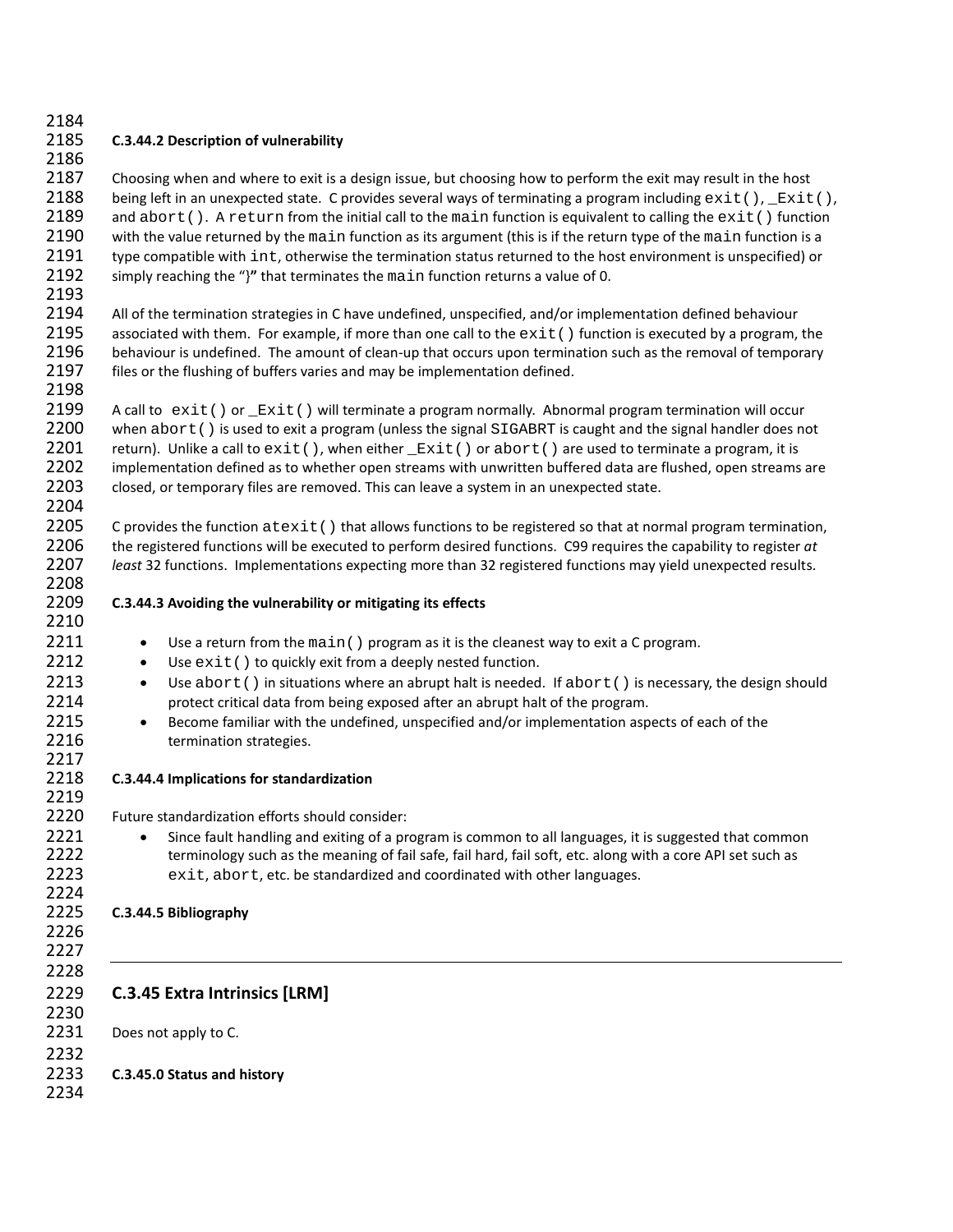| 2235<br>2236                         | C.3.45.1 Terminology and features                                                                                                                                                                                                                                                                                                                                                                              |
|--------------------------------------|----------------------------------------------------------------------------------------------------------------------------------------------------------------------------------------------------------------------------------------------------------------------------------------------------------------------------------------------------------------------------------------------------------------|
| 2237<br>2238                         | <b>C.3.45.2 Description of vulnerability</b>                                                                                                                                                                                                                                                                                                                                                                   |
| 2239<br>2240                         | C.3.45.3 Avoiding the vulnerability or mitigating its effects                                                                                                                                                                                                                                                                                                                                                  |
| 2241<br>2242                         | C.3.45.4 Implications for standardization                                                                                                                                                                                                                                                                                                                                                                      |
| 2243<br>2244<br>2245                 | Future standardization efforts should consider:<br>None                                                                                                                                                                                                                                                                                                                                                        |
| 2246<br>2247                         | C.3.45.5 Bibliography                                                                                                                                                                                                                                                                                                                                                                                          |
| 2248<br>2249<br>2250                 | <b>C.3.46 Type-breaking Reinterpretation of Data [AMV]</b>                                                                                                                                                                                                                                                                                                                                                     |
| 2251<br>2252                         | C.3.46.0 Status and history                                                                                                                                                                                                                                                                                                                                                                                    |
| 2253<br>2254                         | C.3.46.1 Terminology and features                                                                                                                                                                                                                                                                                                                                                                              |
| 2255                                 | C.3.46.2 Description of vulnerability                                                                                                                                                                                                                                                                                                                                                                          |
| 2256<br>2257<br>2258<br>2259<br>2260 | The primary way in C that a reinterpretation of data is accomplished is through a union which may be used to<br>interpret the same piece of memory in multiple ways. If the use of the union members is not managed carefully,<br>then unexpected and erroneous results may occur.                                                                                                                             |
| 2261<br>2262<br>2263                 | C allows the use of pointers to memory so that an integer pointer could be used to manipulate character data. This<br>could lead to a mistake in the logic that is used to interpret the data leading to unexpected and erroneous results.                                                                                                                                                                     |
| 2264<br>2265                         | C.3.46.3 Avoiding the vulnerability or mitigating its effects                                                                                                                                                                                                                                                                                                                                                  |
|                                      | Avoid the use of unions as it is relatively easy for there to exist an unexpected program flow that leads to a<br>$\bullet$<br>misinterpretation of the union data.                                                                                                                                                                                                                                            |
|                                      | C.3.46.4 Implications for standardization                                                                                                                                                                                                                                                                                                                                                                      |
|                                      | Future standardization efforts should consider:<br>Deprecating unions. The primary reason for the use of unions to save memory has been diminished<br>considerably as memory has become cheaper and more available. Unions are not statically type safe and<br>are historically known to be a common source of errors, leading to many C programming guidelines<br>specifically prohibiting the use of unions. |
| 2276<br>2277<br>2278                 | C.3.46.5 Bibliography                                                                                                                                                                                                                                                                                                                                                                                          |
| 2279<br>2280                         | C.3.47 Memory Leak [XYL]                                                                                                                                                                                                                                                                                                                                                                                       |
|                                      | C.3.47.0 Status and history                                                                                                                                                                                                                                                                                                                                                                                    |
|                                      | C.3.47.1 Terminology and features                                                                                                                                                                                                                                                                                                                                                                              |
| 2286                                 | C.3.47.2 Description of vulnerability                                                                                                                                                                                                                                                                                                                                                                          |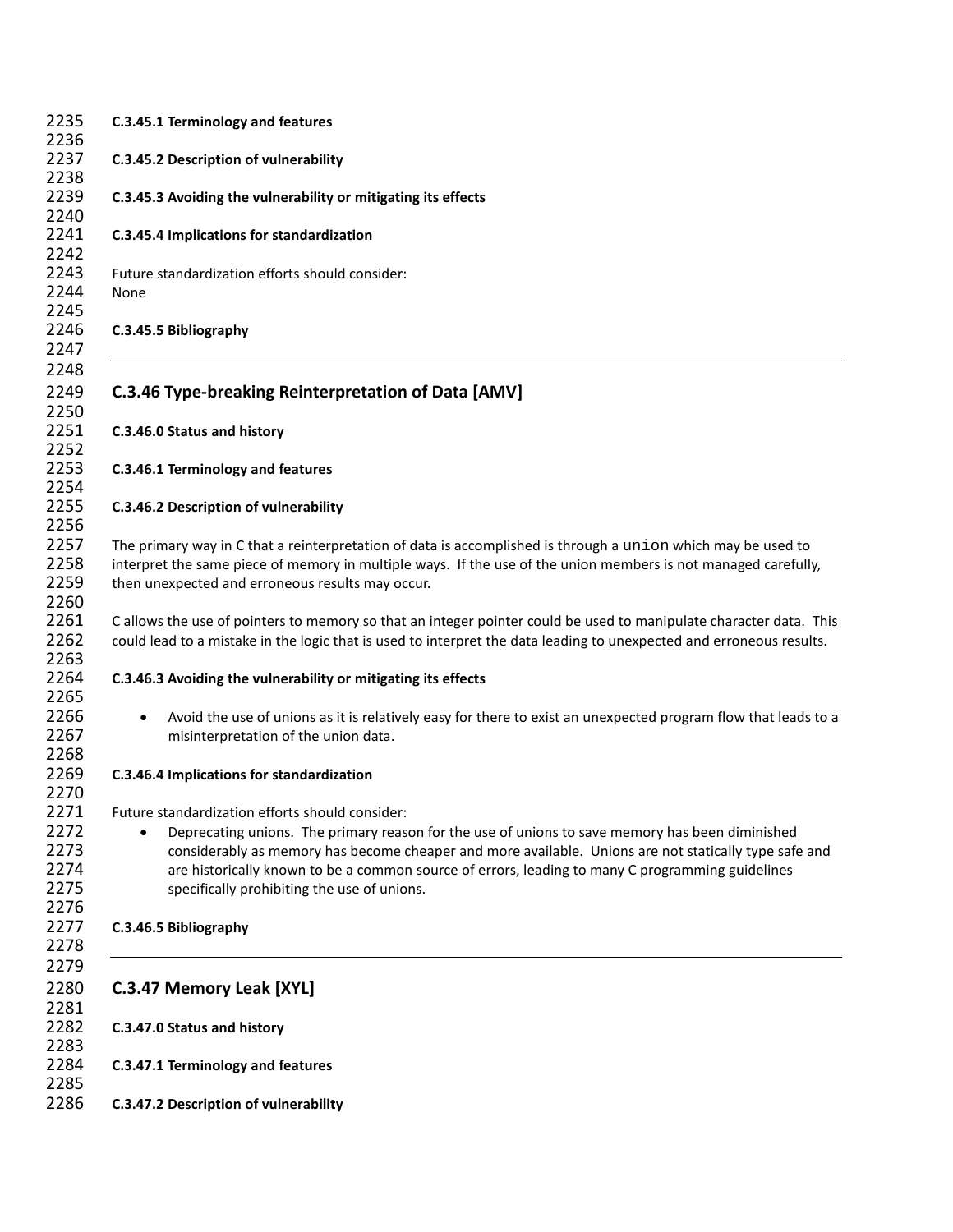2288 C is prone to memory leaks as many programs use dynamically allocated memory. C relies on manual memory 2289 management rather than a built in garbage collector primarily since automated memory management can be 2290 unpredictable, impact performance and is limited in its ability to detect unused memory such as memory that is 2291 still referenced by a pointer, but is never used. 2292 2293 Memory is dynamically allocated in C using the library calls malloc(), calloc(), and realloc(). When the 2294 program no longer needs the dynamically allocated memory, it can be released using the library call free ( 2294 program no longer needs the dynamically allocated memory, it can be released using the library call  $\text{free}(\cdot)$ .<br>2295 Should there be a flaw in the logic of the program, memory continues to be allocated but is not fre Should there be a flaw in the logic of the program, memory continues to be allocated but is not freed when it is no 2296 longer needed. A common situation is where memory is allocated while in a function, the memory is not freed 2297 before the exit from the function and the lifetime of the pointer to the memory has ended upon exit from the 2298 function. 2299 2300 **C.3.47.3 Avoiding the vulnerability or mitigating its effects** 2301 2302 • Use debugging tools such as leak detectors to help identify unreachable memory. 2303 • Allocate and free memory in the same module and at the same level of abstraction to make it easier to 2304 determine when and if an allocated block of memory has been freed. 2305 • Use  $realloc()$  only to resize dynamically allocated arrays.<br>2306 • Use garbage collectors that are available to replace the usual • Use garbage collectors that are available to replace the usual C library calls for dynamic memory allocation 2307 which allocate memory to allow memory to be recycled when it is no longer reachable. The use of 2308 garbage collectors may not be acceptable for some applications as the delay introduced when the 2309 allocator reclaims memory may be noticeable or even objectionable leading to performance degradation. 2310 2311 **C.3.47.4 Implications for standardization** 2312 2313 Future standardization efforts should consider: 2314 None 2315 2316 **C.3.47.5 Bibliography** 2317 2318 2319 **C.3.48 Argument Passing to Library Functions [TRJ]** 2320 2321 **C.3.48.0 Status and history** 2322 2323 **C.3.48.1 Terminology and features** 2324 2325 **C.3.48.2 Description of vulnerability** 2326 2327 Parameter passing in C is either pass by reference or pass by value. There isn't a guarantee that the values being 2328 passed will be verified by either the calling or receiving functions. So values outside of the assumed range may be 2329 received by a function resulting in a potential vulnerability. 2330 2331 A parameter may be received by a function that was assumed to be within a particular range and then an operation 2332 or series of operations is performed using the value of the parameter resulting in unanticipated results and even a 2333 potential vulnerability. 2334 2335 **C.3.48.3 Avoiding the vulnerability or mitigating its effects** 2336 2337 • Do not make assumptions about the values of parameters. 2338 • Do not assume that the calling or receiving function will be range checking a parameter. It is always safest

2287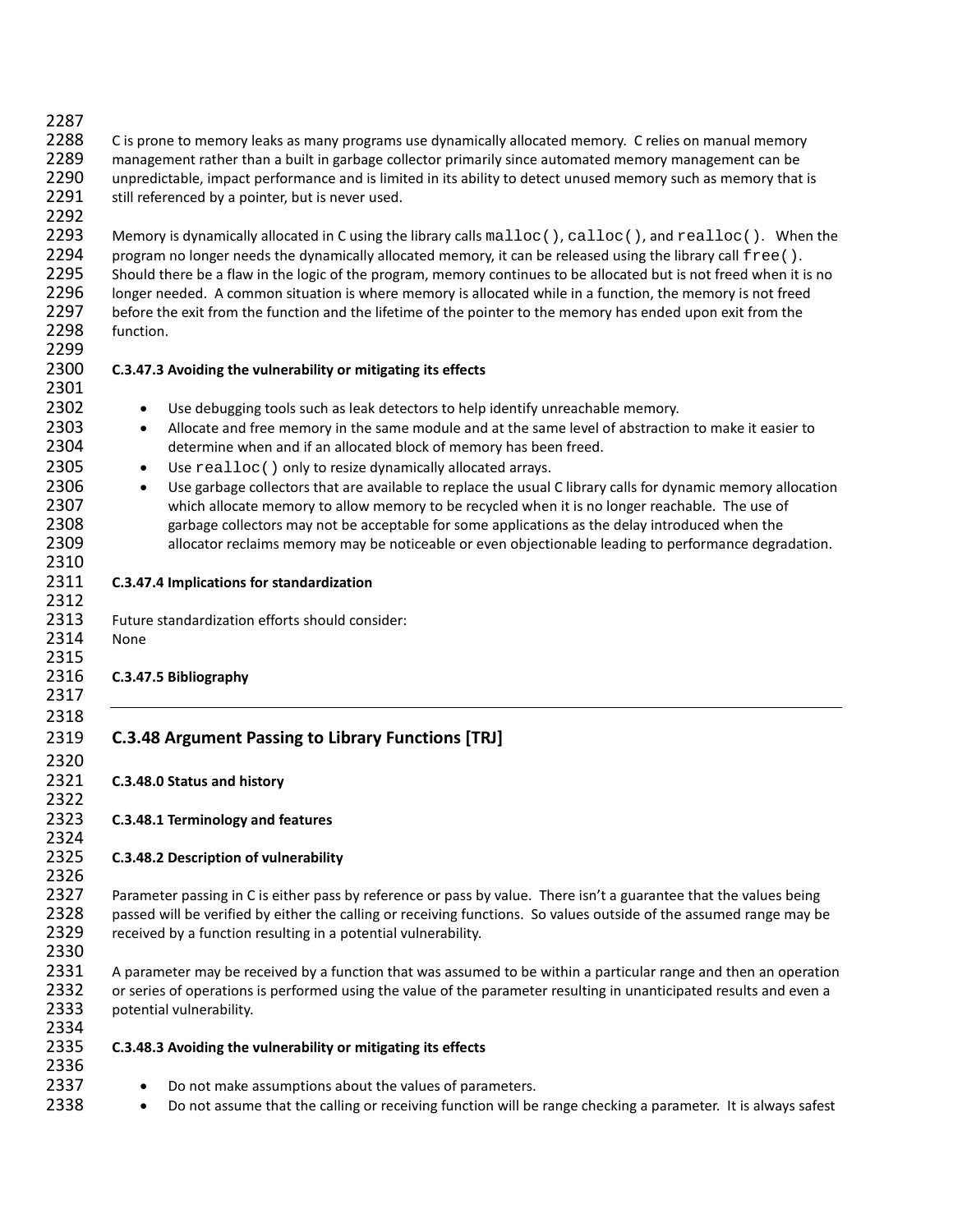2339 to not make any assumptions about parameters used in C libraries. Because performance is sometimes 2340 cited as a reason to use C, parameter checking in both the calling and receiving functions is considered a 2341 waste of time. Since the calling routine may have better knowledge of the values a parameter can hold, it 2342 may be considered the better place for checks to be made as there are times when a parameter doesn't 2343 need to be checked since other factors may limit its possible values. However, since the receiving routine 2344 understands how the parameter will be used and it is good practice to check all inputs, it makes sense for 2345 the receiving routine to check the value of parameters. Therefore, in C it is very difficult to create a 2346 blanket statement as to where the parameter checks should be made and as a result, parameter checks 2347 are recommended in both the calling and receiving routines unless knowledge about the calling or 2348 receiving routines dictates that this isn't needed. 2349 2350 **C.3.48.4 Implications for standardization** 2351 2352 Future standardization efforts should consider: 2353 • Creating a recognizable naming standard for routines such that one version of a library does parameter 2354 checking to the extent possible and another version does no parameter checking. The first version would 2355 be considered safer and more secure and the second could be used in certain situations where 2356 performance is key and the checking is assumed to be done in the calling routine. A naming standard 2357 could be made such that the library that does parameter checking could be named as usual, say 2358 "library\_xyz" and an equivalent version that does not do checking could have a "\_p" appended, such as 2359 "library\_xyz\_p". Without a naming standard such as this, a considerable number of wasted cycles will be 2360 conducted doing a double check of parameters or even worse, no checking will be done in both the calling 2361 and receiving routines as each is assuming the other is doing the checking. 2362 2363 **C.3.48.5 Bibliography** 2364 2365 2366 **C.3.49 Dynamically-linked Code and Self-modifying Code [NYY]** 2367 2368 **C.3.49.0 Status and history** 2369 2370 **C.3.49.1 Terminology and features** 2371 2372 **C.3.49.2 Description of vulnerability** 2373 2374 Most loaders allow dynamically linked libraries also known as shared libraries. Code is designed and tested using a 2375 suite of shared libraries which are loaded at execution time. The process of linking and loading is outside the scope 2376 of the C standard, but many popular platforms select libraries from directories on the host in a similar way through 2377 the use of an environment variable that contains the search path to be used. For example, the environment 2378 variable for UNIX based systems 2379 2380 LD\_LIBRARY\_PATH=.:/opt/gdbm-1.8.3/lib:/net/lib 2381 2382 specifies the directories to be searched to locate needed shared libraries (on Windows platforms, the PATH<br>2383 variable is used). By altering the path or location of libraries, it is possible that the library that is variable is used). By altering the path or location of libraries, it is possible that the library that is used for testing is 2384 not the same as the one used for operation. 2385 2386 Shared libraries can call other shared libraries. It can be very difficult to exactly determine the location and depth 2387 of the dependencies of shared libraries. 2388

2389 Modifying the LD\_LIBRARY\_PATH or PATH can alter which shared libraries are loaded. If an attacker is able to 2390 insert the /tmp path in the library path as follows: insert the  $/$ tmp path in the library path as follows: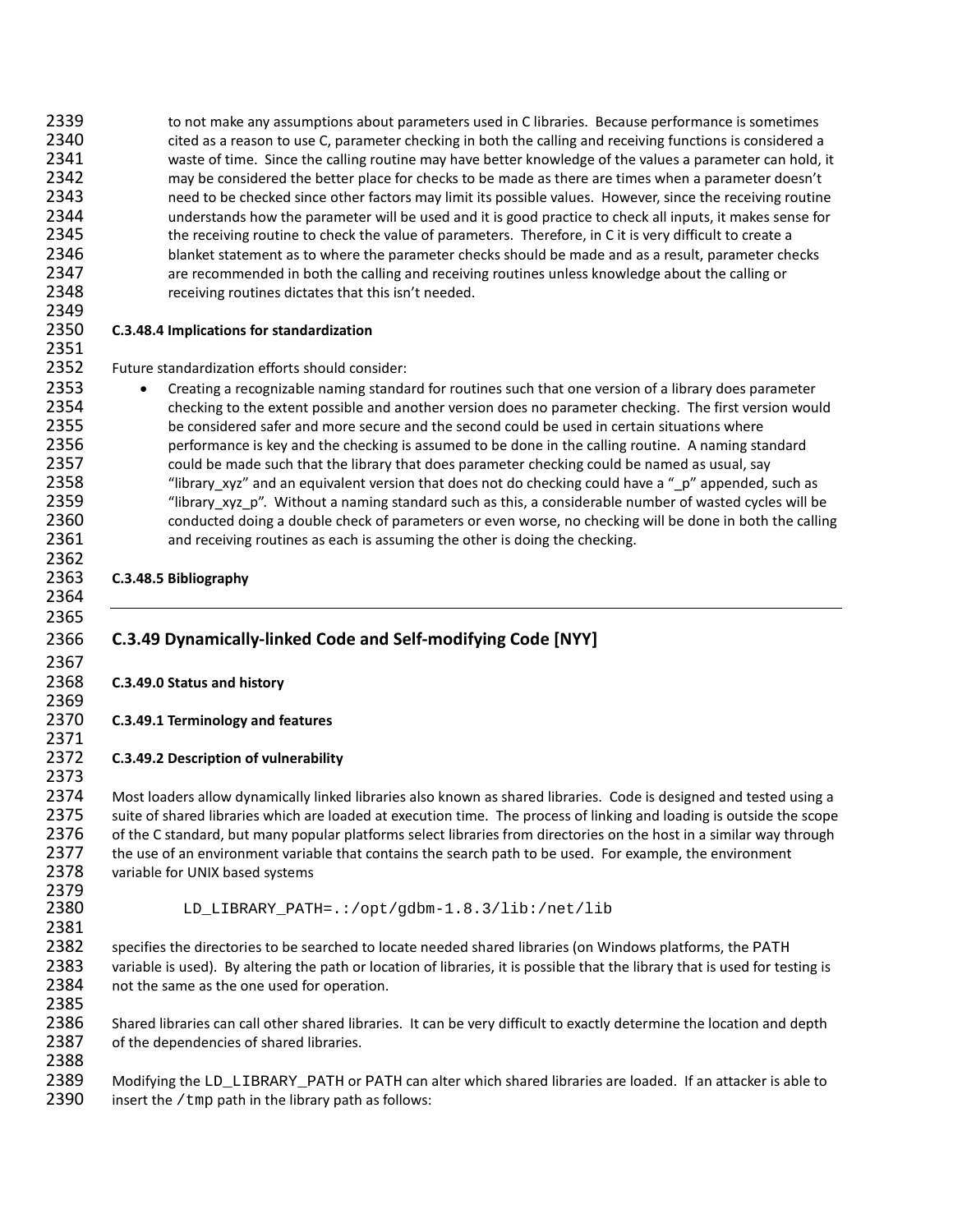| 2391         |                                                                                                                          |
|--------------|--------------------------------------------------------------------------------------------------------------------------|
| 2392         | LD_LIBRARY_PATH=/tmp:.:/opt/gdbm-1.8.3/lib:/net/lib                                                                      |
| 2393         |                                                                                                                          |
| 2394         | and inserts a malicious library in the /tmp directory, the malicious library will be used instead of the one the         |
| 2395         | developer had intended and tested with the code. Even with the original path:                                            |
| 2396         |                                                                                                                          |
| 2397         | LD_LIBRARY_PATH=.:/opt/gdbm-1.8.3/lib:/net/lib                                                                           |
| 2398         |                                                                                                                          |
| 2399         | the use of the current directory path, ".", at the start of the library path would mean that if an attacker is able to   |
| 2400         | insert a malicious library in the directory where the code is executed, the malicious library would be used.             |
| 2401         |                                                                                                                          |
| 2402         | C also allows self-modifying code. Since in C there isn't a distinction between data space and code space,               |
| 2403         | executable commands can be altered as desired during the execution of the program. Although self modifying               |
| 2404         | code may be easy to do in C, it can be difficult to understand, test and fix leading to potential vulnerabilities in the |
| 2405         | code.                                                                                                                    |
| 2406         |                                                                                                                          |
| 2407         | Self-modifying code can be done intentionally in C to obfuscate the effect of a program or in some special               |
| 2408         | situations to increase performance. Because of the ease with which executable code can be modified in C,                 |
| 2409         | accidental (or maliciously intentional) modification of C code can occur if pointers are misdirected to modify code      |
| 2410         | space instead of data space or code is executed in data space. Accidental modification usually leads to a program        |
| 2411         | crash. Intentional modification can also lead to a program crash, but used in conjunction with other vulnerabilities     |
| 2412         | can lead to more serious problems that affect the entire host.                                                           |
| 2413         |                                                                                                                          |
| 2414         | C.3.49.3 Avoiding the vulnerability or mitigating its effects                                                            |
| 2415         |                                                                                                                          |
| 2416         | Use signatures to verify that the shared libraries used are identical to the libraries with which the code<br>$\bullet$  |
| 2417         | was tested.                                                                                                              |
| 2418         | Do not use self-modifying code except in very rare instances. In those rare instances, self-modifying code<br>$\bullet$  |
| 2419<br>2420 | in C can and should be constrained to a particular section of the code and well commented.                               |
| 2421         | C.3.49.4 Implications for standardization                                                                                |
| 2422         |                                                                                                                          |
| 2423         | Future standardization efforts should consider:                                                                          |
| 2424         | Standardizing on an easy to use signature mechanism for libraries. Standard C libraries should be signed                 |
| 2425         | to allow for verification.                                                                                               |
| 2426         |                                                                                                                          |
| 2427         | C.3.49.5 Bibliography                                                                                                    |
| 2428         |                                                                                                                          |
| 2429         |                                                                                                                          |
| 2430         | C.3.50 Library Signature [NSQ]                                                                                           |
|              |                                                                                                                          |
| 2431         |                                                                                                                          |
| 2432         | C.3.50.0 Status and history                                                                                              |
| 2433         |                                                                                                                          |
| 2434<br>2435 | C.3.50.1 Terminology and features                                                                                        |
| 2436         |                                                                                                                          |
| 2437         | C.3.50.2 Description of vulnerability                                                                                    |
| 2438         | Integrating C and another language into a single executable relies on knowledge of how to interface the function         |
| 2439         | calls, argument lists and data structures so that symbols match in the object code during linking. Byte alignments       |
| 2440         | can be a source of data corruption.                                                                                      |
| 2441         |                                                                                                                          |
| 2442         | For instance, when calling Fortran from C, several issues arise. Neither C nor Fortran check for mismatch argument       |
|              |                                                                                                                          |